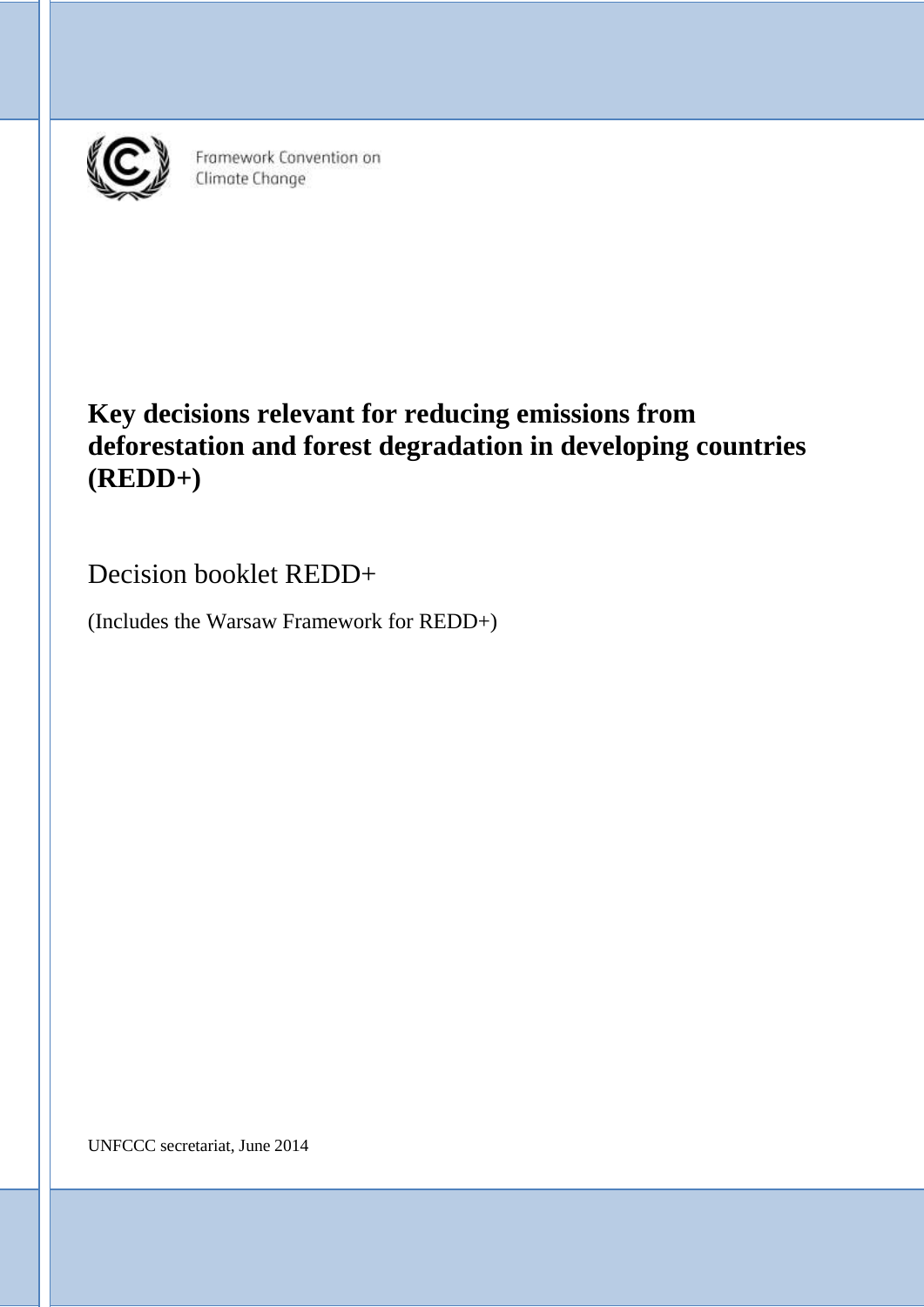# **Overview key decisions relevant for REDD+**

| Decision    |                                                                                                                                                                                                                                                          |
|-------------|----------------------------------------------------------------------------------------------------------------------------------------------------------------------------------------------------------------------------------------------------------|
| 2/CP.13     | Reducing emissions from deforestation in developing countries: approaches to<br>stimulate action                                                                                                                                                         |
| 4/CP.15     | Methodological guidance for activities relating to reducing emissions from<br>deforestation and forest degradation and the role of conservation, sustainable<br>management of forests and enhancement of forest carbon stocks in developing<br>countries |
| 1/CP.16     | The Cancun Agreements: Outcome of the work of the Ad Hoc Working Group on<br>Long-term Cooperative Action under the Convention                                                                                                                           |
| 2/CP.17     | Outcome of the work of the Ad Hoc Working Group on Long-term Cooperative<br>Action under the Convention                                                                                                                                                  |
| $12$ /CP.17 | Guidance on systems for providing information on how safeguards are addressed and<br>respected and modalities relating to forest reference emission levels and forest<br>reference levels as referred to in decision 1/CP.16                             |
| 1/CP.18     | Agreed outcome pursuant to the Bali Action Plan                                                                                                                                                                                                          |
| $9$ /CP.19  | Work programme on results-based finance to progress the full implementation of the<br>activities referred to in decision 1/CP.16, paragraph 70                                                                                                           |
| 10/CP.19    | Coordination of support for the implementation of activities in relation to mitigation<br>actions in the forest sector by developing countries, including institutional<br>arrangements                                                                  |
| 11/CP.19    | Modalities for national forest monitoring systems                                                                                                                                                                                                        |
| $12$ /CP.19 | The timing and the frequency of presentations of the summary of information on how<br>all the safeguards referred to in decision 1/CP.16, appendix I, are being addressed and<br>respected                                                               |
| 13/CP.19    | Guidelines and procedures for the technical assessment of submissions from Parties<br>on proposed forest reference emission levels and/or forest reference levels                                                                                        |
| 14/CP.19    | Modalities for measuring, reporting and verifying                                                                                                                                                                                                        |
| 15/CP.19    | Addressing the drivers of deforestation and forest degradation                                                                                                                                                                                           |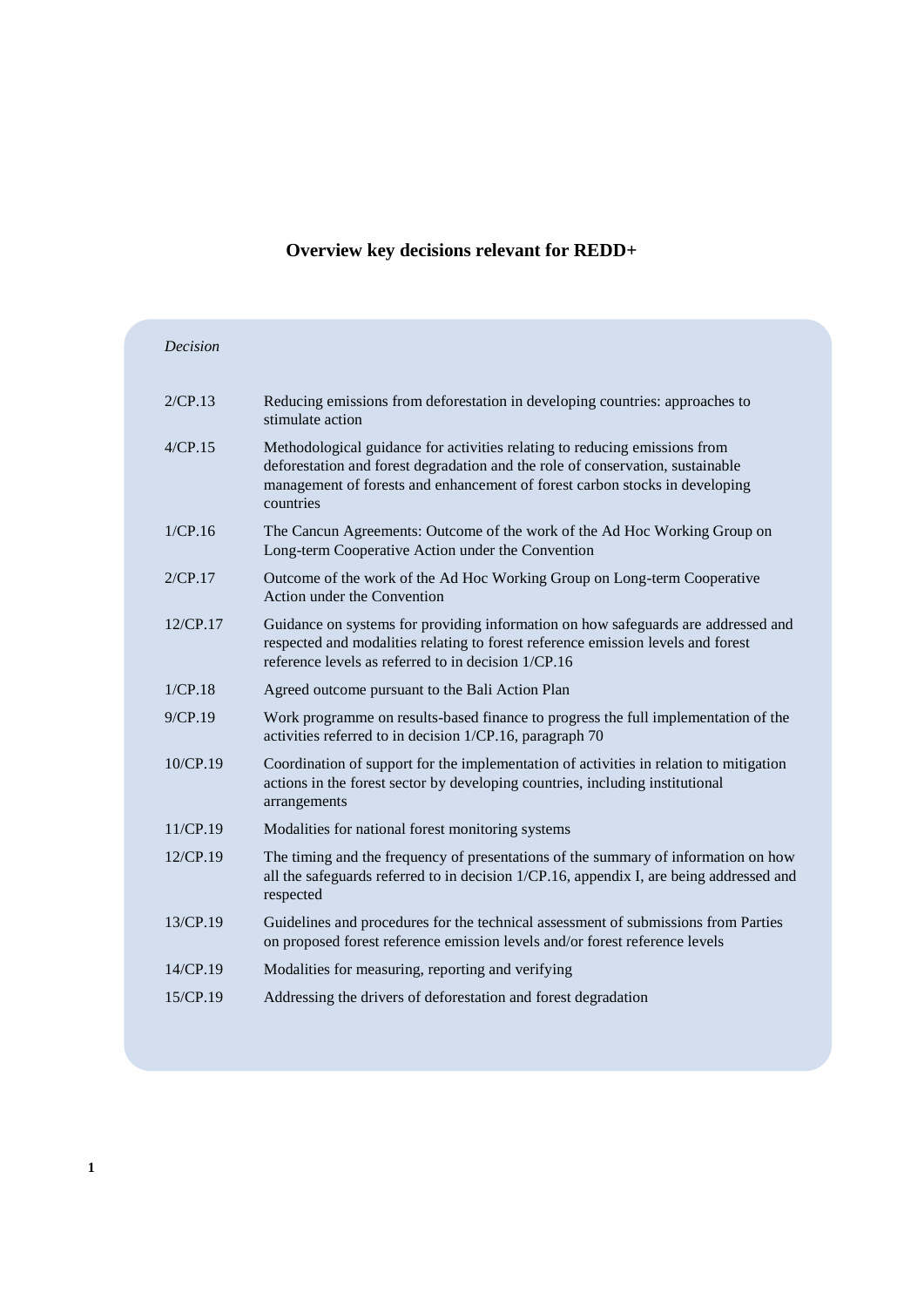# **Decision 2/CP.13**

# **Reducing emissions from deforestation in developing countries: approaches to stimulate action**

*The Conference of the Parties,*

*Recalling* the relevant provisions of the Convention, in particular Article 2, Article 3, paragraphs 1, 3 and 4, and Article 4, paragraphs  $1(a)$ –(d), 3, 5 and 7,

*Acknowledging* the contribution of the emissions from deforestation to global anthropogenic greenhouse gas emissions,

*Acknowledging* that forest degradation also leads to emissions, and needs to be addressed when reducing emissions from deforestation,

*Recognizing* that efforts and actions to reduce deforestation and to maintain and conserve forest carbon stocks in developing countries are already being taken,

*Recognizing* the complexity of the problem, different national circumstances and the multiple drivers of deforestation and forest degradation,

*Recognizing* the potential role of further actions to reduce emissions from deforestation and forest degradation in developing countries in helping to meet the ultimate objective of the Convention,

*Affirming* the urgent need to take further meaningful action to reduce emissions from deforestation and forest degradation in developing countries,

*Noting* that sustainable reduction in emissions from deforestation and forest degradation in developing countries requires stable and predictable availability of resources,

*Recognizing* that reducing emissions from deforestation and forest degradation in developing countries can promote co-benefits and may complement the aims and objectives of other relevant international conventions and agreements,

*Recognizing also* that the needs of local and indigenous communities should be addressed when action is taken to reduce emissions from deforestation and forest degradation in developing countries,

1. *Invites* Parties to further strengthen and support ongoing efforts to reduce emissions from deforestation and forest degradation on a voluntary basis;

2. *Encourages* all Parties, in a position to do so, to support capacity-building, provide technical assistance, facilitate the transfer of technology to improve, inter alia, data collection, estimation of emissions from deforestation and forest degradation, monitoring and reporting, and address the institutional needs of developing countries to estimate and reduce emissions from deforestation and forest degradation;

3. *Further encourages* Parties to explore a range of actions, identify options and undertake efforts, including demonstration activities, to address the drivers of deforestation relevant to their national circumstances, with a view to reducing emissions from deforestation and forest degradation and thus enhancing forest carbon stocks due to sustainable management of forests;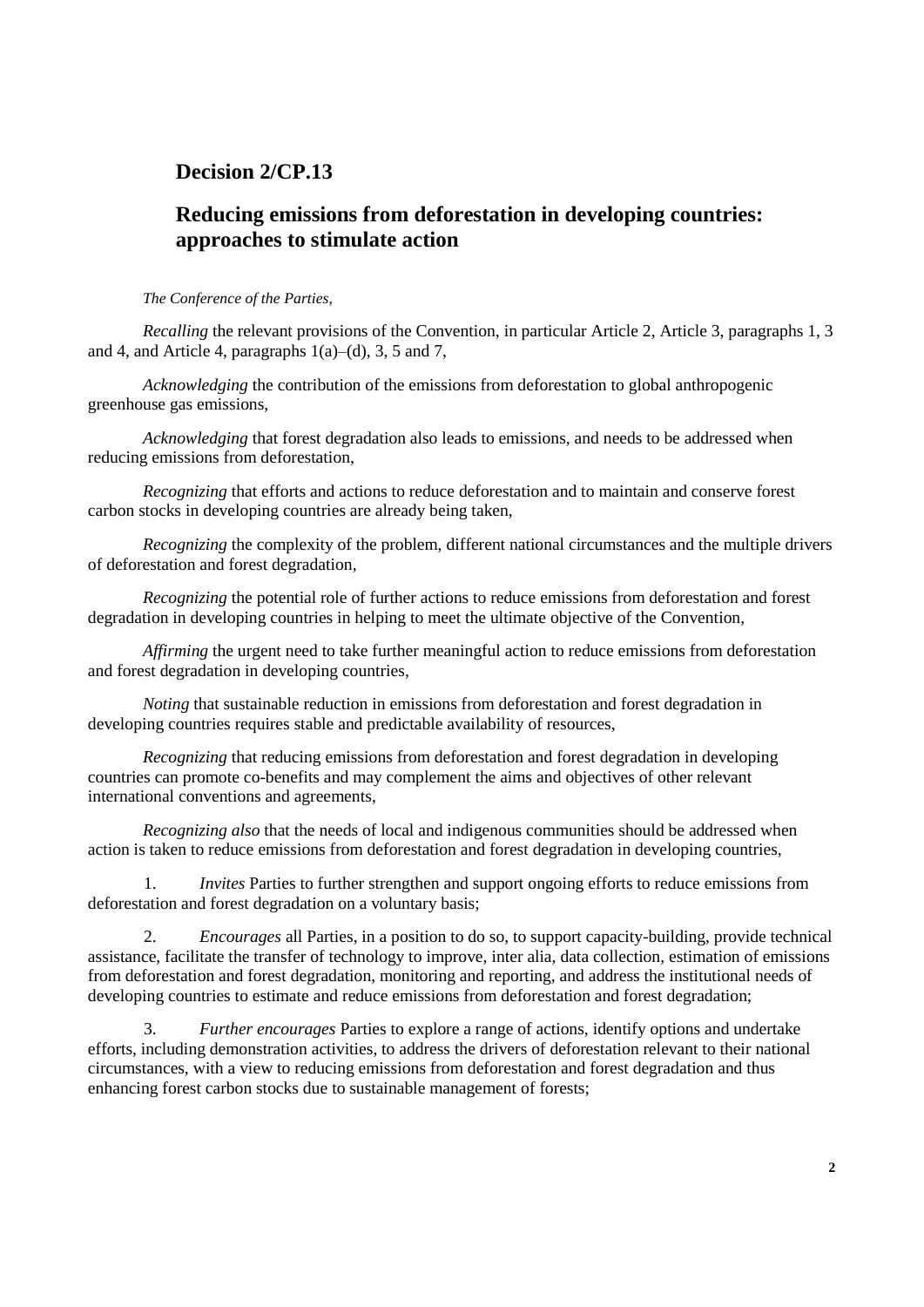4. *Encourages*, without prejudice to future decisions of the Conference of the Parties, the use of the indicative guidance provided in the annex to this decision as an aid in undertaking and evaluating the range of demonstration activities;

5. *Invites* Parties, in particular Parties included in Annex II to the Convention, to mobilize resources to support efforts in relation to the actions referred to in paragraphs 1–3 above;

6. *Encourages* the use of the most recent reporting guidelines<sup>1</sup> as a basis for reporting greenhouse gas emissions from deforestation, noting also that Parties not included in Annex I to the Convention are encouraged to apply the *Good Practice Guidance for Land Use, Land-Use Change and Forestry*; 2

7. *Requests* the Subsidiary Body for Scientific and Technological Advice to undertake a programme of work on methodological issues related to a range of policy approaches and positive incentives that aim to reduce emissions from deforestation and forest degradation in developing countries noting relevant documents;<sup>3</sup> the work should include:

- (a) Inviting Parties to submit, by 21 March 2008, their views on how to address outstanding methodological issues including, inter alia, assessments of changes in forest cover and associated carbon stocks and greenhouse gas emissions, incremental changes due to sustainable management of the forest, demonstration of reductions in emissions from deforestation, including reference emissions levels, estimation and demonstration of reduction in emissions from forest degradation, implications of national and subnational approaches including displacement of emissions, options for assessing the effectiveness of actions in relation to paragraphs 1, 2, 3 and 5 above, and criteria for evaluating actions, to be compiled into a miscellaneous document for consideration by the Subsidiary Body for Scientific and Technological Advice at its twenty-eighth session;
- (b) Requesting the secretariat, subject to availability of supplementary funding, to organize a workshop on methodological issues identified in paragraph 7 (a) above, before its twenty-ninth session, and to prepare a report on the workshop for consideration by the Subsidiary Body for Scientific and Technological Advice at that session;
- (c) Advancing the development of methodological approaches, taking into account the outcome of the workshop referred to in paragraph 7 (b) above at its twenty-ninth session;

8. *Requests* the Subsidiary Body for Scientific and Technological Advice to report to the Conference of the Parties, at its fourteenth session, on the outcomes of the work referred to in paragraph 7 (a)–(c) above, including any recommendations on possible methodological approaches;

9. *Invites* relevant organizations and stakeholders, without prejudice to any future decision of the Conference of the Parties on reducing emissions from deforestation and forest degradation in developing countries, to support efforts in relation to paragraphs 1, 2, 3 and 5 above and to share outcomes of these

1

<sup>1</sup> At the time of this decision, the most recent reporting guidelines for national communications from Parties not included in Annex I to the Convention are found in decision 17/CP.8.

<sup>2</sup> Decision 13/CP.9.

<sup>&</sup>lt;sup>3</sup> FCCC/SBSTA/2006/10, FCCC/SBSTA/2007/3, FCCC/SBSTA/2007/MISC.2 and Add.1, FCCC/SBSTA/2007/MISC.14 and Add. 1–3; and the background paper prepared for the workshop on reducing emissions from deforestation held in Rome, Italy, from 30 August to 1 September 2006, available at <http://unfccc.int/methods\_and\_science/lulucf/items/3757.php>.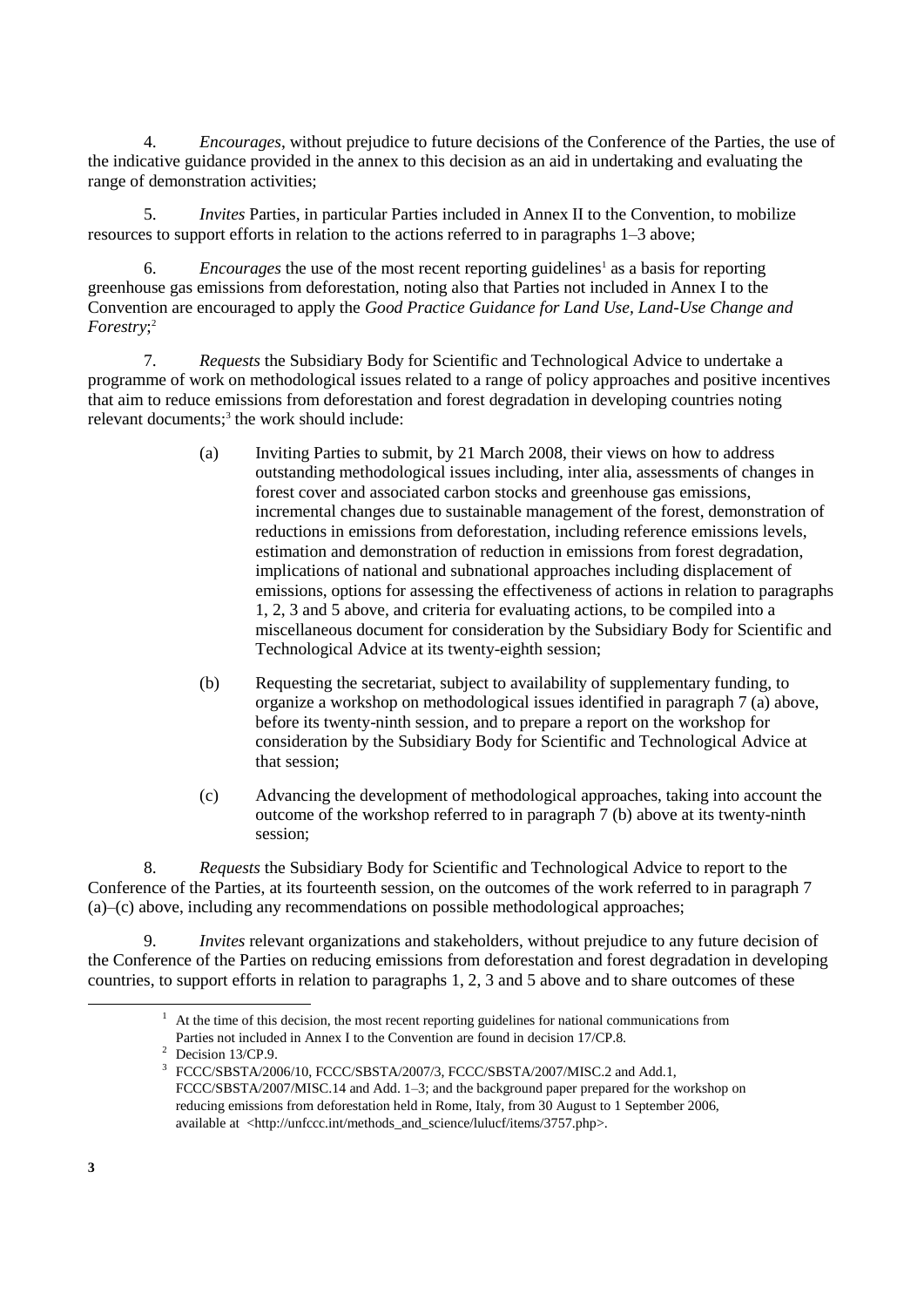efforts with the Subsidiary Body for Scientific and Technological Advice by providing corresponding information to the secretariat;

10. *Requests* the secretariat to support, subject to the availability of supplementary funding, the activities of all Parties, in particular developing countries, in relation to paragraphs 3, 5, 7 and 9 above, by developing a Web platform where information submitted by Parties, relevant organizations and stakeholders will be made available;

11. *Notes* the further consideration, under decision 1/CP.13, of policy approaches and positive incentives on issues relating to reducing emissions from deforestation and forest degradation in developing countries; and the role of conservation, sustainable management of forests and enhancement of forest carbon stocks in developing countries;

12. *Notes further* that when addressing policy approaches and positive incentives on issues relating to reducing emissions from deforestation and forest degradation in developing countries, the efforts described in paragraph 3 above should be considered.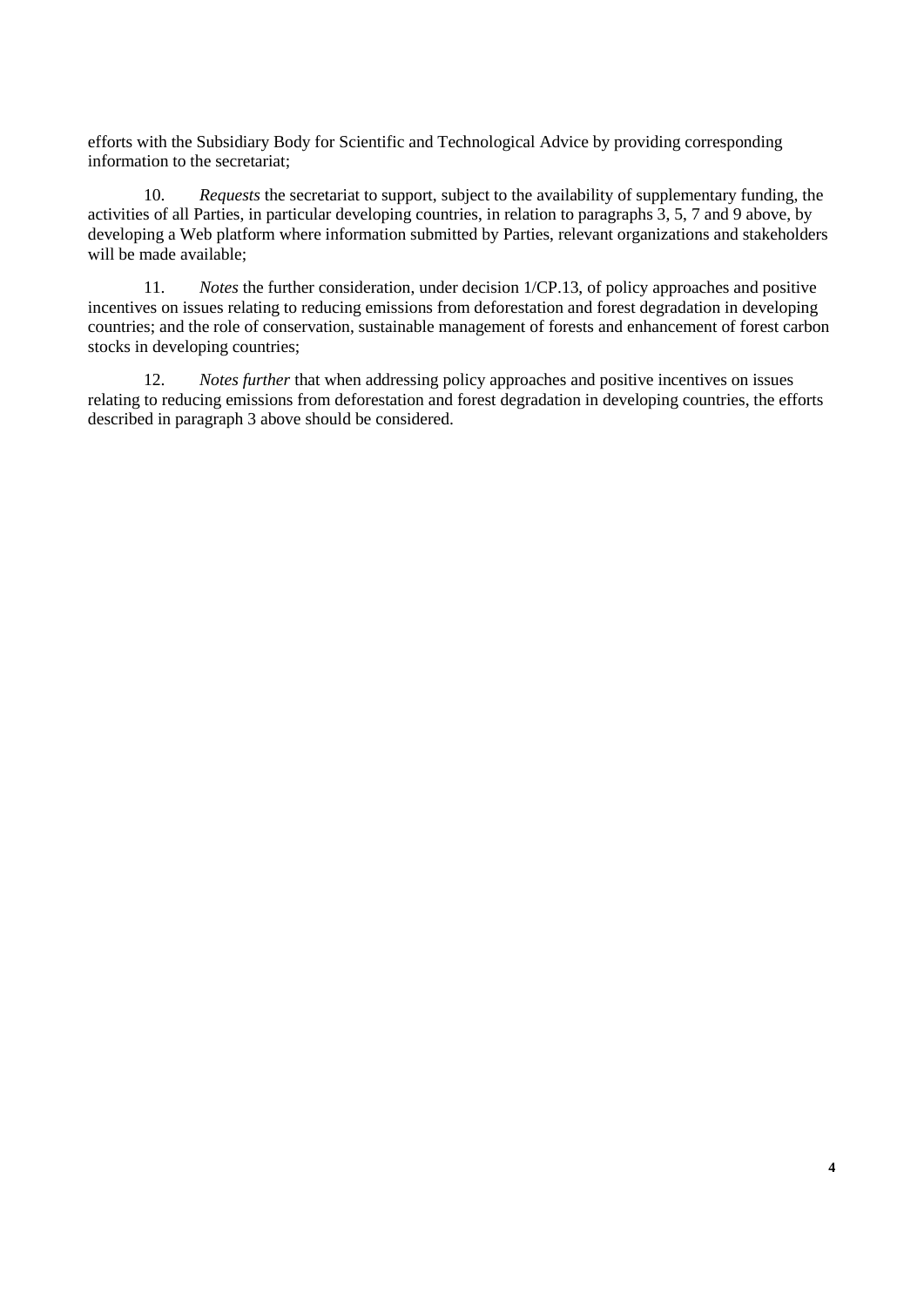#### ANNEX

# **Indicative guidance**

1. Demonstration activities should be undertaken with the approval of the host Party.

2. Estimates of reductions or increases of emissions should be results based, demonstrable, transparent and verifiable, and estimated consistently over time.

3. The use of the methodologies described in paragraph 6 of this decision is encouraged as a basis for estimating and monitoring emissions.

4. Emission reductions from national demonstration activities should be assessed on the basis of national emissions from deforestation and forest degradation.

5. Subnational demonstration activities should be assessed within the boundary used for the demonstration, and assessed for associated displacement of emissions.

6. Reductions in emissions or increases resulting from the demonstration activity should be based on historical emissions, taking into account national circumstances.

7. Subnational<sup>1</sup> approaches, where applied, should constitute a step towards the development of national approaches, reference levels and estimates.

8. Demonstration activities should be consistent with sustainable forest management, noting, inter alia, the relevant provisions of the United Nations Forum on Forests, the United Nations Convention to Combat Desertification and the Convention on Biological Diversity.

9. Experiences in implementing activities should be reported and made available via the Web platform.<sup>2</sup>

10. Reporting on demonstration activities should include a description of the activities and their effectiveness, and may include other information.

11. Independent expert review is encouraged.

*8 th plenary meeting 14–15 December 2007*

<sup>&</sup>lt;sup>1</sup> Activities carried out within the national boundary.

 $2\degree$  To be developed by the secretariat as referred to in paragraph 10 of this decision.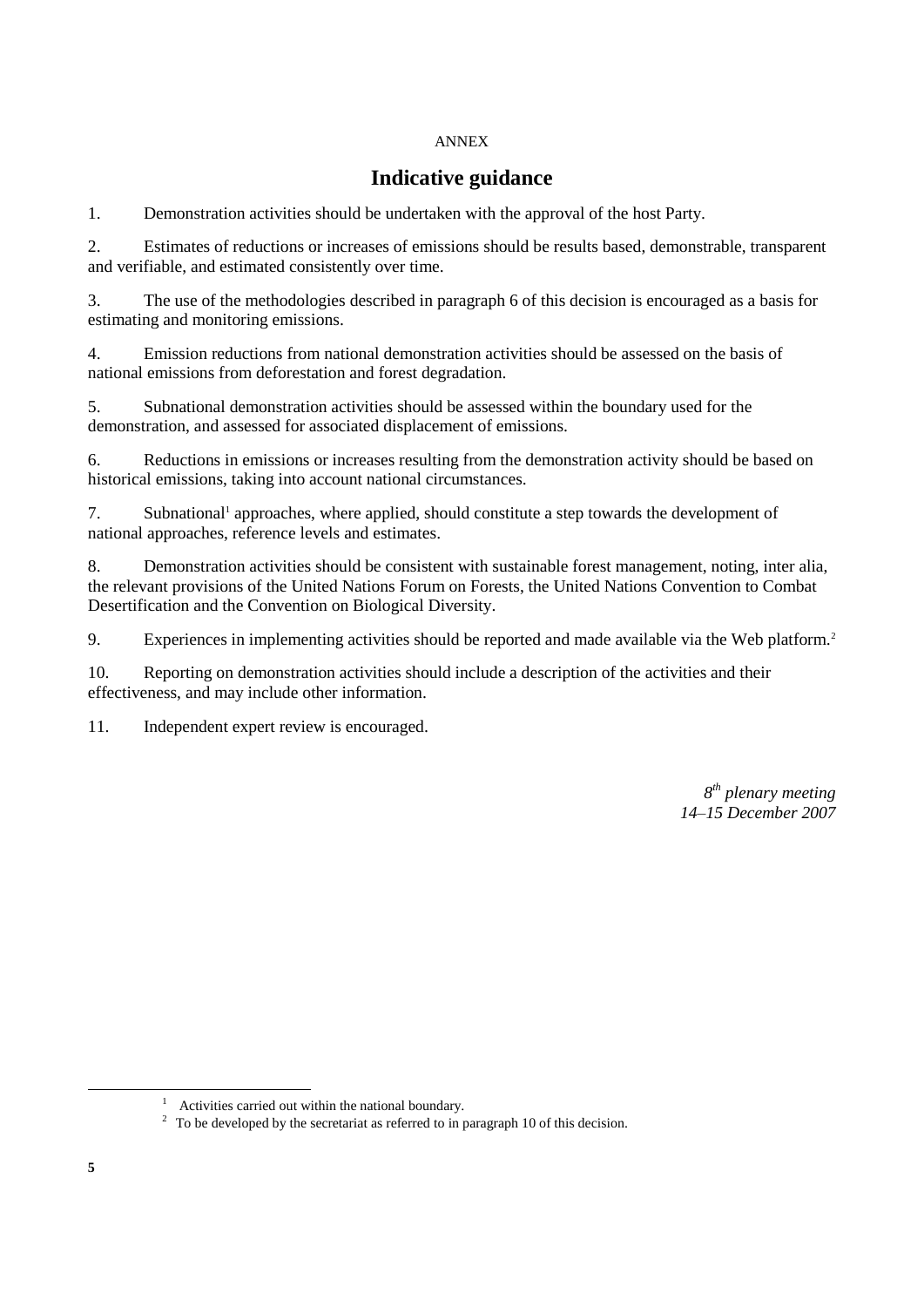# **Decision 4/CP.15**

# **Methodological guidance for activities relating to reducing emissions from deforestation and forest degradation and the role of conservation, sustainable management of forests and enhancement of forest carbon stocks in developing countries**

#### *The Conference of the Parties,*

#### *Recalling* decisions 1/CP.13 and 2/CP.13,

*Acknowledging* the importance of reducing emissions from deforestation and forest degradation, and the role of conservation, sustainable management of forests and enhancement of forest carbon stocks in developing countries,

*Noting* the progress made by the Subsidiary Body for Scientific and Technological Advice in its programme of work on methodological issues related to a range of policy approaches and positive incentives,

*Also noting* the range of ongoing activities and cooperative efforts being undertaken by Parties and international organizations, in accordance with decision 2/CP.13, paragraphs 1, 2, 3 and 5,

*Recognizing* the need for full and effective engagement of indigenous peoples and local communities in, and the potential contribution of their knowledge to, monitoring and reporting of activities relating to decision 1/CP.13, paragraph 1 (b) (iii),

*Recognizing* the importance of promoting sustainable management of forests and co-benefits, including biodiversity, that may complement the aims and objectives of national forest programmes and relevant international conventions and agreements,

*Noting* experiences and lessons learned from ongoing activities and efforts in capacity-building, testing methodologies and monitoring approaches, and a range of policy approaches and positive incentives, including those guided by the indicative guidance contained in the annex to decision 2/CP.13,

1. *Requests* developing country Parties, on the basis of work conducted on the methodological issues set out in decision 2/CP.13, paragraphs 7 and 11, to take the following guidance into account for activities relating to decision 2/CP.13, and without prejudging any further relevant decisions of the Conference of the Parties, in particular those relating to measurement and reporting:

- (a) To identify drivers of deforestation and forest degradation resulting in emissions and also the means to address these;
- (b) To identify activities within the country that result in reduced emissions and increased removals, and stabilization of forest carbon stocks;
- (c) To use the most recent Intergovernmental Panel on Climate Change guidance and guidelines, as adopted or encouraged by the Conference of the Parties, as appropriate, as a basis for estimating anthropogenic forest-related greenhouse gas emissions by sources and removals by sinks, forest carbon stocks and forest area changes;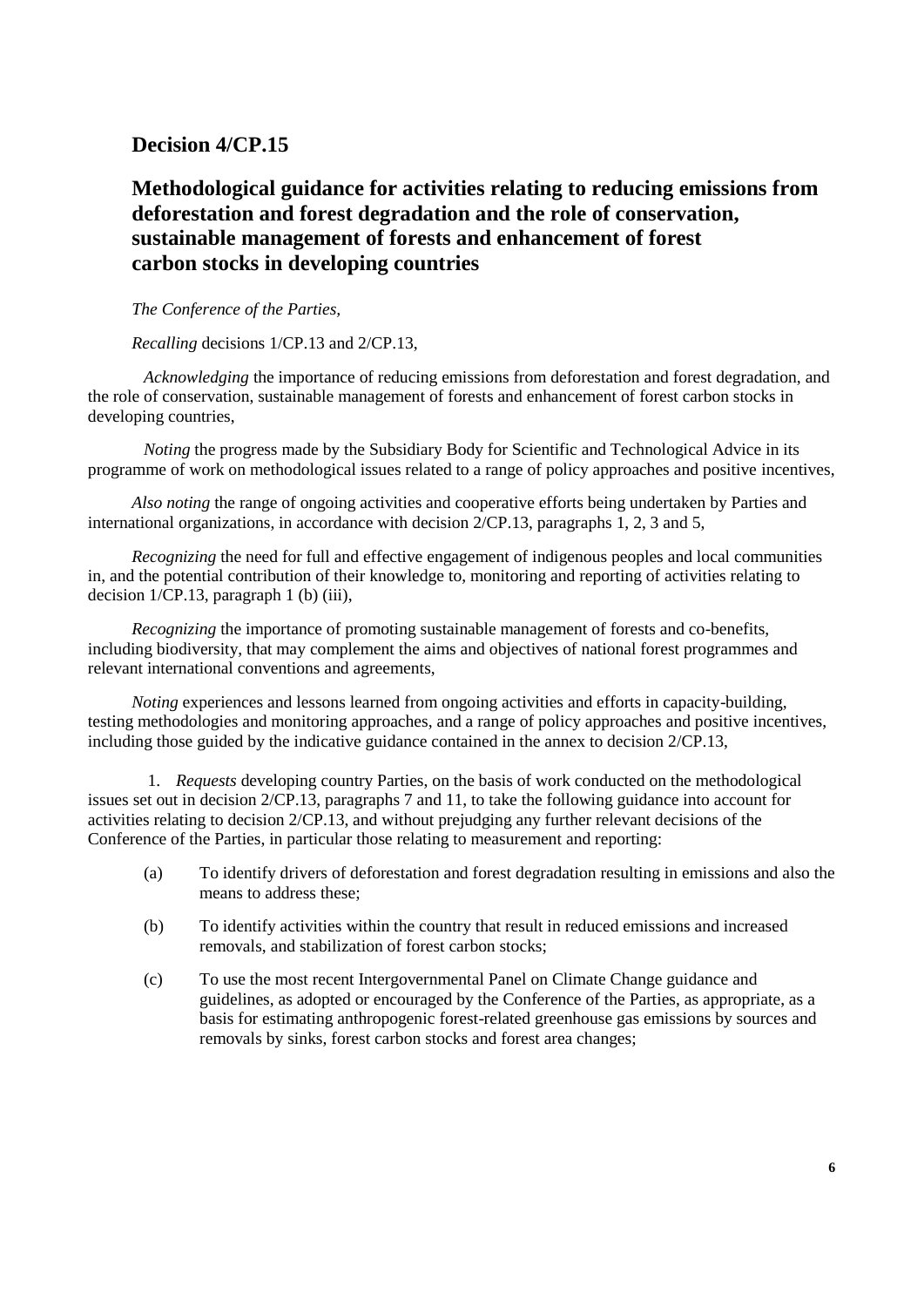- (d) To establish, according to national circumstances and capabilities, robust and transparent national forest<sup>1</sup> monitoring systems and, if appropriate, sub-national systems as part of national monitoring systems that:
	- (i) Use a combination of remote sensing and ground-based forest carbon inventory approaches for estimating, as appropriate, anthropogenic forest-related greenhouse gas emissions by sources and removals by sinks, forest carbon stocks and forest area changes;
	- (ii) Provide estimates that are transparent, consistent, as far as possible accurate, and that reduce uncertainties, taking into account national capabilities and capacities;
	- (iii) Are transparent and their results are available and suitable for review as agreed by the Conference of the Parties;

2. *Recognizes* that further work may need to be undertaken by the Intergovernmental Panel on Climate Change, in accordance with any relevant decisions by the Conference of the Parties;

3. *Encourages*, as appropriate, the development of guidance for effective engagement of indigenous peoples and local communities in monitoring and reporting;

4. *Encourages* all Parties in a position to do so to support and strengthen the capacities of developing countries to collect and access, analyse and interpret data, in order to develop estimates;

5. *Invites* Parties in a position to do so and relevant international organizations to enhance capacity-building in relation to using the guidance and guidelines referred in to paragraph 1 (c) above, taking into account the work of the Consultative Group of Experts on National Communications from Parties not included in Annex I to the Convention;

6. *Requests* the secretariat, subject to availability of supplementary funding, to enhance coordination of the activities referred to in paragraph 5 above, in the context of existing initiatives;

7. *Recognizes* that developing country Parties in establishing forest reference emission levels and forest reference levels should do so transparently taking into account historic data, and adjust for national circumstances, in accordance with relevant decisions of the Conference of the Parties;

8. *Invites* Parties to share lessons learned and experiences gained in the application of the guidance referred to in paragraph 1 above and the annex to decision 2/CP.13 through the web platform on the UNFCCC website;

9. *Urges* relevant international organizations, non-governmental organizations and stakeholders to integrate and coordinate their efforts in order to avoid duplication and enhance synergy with regard to activities relating to decision 2/CP.13.

> *9 th plenary meeting 18–19 December 2009*

1

<sup>&</sup>lt;sup>1</sup> Taking note of, if appropriate, the guidance on consistent representation of land in the Intergovernmental Panel on Climate Change *Good Practice Guidance for Land Use, Land-Use Change and Forestry*.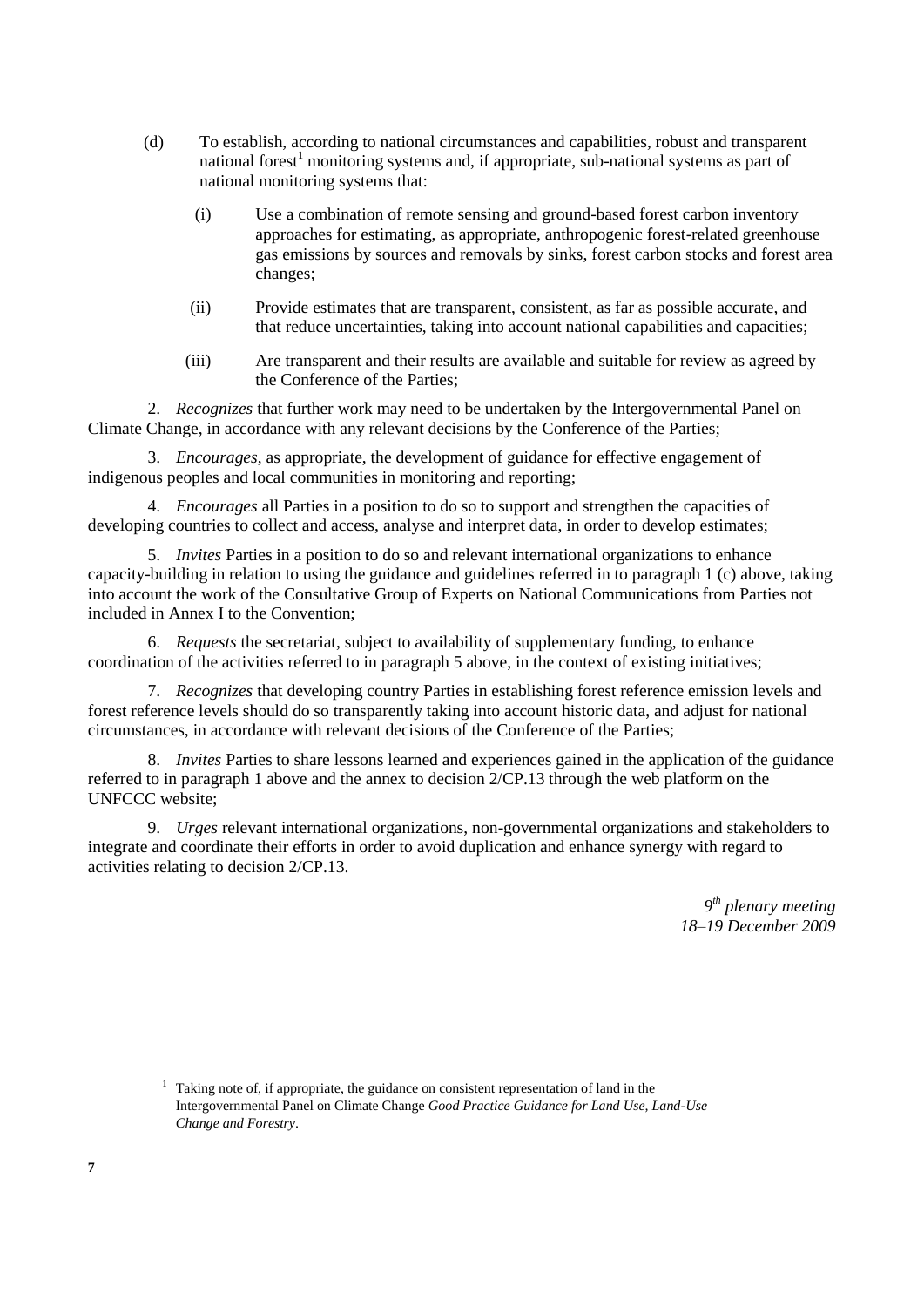### **Decision 1/CP.16**

# **The Cancun Agreements: Outcome of the work of the Ad Hoc Working Group on Long-term Cooperative Action under the Convention**

*This section on REDD+ is an excerpt from decision 1/CP.16*

**C. Policy approaches and positive incentives on issues relating to reducing emissions from deforestation and forest degradation in developing countries; and the role of conservation, sustainable management of forests and enhancement of forest carbon stocks in developing countries**

*Affirming* that, in the context of the provision of adequate and predictable support to developing country Parties, Parties should collectively aim to slow, halt and reverse forest cover and carbon loss, in accordance with national circumstances, consistent with the ultimate objective of the Convention, as stated in Article 2,

*Also affirming* the need to promote broad country participation in all phases described in paragraph 73 below, including through the provision of support that takes into account existing capacities,

68. *Encourages* all Parties to find effective ways to reduce the human pressure on forests that results in greenhouse gas emissions, including actions to address drivers of deforestation;

69. *Affirms* that the implementation of the activities referred to in paragraph 70 below should be carried out in accordance with appendix I to this decision, and that the safeguards referred to in paragraph 2 of appendix I to this decision should be promoted and supported;

70. *Encourages* developing country Parties to contribute to mitigation actions in the forest sector by undertaking the following activities, as deemed appropriate by each Party and in accordance with their respective capabilities and national circumstances:

- (a) Reducing emissions from deforestation;
- (b) Reducing emissions from forest degradation;
- (c) Conservation of forest carbon stocks;
- (d) Sustainable management of forests;
- (e) Enhancement of forest carbon stocks;

71. *Requests* developing country Parties aiming to undertake the activities referred to in paragraph 70 above, in the context of the provision of adequate and predictable support, including financial resources and technical and technological support to developing country Parties, in accordance with national circumstances and respective capabilities, to develop the following elements:

(a) A national strategy or action plan;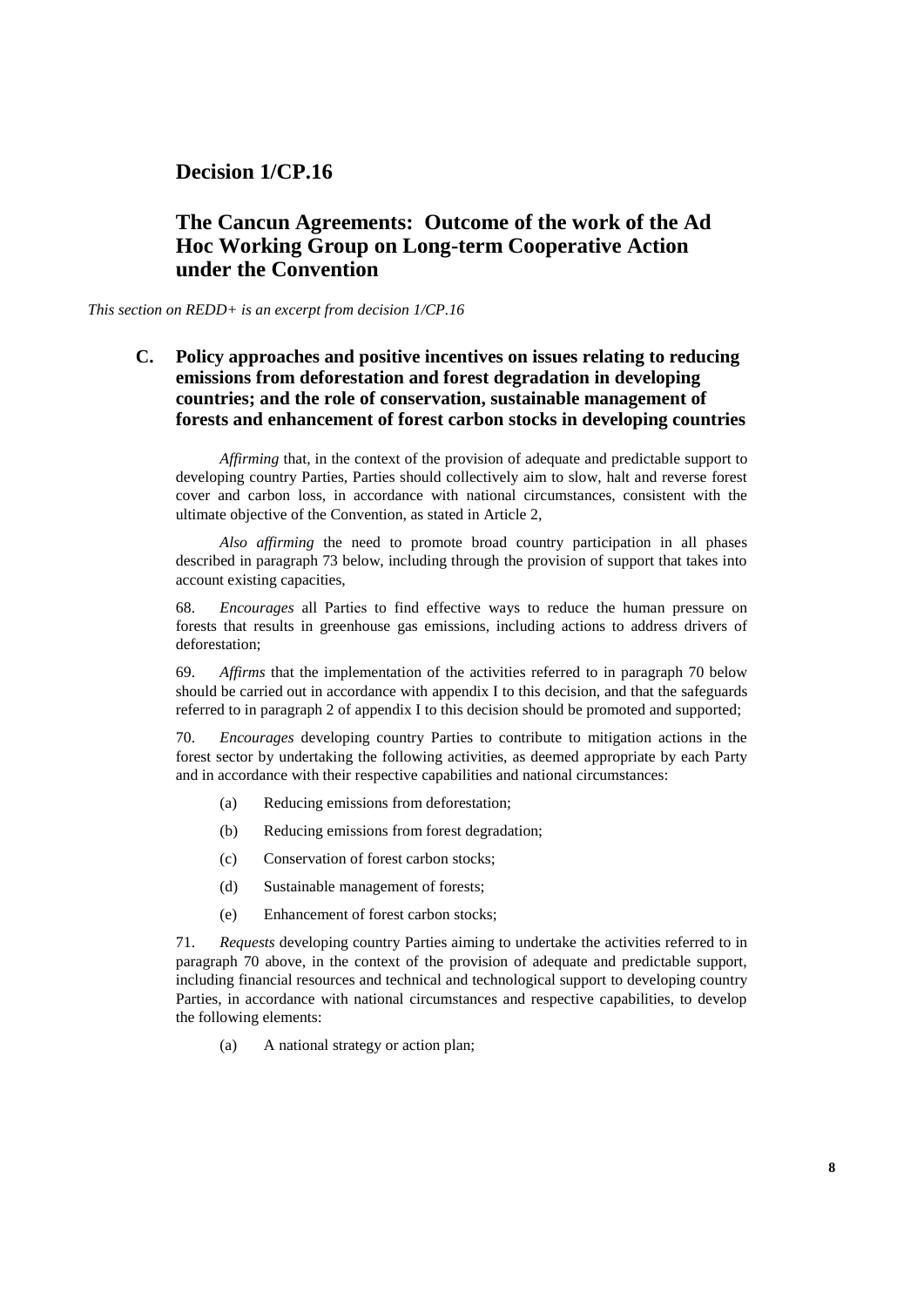(b) A national forest reference emission level and/or forest reference level<sup>6</sup> or, if appropriate, as an interim measure, subnational forest reference emission levels and/or forest reference levels, in accordance with national circumstances, and with provisions contained in decision 4/CP.15, and with any further elaboration of those provisions adopted by the Conference of the Parties;

(c) A robust and transparent national forest monitoring system for the monitoring and reporting of the activities referred to in paragraph 70 above, with, if appropriate, subnational monitoring and reporting as an interim measure,<sup>7</sup> in accordance with national circumstances, and with the provisions contained in decision 4/CP.15, and with any further elaboration of those provisions agreed by the Conference of the Parties;

(d) A system for providing information on how the safeguards referred to in appendix I to this decision are being addressed and respected throughout the implementation of the activities referred to in paragraph 70 above, while respecting sovereignty;

72. *Also requests* developing country Parties, when developing and implementing their national strategies or action plans, to address, inter alia, the drivers of deforestation and forest degradation, land tenure issues, forest governance issues, gender considerations and the safeguards identified in paragraph 2 of appendix I to this decision, ensuring the full and effective participation of relevant stakeholders, inter alia indigenous peoples and local communities;

73. *Decides* that the activities undertaken by Parties referred to in paragraph 70 above should be implemented in phases, beginning with the development of national strategies or action plans, policies and measures, and capacity-building, followed by the implementation of national policies and measures and national strategies or action plans that could involve further capacity-building, technology development and transfer and results-based demonstration activities, and evolving into results-based actions that should be fully measured, reported and verified;

74. *Recognizes* that the implementation of the activities referred to in paragraph 70 above, including the choice of a starting phase as referred to in paragraph 73 above, depends on the specific national circumstances, capacities and capabilities of each developing country Party and the level of support received;

75. *Requests* the Subsidiary Body for Scientific and Technological Advice to develop a work programme on the matters referred to in appendix II to this decision;

76. *Urges* Parties, in particular developed country Parties, to support, through multilateral and bilateral channels, the development of national strategies or action plans, policies and measures and capacity-building, followed by the implementation of national policies and measures and national strategies or action plans that could involve further capacity-building, technology development and transfer and results-based demonstration activities, including consideration of the safeguards referred to in paragraph 2 of appendix I to this decision, taking into account the relevant provisions on finance including those relating to reporting on support;

77. *Requests* the Ad Hoc Working Group on Long-term Cooperative Action under the Convention to explore financing options for the full implementation of the results-based

<sup>6</sup> In accordance with national circumstances, national forest reference emission levels and/or forest reference levels could be a combination of subnational forest reference emissions levels and/or forest reference levels.

<sup>7</sup> Including monitoring and reporting of emissions displacement at the national level, if appropriate, and reporting on how displacement of emissions is being addressed, and on the means to integrate subnational monitoring systems into a national monitoring system.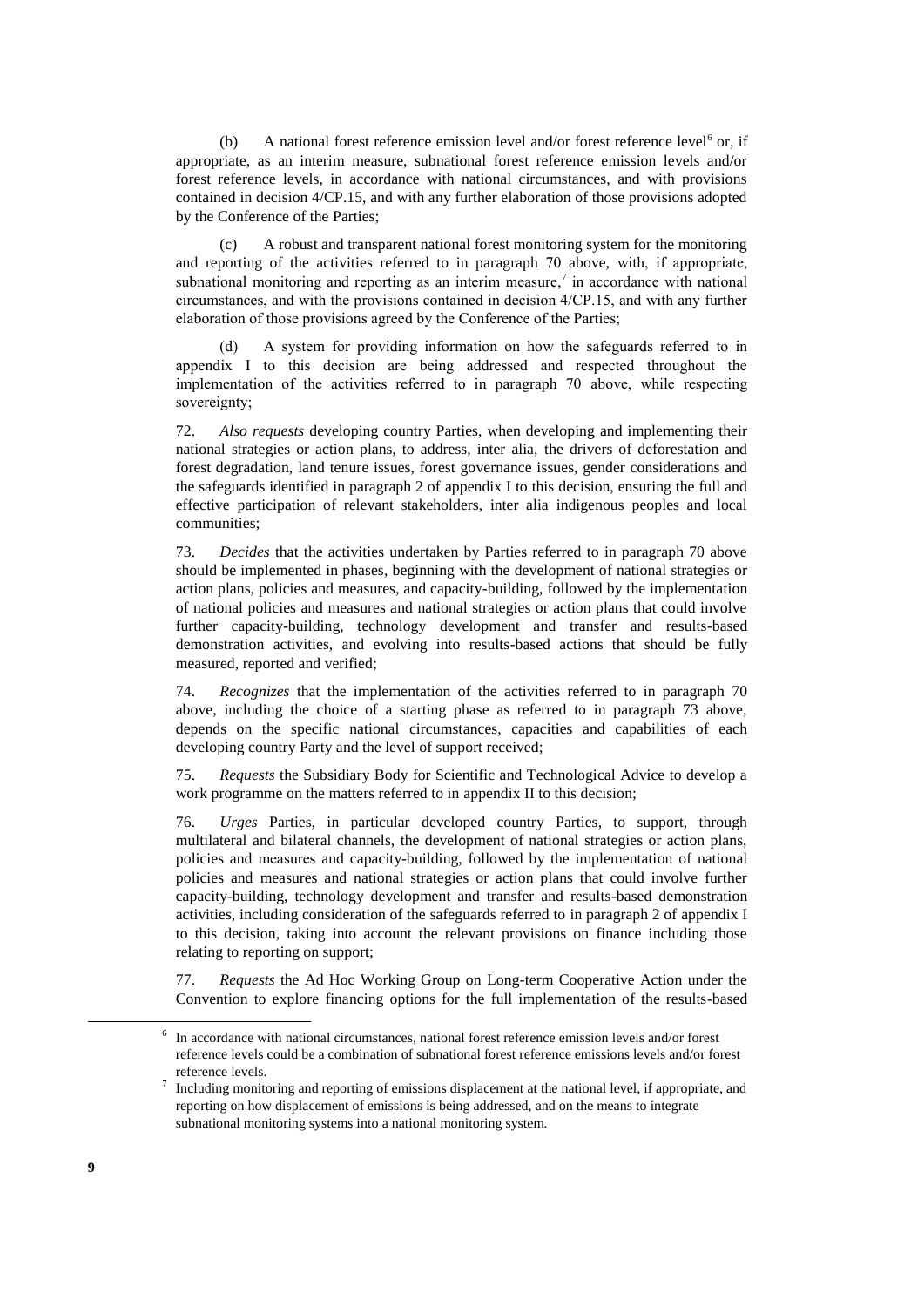actions<sup>8</sup> referred to in paragraph 73 above and to report on progress made, including any recommendations for draft decisions on this matter, to the Conference of the Parties at its seventeenth session;

78. *Also requests* Parties to ensure coordination of the activities referred to in paragraph 70 above, including of the related support, particularly at the national level;

79. *Invites* relevant international organizations and stakeholders to contribute to the activities referred to in paragraphs 70 and 78 above;

> *9 th plenary meeting 10–11 December 2010*

<sup>8</sup> These actions require national monitoring systems.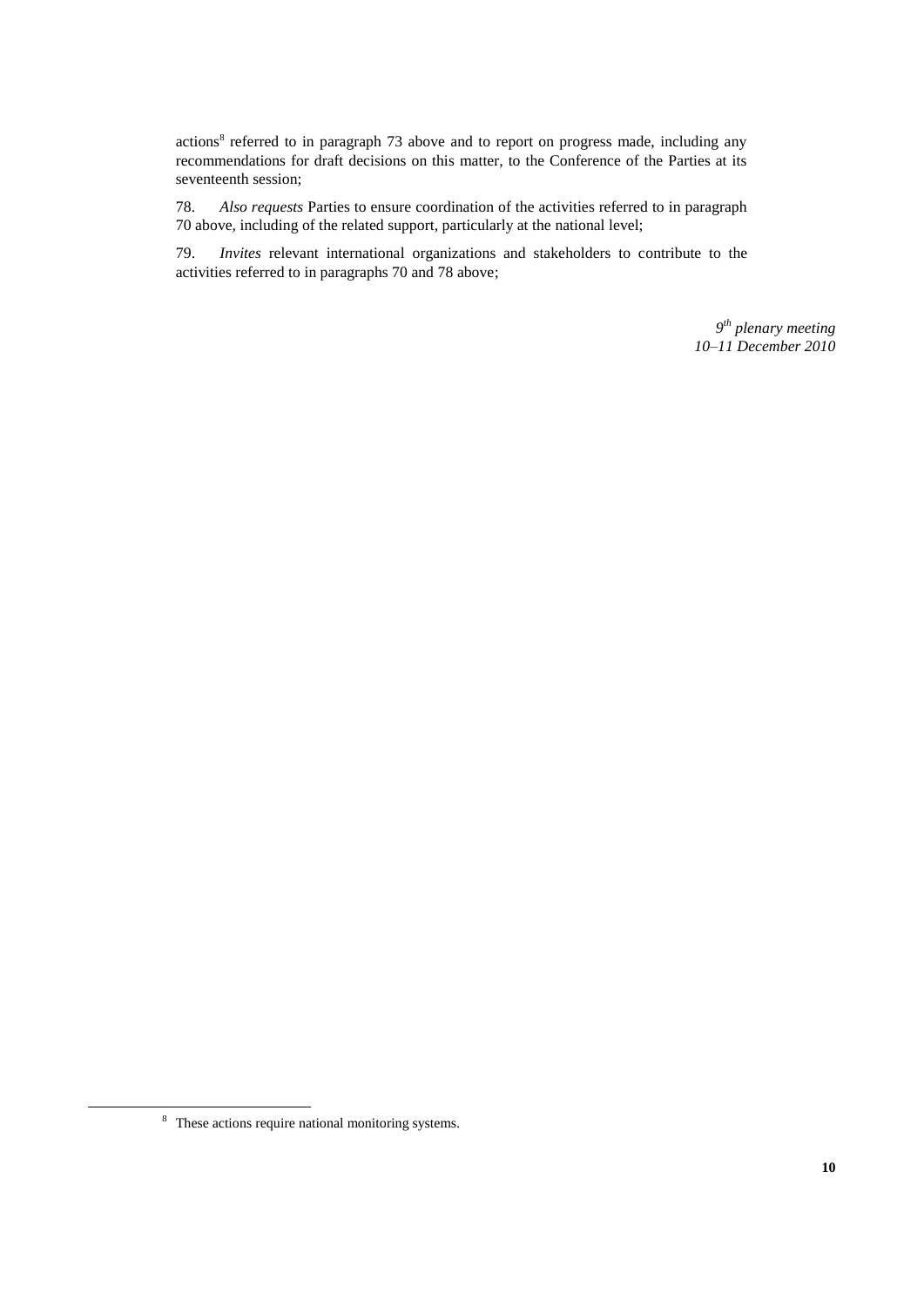### **Appendix I**

**Guidance and safeguards for policy approaches and positive incentives on issues relating to reducing emissions from deforestation and forest degradation in developing countries; and the role of conservation, sustainable management of forests and enhancement of forest carbon stocks in developing countries** 

1. The activities referred to in paragraph 70 of this decision should:

(a) Contribute to the achievement of the objective set out in Article 2 of the Convention;

(b) Contribute to the fulfilment of the commitments set out in Article 4, paragraph 3, of the Convention;

(c) Be country-driven and be considered options available to Parties;

(d) Be consistent with the objective of environmental integrity and take into account the multiple functions of forests and other ecosystems;

(e) Be undertaken in accordance with national development priorities, objectives and circumstances and capabilities and should respect sovereignty;

(f) Be consistent with Parties' national sustainable development needs and goals;

(g) Be implemented in the context of sustainable development and reducing poverty, while responding to climate change;

(h) Be consistent with the adaptation needs of the country;

(i) Be supported by adequate and predictable financial and technology support, including support for capacity-building;

(j) Be results-based;

(k) Promote sustainable management of forests;

2. When undertaking the activities referred to in paragraph 70 of this decision, the following safeguards should be promoted and supported:

(a) That actions complement or are consistent with the objectives of national forest programmes and relevant international conventions and agreements;

(b) Transparent and effective national forest governance structures, taking into account national legislation and sovereignty;

(c) Respect for the knowledge and rights of indigenous peoples and members of local communities, by taking into account relevant international obligations, national circumstances and laws, and noting that the United Nations General Assembly has adopted the United Nations Declaration on the Rights of Indigenous Peoples;

(d) The full and effective participation of relevant stakeholders, in particular indigenous peoples and local communities, in the actions referred to in paragraphs 70 and 72 of this decision;

(e) That actions are consistent with the conservation of natural forests and biological diversity, ensuring that the actions referred to in paragraph 70 of this decision are not used for the conversion of natural forests, but are instead used to incentivize the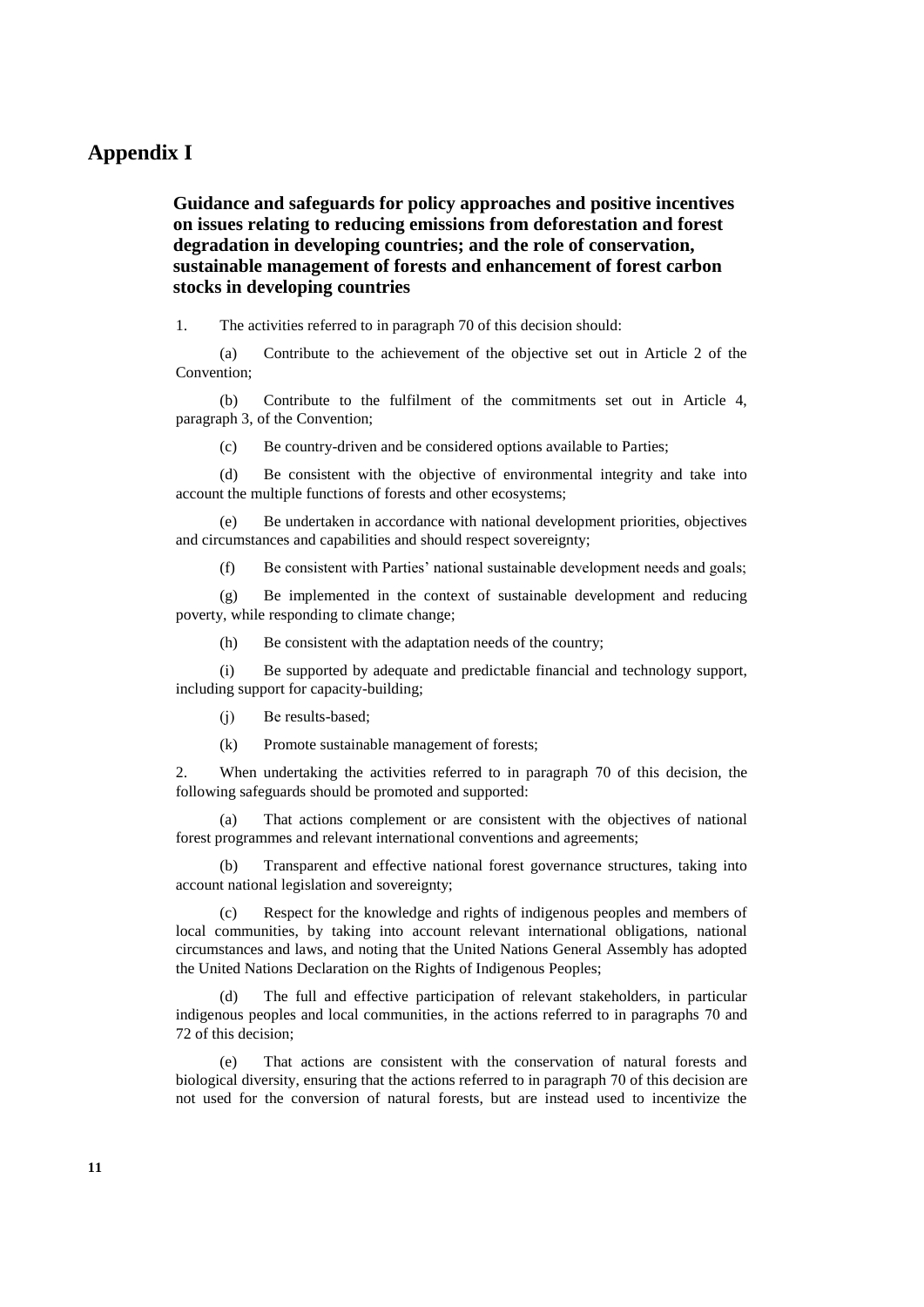protection and conservation of natural forests and their ecosystem services, and to enhance other social and environmental benefits; $<sup>1</sup>$ </sup>

- (f) Actions to address the risks of reversals;
- (g) Actions to reduce displacement of emissions.

<sup>&</sup>lt;sup>1</sup> Taking into account the need for sustainable livelihoods of indigenous peoples and local communities and their interdependence on forests in most countries, reflected in the United Nations Declaration on the Rights of Indigenous Peoples, as well as the International Mother Earth Day.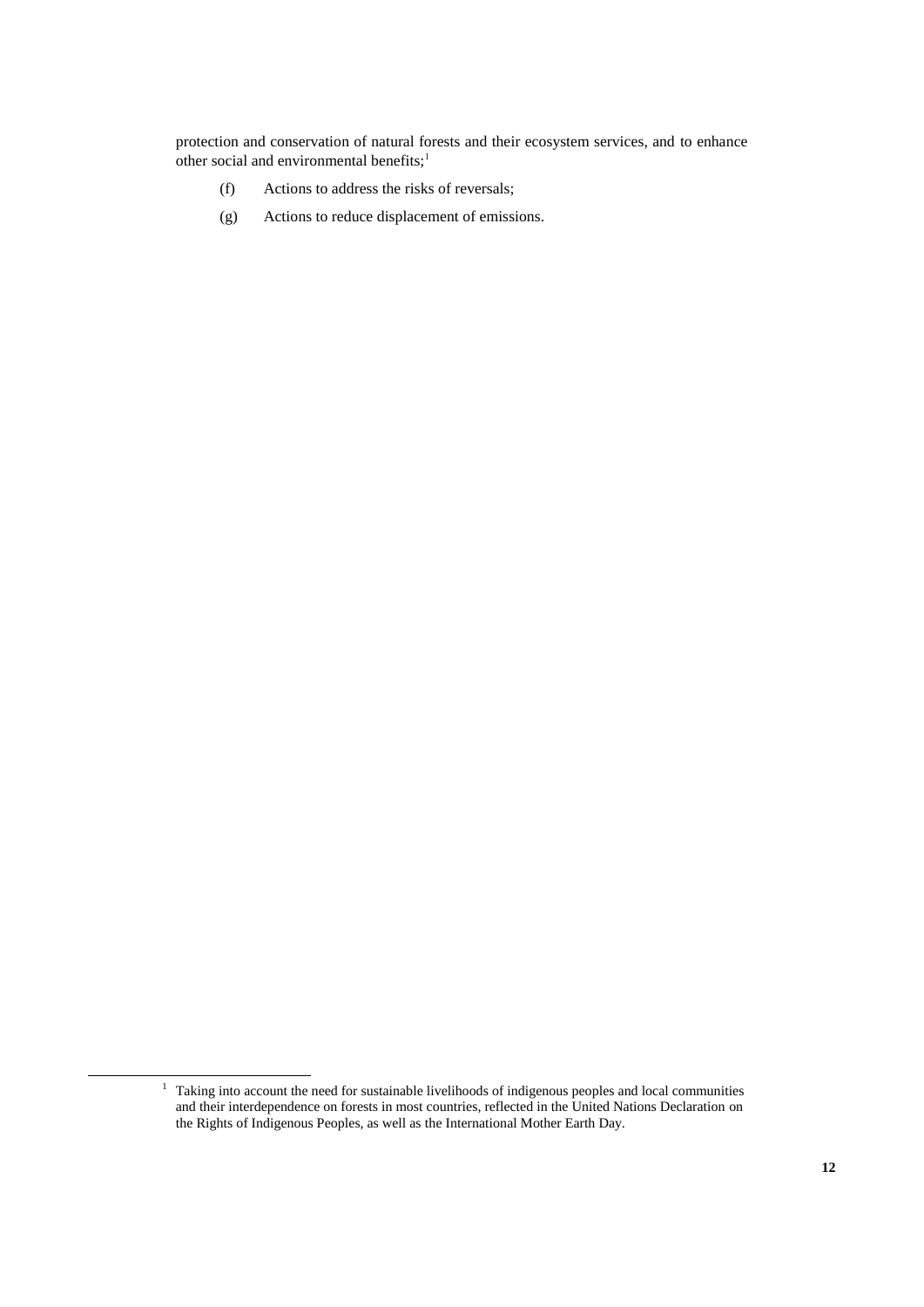# **Appendix II**

**Work programme of the Subsidiary Body for Scientific and Technological Advice on policy approaches and positive incentives on issues relating to reducing emissions from deforestation and forest degradation in developing countries; and the role of conservation, sustainable management of forests and enhancement of forest carbon stocks in developing countries**

In the development of its work programme, the Subsidiary Body for Scientific and Technological Advice is requested to:

(a) Identify land use, land-use change and forestry activities in developing countries, in particular those that are linked to the drivers of deforestation and forest degradation, identify the associated methodological issues to estimate emissions and removals resulting from these activities, and assess the potential contribution of these activities to the mitigation of climate change, and report on the findings and outcomes of this work to the Conference of the Parties (COP) at its eighteenth session on the outcomes of the work referred to in this paragraph;

(b) Develop modalities relating to paragraphs 71 (b) and (c) and guidance relating to paragraph 71 (d) of this decision, for consideration by the COP at its seventeenth session;

(c) Develop, as necessary, modalities for measuring, reporting and verifying anthropogenic forest-related emissions by sources and removals by sinks, forest carbon stocks, and forest carbon stock and forest-area changes resulting from the implementation of the activities referred to in paragraph 70 of this decision, consistent with any guidance on measuring, reporting and verifying nationally appropriate mitigation actions by developing country Parties agreed by the COP, taking into account methodological guidance in accordance with decision 4/CP.15, for consideration by the COP at its seventeenth session.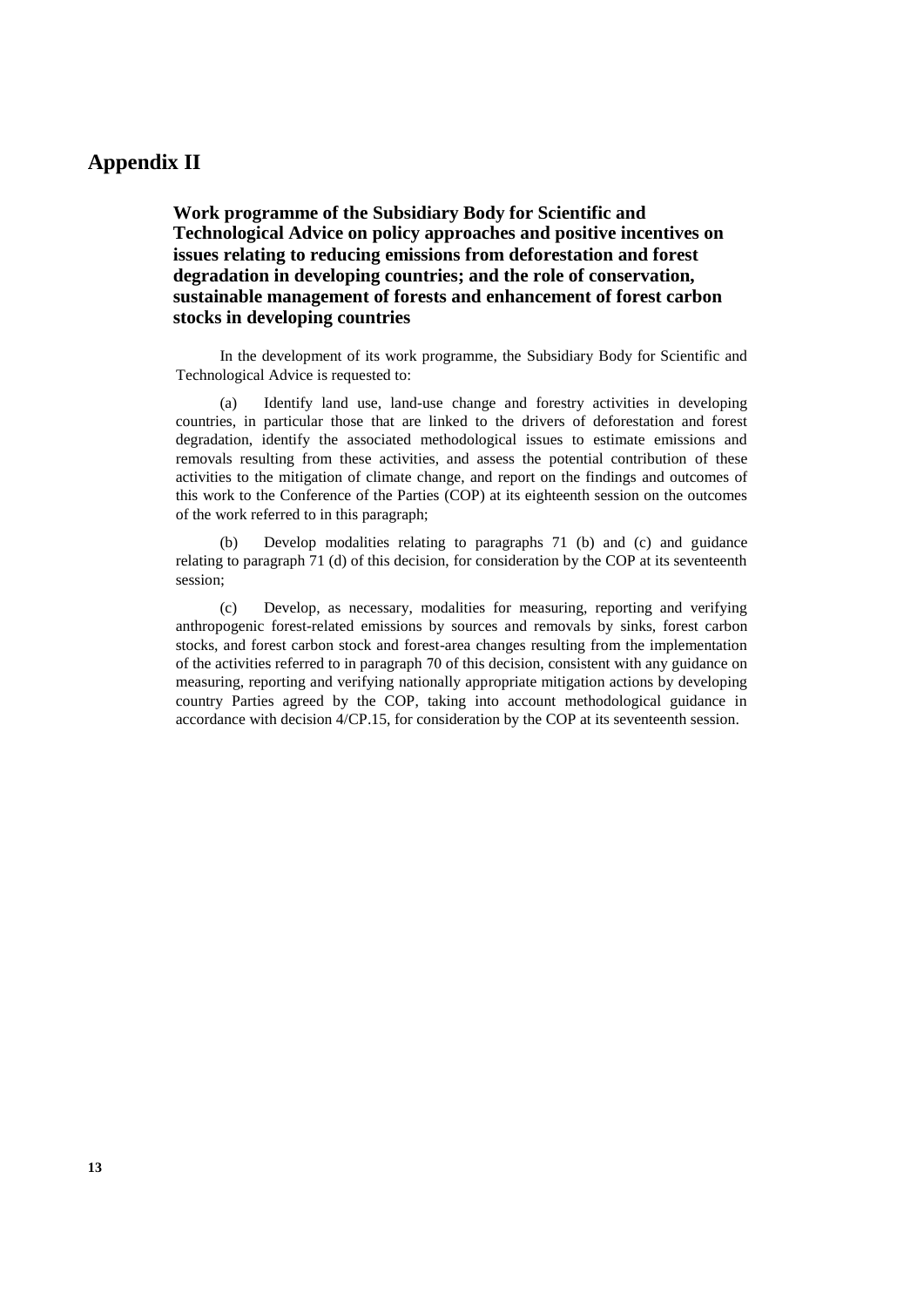# **Decision 2/CP.17**

# **Outcome of the work of the Ad Hoc Working Group on Long-term Cooperative Action under the Convention**

*This section on REDD+ is an excerpt from decision 2/CP.17*

**C. Policy approaches and positive incentives on issues relating to reducing emissions from deforestation and forest degradation in developing countries; and the role of conservation, sustainable management of forests and enhancement of forest carbon stocks in developing countries**

*Recalling* the principles and provisions set forth in decision 1/CP.16 and its appendices I and II on policy approaches and positive incentives on issues relating to reducing emissions from deforestation and forest degradation in developing countries and the role of conservation, sustainable management of forests and enhancement of forest carbon stocks in developing countries,

*Also recalling* decisions 1/CP.13, 2/CP.13, 4/CP.15 and 12/CP.17,

*Further recalling* decision 1/CP.16, paragraphs 68–74 and 76–78,

*Reaffirming* that, in the context of the provision of adequate and predictable support to developing country Parties, Parties should collectively aim to slow, halt and reverse forest cover and carbon loss, in accordance with national circumstances, consistent with the ultimate objective of the Convention, as stated in its Article 2,

*Also reaffirming* decision 1/CP.16, appendix I, paragraph 1,

*Affirming* that efforts are already being made and actions being taken to reduce emissions from deforestation and forest degradation, and to maintain and enhance forest carbon stocks in developing countries,

*Recognizing* the importance of effective and continuing support for the activities referred to in decision 1/CP.16, paragraphs 73 and 76,

*Also recognizing* that policy approaches and positive incentives for mitigation actions in the forest sector, as referred to in decision 1/CP.16, paragraph 70, can promote poverty alleviation and biodiversity benefits, ecosystem resilience and the linkages between adaptation and mitigation, and should promote and support the safeguards referred to in decision  $1/CP.16$ , appendix 1, paragraph  $2(c-e)$ ,

*Being aware of* the relevance of the work being undertaken by relevant international conventions and agreements*,*

63. *Agrees* that, regardless of the source or type of financing, the activities referred to in decision 1/CP.16, paragraph 70, should be consistent with the relevant provisions included in decision 1/CP.16, including the safeguards in its appendix I, in accordance with relevant decisions of the Conference of the Parties*;*

64. *Recalls* that for developing country Parties undertaking the results-based actions<sup>1</sup> referred to in decision 1/CP.16, paragraphs 73 and 77, to obtain and receive results-based finance, these actions should be fully measured, reported and verified, $2$  and developing

<sup>&</sup>lt;sup>1</sup> In accordance with decision  $1/CP.16$ , appendix II.

<sup>&</sup>lt;sup>2</sup> As agreed by the Conference of the Parties.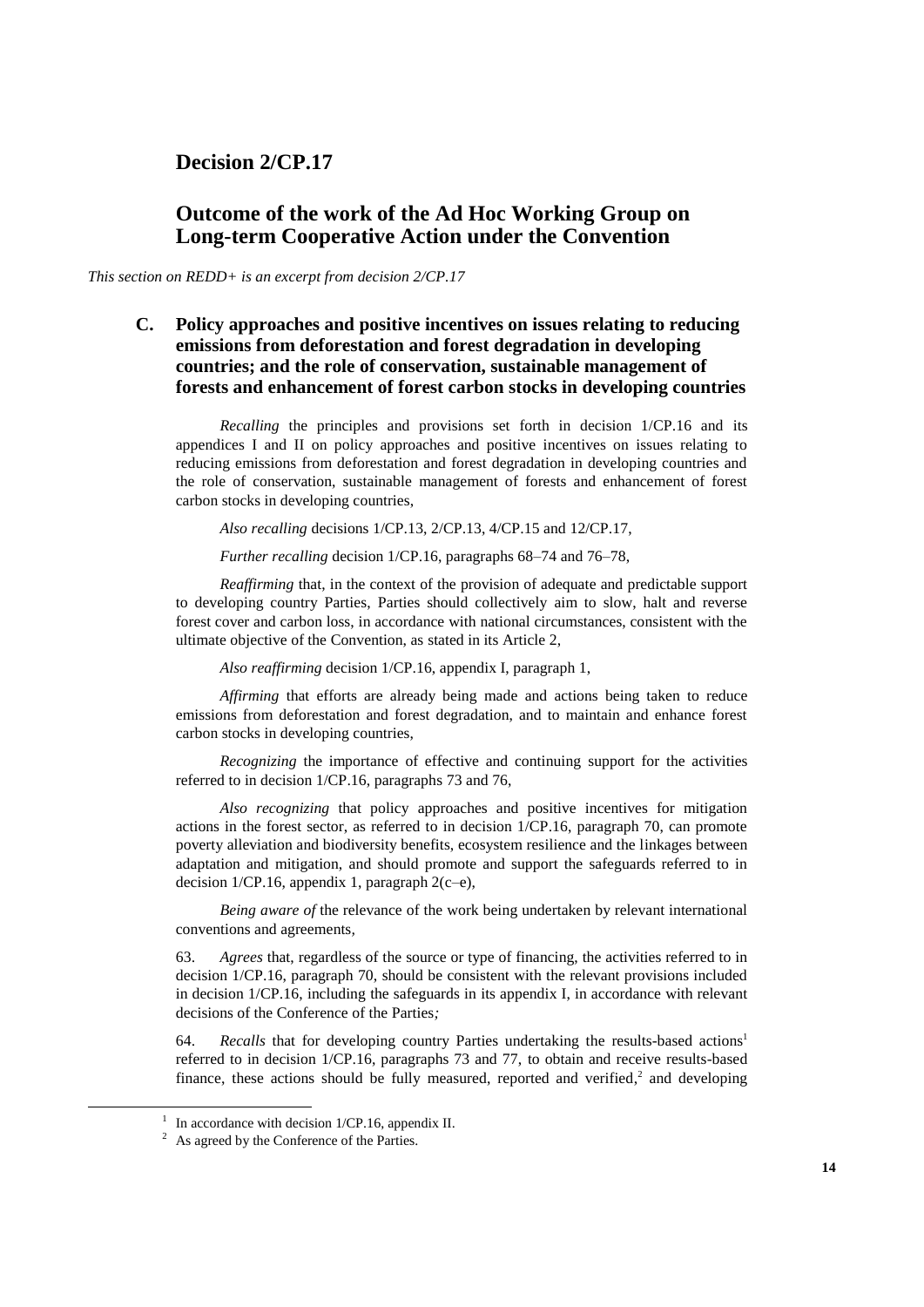country Parties should have the elements referred to in decision 1/CP.16, paragraph 71, in accordance with any decisions taken by the Conference of the Parties on this matter;

65. *Agrees* that results-based finance provided to developing country Parties that is new, additional and predictable may come from a wide variety of sources, public and private, bilateral and multilateral, including alternative sources;

66. *Considers* that, in the light of the experience gained from current and future demonstration activities, appropriate market-based approaches could be developed by the Conference of the Parties to support the results-based actions by developing country Parties referred to in decision 1/CP.16, paragraph 73, ensuring that environmental integrity is preserved, that the provisions of decision 1/CP.16, appendices I and II, are fully respected, and should be consistent with the relevant provisions of decisions 1/CP.16 and 12/CP.17 and any future decision by the Conference of the Parties on these matters;

67. *Notes* that non-market-based approaches, such as joint mitigation and adaptation approaches for the integral and sustainable management of forests as a non-market alternative that supports and strengthens governance, the application of safeguards as referred to in decision  $1/CP.16$ , appendix I, paragraph  $2(c-e)$ , and the multiple functions of forests, could be developed;

68. *Encourages* the operating entities of the financial mechanism of the Convention to provide results-based finance for the actions referred to in decision 1/CP.16, paragraph 73;

69. *Invites* Parties and admitted observer organizations to submit to the secretariat, by 5 March 2012, their views on modalities and procedures for financing results-based actions and considering activities related to decision 1/CP.16, paragraphs 68–70 and 72;

70. *Requests* the secretariat to compile the submissions by Parties into a miscellaneous document for consideration by the Ad Hoc Working Group on Long-term Cooperative Action under the Convention at its session to be held in conjunction with the thirty-sixth session of the Subsidiary Body for Scientific and Technological Advice;

71. *Also requests* the secretariat to prepare, subject to the availability of supplementary resources, a technical paper, based on submissions by Parties and admitted observer organizations on the issues referred to in paragraphs 69 and 70 above, as an input for the workshop referred to in paragraph 72 below;

72. *Further requests* the secretariat to organize, subject to the availability of supplementary resources, a workshop taking into account the submissions by Parties and admitted observer organizations referred to in paragraph 69 above, the technical paper referred to in paragraph 71 above, and the conclusions on this matter by the Ad Hoc Working Group on Long-term Cooperative Action under the Convention at its session to be held in conjunction with the thirty-sixth session of the Subsidiary Body for Scientific and Technological Advice, before the session of the Ad Hoc Working Group on Long-term Cooperative Action under the Convention to be held in conjunction with the eighteenth session of the Conference of the Parties;

73. *Requests* the Ad Hoc Working Group on Long-term Cooperative Action under the Convention to consider the submissions by Parties and admitted observer organizations referred to in paragraph 69 above, the technical paper referred to in paragraph 71 above and the report on the outcomes of the workshop referred to in paragraph 72 above with the aim of reporting on progress made and any recommendations to the Conference of the Parties at its eighteenth session.

> *10th plenary meeting 11 December 2011*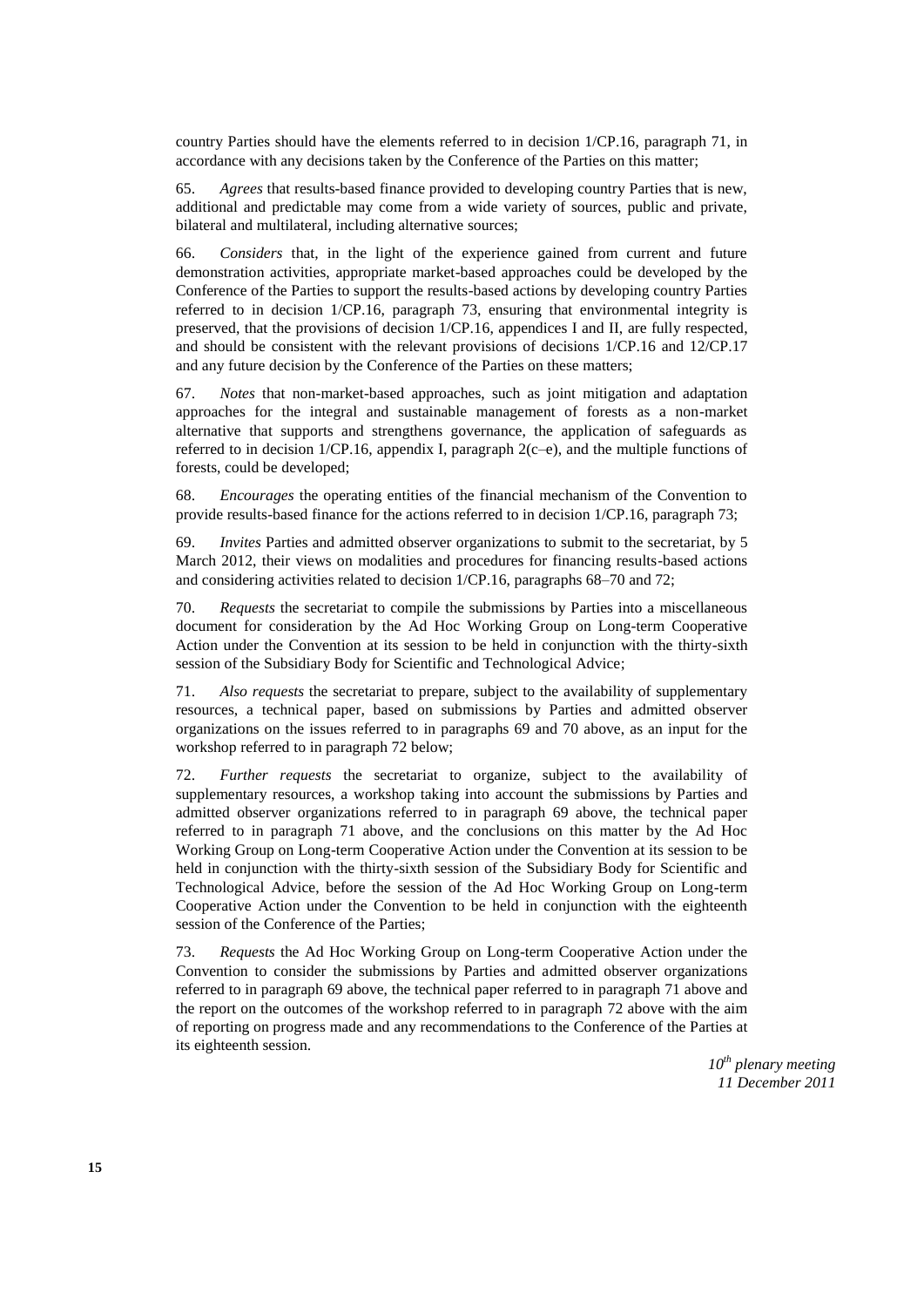**Decision 12/CP.17**

# **Guidance on systems for providing information on how safeguards are addressed and respected and modalities relating to forest reference emission levels and forest reference levels as referred to in decision 1/CP.16**

*The Conference of the Parties*,

*Recalling* decisions 2/CP.13, 4/CP.15 and 1/CP.16,

*Recalling also* decision 1/CP.16, paragraphs 69–71 and appendices I and II,

*Noting* that guidance on systems for providing information on how safeguards referred to in appendix I to decision 1/CP.16 are addressed and respected should be consistent with national sovereignty, national legislation and national circumstances,

*Recognizing* the importance and necessity of adequate and predictable financial and technology support for developing all of the elements referred to in decision 1/CP.16, paragraph 71,

*Being aware* of the need for any modalities for the construction of forest reference levels and forest emission reference levels to be flexible so as to accommodate national circumstances and capabilities, while pursuing environmental integrity and avoiding perverse incentives,

# **I. Guidance on systems for providing information on how safeguards are addressed and respected**

1. *Notes* that the implementation of the safeguards referred to in appendix I to decision 1/CP.16, and information on how these safeguards are being addressed and respected, should support national strategies or action plans and be included in, where appropriate, all phases of implementation referred to in decision 1/CP.16, paragraph 73, of the activities referred to in paragraph 70 of the same decision;

2. *Agrees* that systems for providing information on how the safeguards referred to in appendix I to decision 1/CP.16 are addressed and respected should, taking into account national circumstances and respective capabilities, and recognizing national sovereignty and legislation, and relevant international obligations and agreements, and respecting gender considerations:

(a) Be consistent with the guidance identified in decision 1/CP.16, appendix I, paragraph 1;

Provide transparent and consistent information that is accessible by all relevant stakeholders and updated on a regular basis;

(c) Be transparent and flexible to allow for improvements over time;

(d) Provide information on how all of the safeguards referred to in appendix I to decision 1/CP.16 are being addressed and respected;

- (e) Be country-driven and implemented at the national level;
- (f) Build upon existing systems, as appropriate;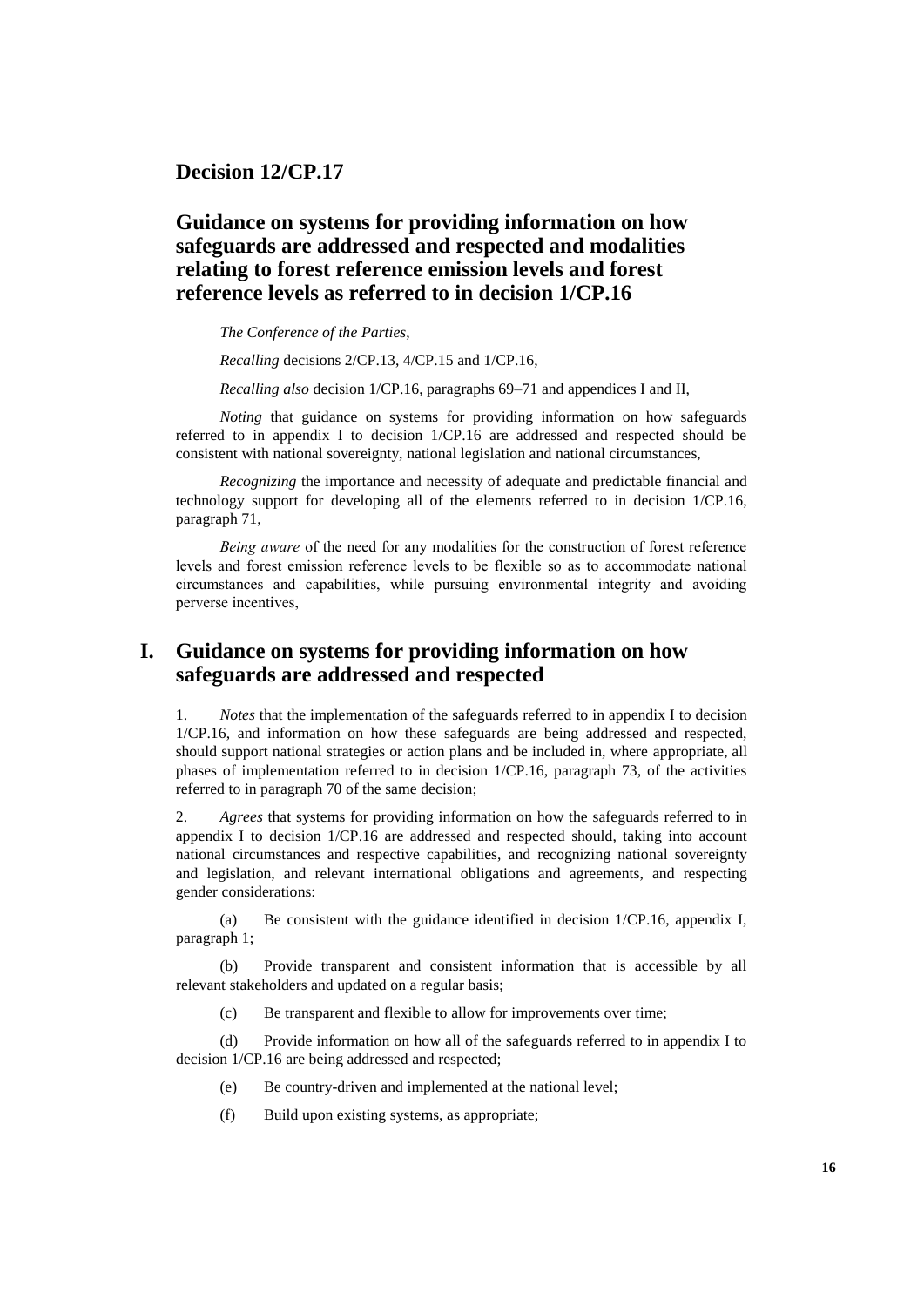3. *Agrees also* that developing country Parties undertaking the activities referred to in decision 1/CP.16, paragraph 70, should provide a summary of information on how all of the safeguards referred to in decision 1/CP.16, appendix I, are being addressed and respected throughout the implementation of the activities;

4. *Decides* that the summary of information referred to in paragraph 3 above should be provided periodically and be included in national communications, consistent with relevant decisions of the Conference of the Parties on guidelines on national communications from Parties not included in Annex I to the Convention, or communication channels agreed by the Conference of the Parties;

5. *Requests* the Subsidiary Body for Scientific and Technological Advice, at its thirtysixth session, to consider the timing of the first presentation and the frequency of subsequent presentations of the summary of information referred to in paragraph 3 above, with a view to recommending a decision on this matter for adoption by the Conference of the Parties at its eighteenth session;

6. *Also requests* the Subsidiary Body for Scientific and Technological Advice, at its thirty-sixth session, to consider the need for further guidance to ensure transparency, consistency, comprehensiveness and effectiveness when informing on how all safeguards are addressed and respected and, if appropriate, to consider additional guidance, and to report to the Conference of the Parties at its eighteenth session;

# **II. Modalities for forest reference emission levels and forest reference levels**

7. *Agrees* that, in accordance with decision 1/CP.16, paragraph 71(b), forest reference emission levels and/or forest reference levels expressed in tonnes of carbon dioxide equivalent per year are benchmarks for assessing each country's performance in implementing the activities referred to in decision 1/CP.16, paragraph 70;

8. *Decides* that forest reference emission levels and/or forest reference levels, in accordance with decision 1/CP.16, paragraph 71(b), shall be established taking into account decision 4/CP.15, paragraph 7, and maintaining consistency with anthropogenic forestrelated greenhouse gas emissions by sources and removals by sinks as contained in each country's greenhouse gas inventories;

9. *Invites* Parties to submit information and rationale on the development of their forest reference emission levels and/or forest reference levels, including details of national circumstances and if adjusted include details on how the national circumstances were considered, in accordance with the guidelines contained in the annex to this decision and any future decision by the Conference of the Parties;

10. *Agrees* that a step-wise approach to national forest reference emission level and/or forest reference level development may be useful, enabling Parties to improve the forest reference emission level and/or forest reference level by incorporating better data, improved methodologies and, where appropriate, additional pools, noting the importance of adequate and predictable support as referenced by decision 1/CP.16, paragraph 71;

11. *Acknowledges* that subnational forest reference emission levels and/or forest reference levels may be elaborated as an interim measure, while transitioning to a national forest reference emission level and/or forest reference level, and that interim forest reference emission levels and/or forest reference levels of a Party may cover less than its entire national territory of forest area;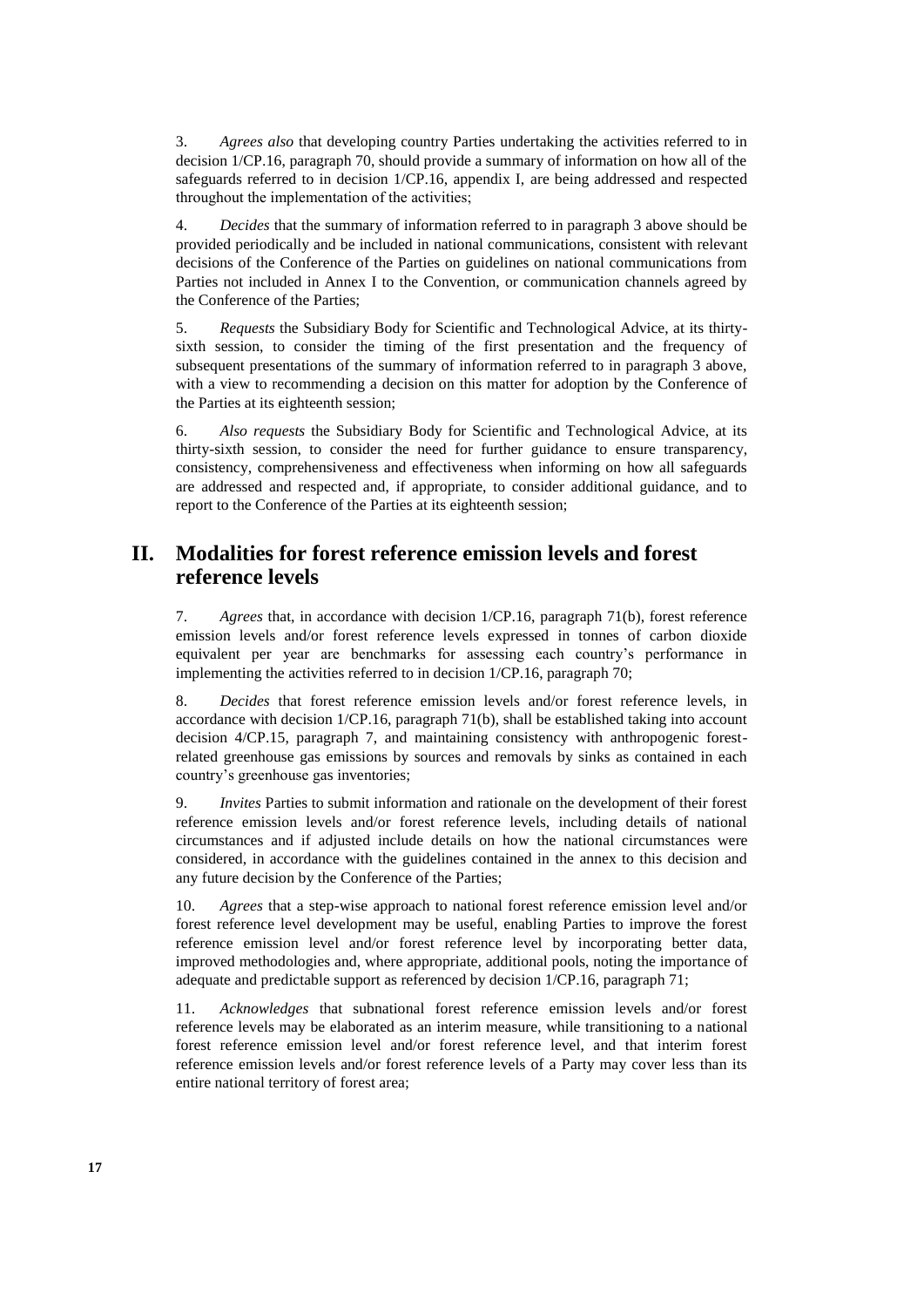12. *Agrees* that a developing country Party should update a forest reference emission level and/or forest reference level periodically as appropriate, taking into account new knowledge, new trends and any modification of scope and methodologies;

13. *Invites* developing country Parties, on a voluntary basis and when deemed appropriate, to submit proposed forest reference emission levels and/or forest reference levels, in accordance with decision 1/CP.16, paragraph 71(b), accompanied by the information referred to in paragraph 9 above;

14. *Requests* the secretariat to make available information on forest reference emission levels and/or forest reference levels on the UNFCCC REDD web platform,<sup>1</sup> including submissions with proposed forest reference emission levels and/or forest reference levels;

15. *Agrees* to establish a process that enables technical assessment of the proposed forest reference emission levels and/or forest reference levels when submitted or updated by Parties in accordance with paragraph 12 above and in accordance with guidance to be developed by the Subsidiary Body for Scientific and Technological Advice at its thirtysixth session.

1

 $1$  <http://unfccc.int/4531>.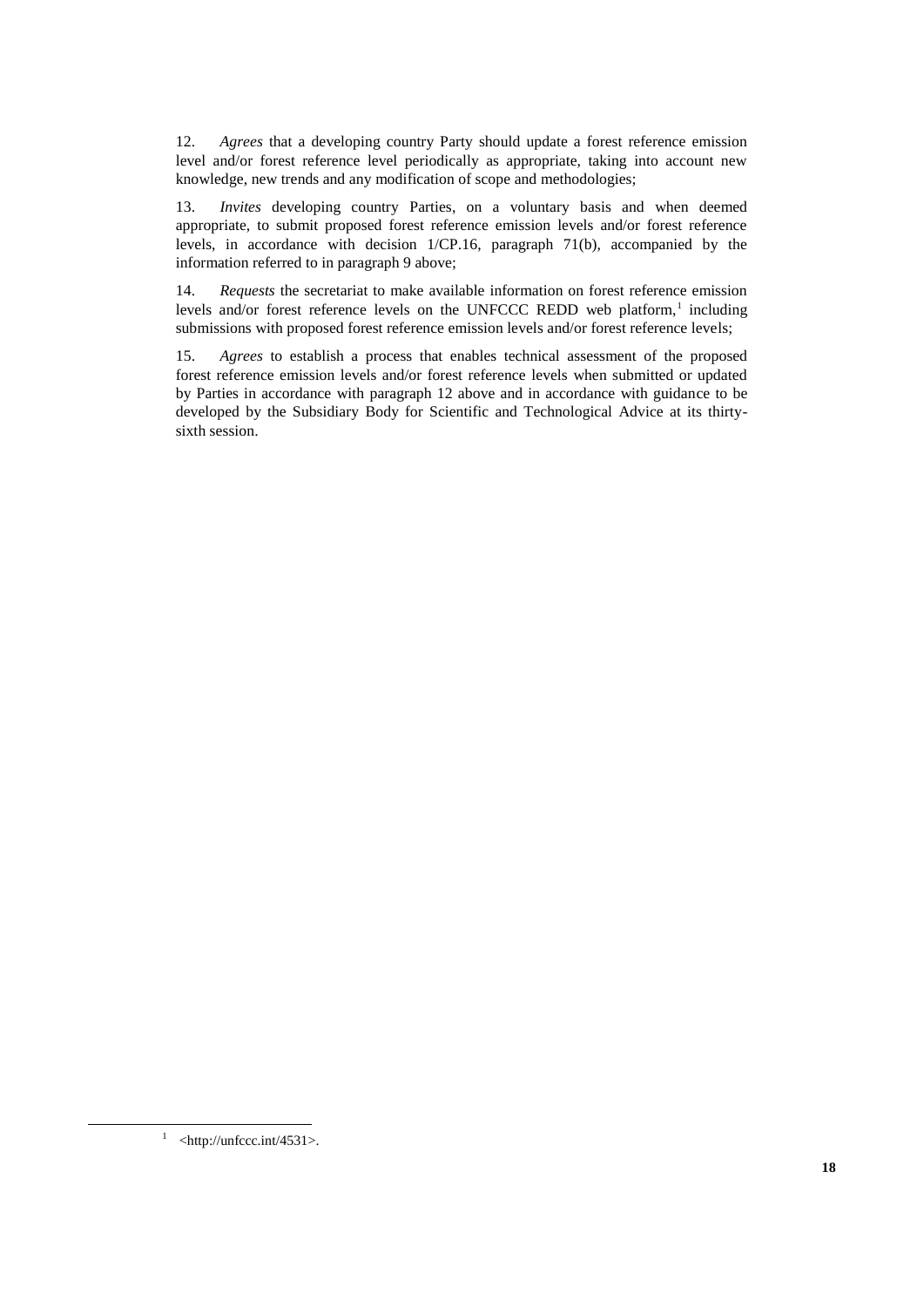### **Annex**

#### **Guidelines for submissions of information on reference levels**

Each developing country Party aiming to undertake the actions listed in decision 1/CP.16, paragraph 70, should include in its submission information that is transparent, complete, $\frac{1}{1}$  consistent with guidance agreed by the Conference of the Parties (COP) and accurate information for the purpose of allowing a technical assessment of the data, methodologies and procedures used in the construction of a forest reference emission level and/or forest reference level. The information provided should be guided by the most recent Intergovernmental Panel on Climate Change guidance and guidelines, as adopted or encouraged by the COP, as appropriate, and include:

Information that was used by Parties in constructing a forest reference emission level and/or forest reference level, including historical data, in a comprehensive and transparent way;

(b) Transparent, complete, consistent and accurate information, including methodological information, used at the time of construction of forest reference emission levels and/or forest reference levels, including, inter alia, as appropriate, a description of data sets, approaches, methods, models, if applicable and assumptions used, descriptions of relevant policies and plans, and descriptions of changes from previously submitted information;

(c) Pools and gases, and activities listed in decision 1/CP.16, paragraph 70, which have been included in forest reference emission levels and/or forest reference levels and the reasons for omitting a pool and/or activity from the construction of forest reference emission levels and/or forest reference levels, noting that significant pools and/or activities should not be excluded;

(d) The definition of forest used in the construction of forest reference emission levels and/or forest reference levels and, if appropriate, in case there is a difference with the definition of forest used in the national greenhouse gas inventory or in reporting to other international organizations, an explanation of why and how the definition used in the construction of forest reference emission levels and/or forest reference levels was chosen.

> *10th plenary meeting 9 December 2011*

 $<sup>1</sup>$  Complete here means the provision of information that allows for the reconstruction of forest</sup> reference emission levels and/or forest reference levels.

 $\overline{a}$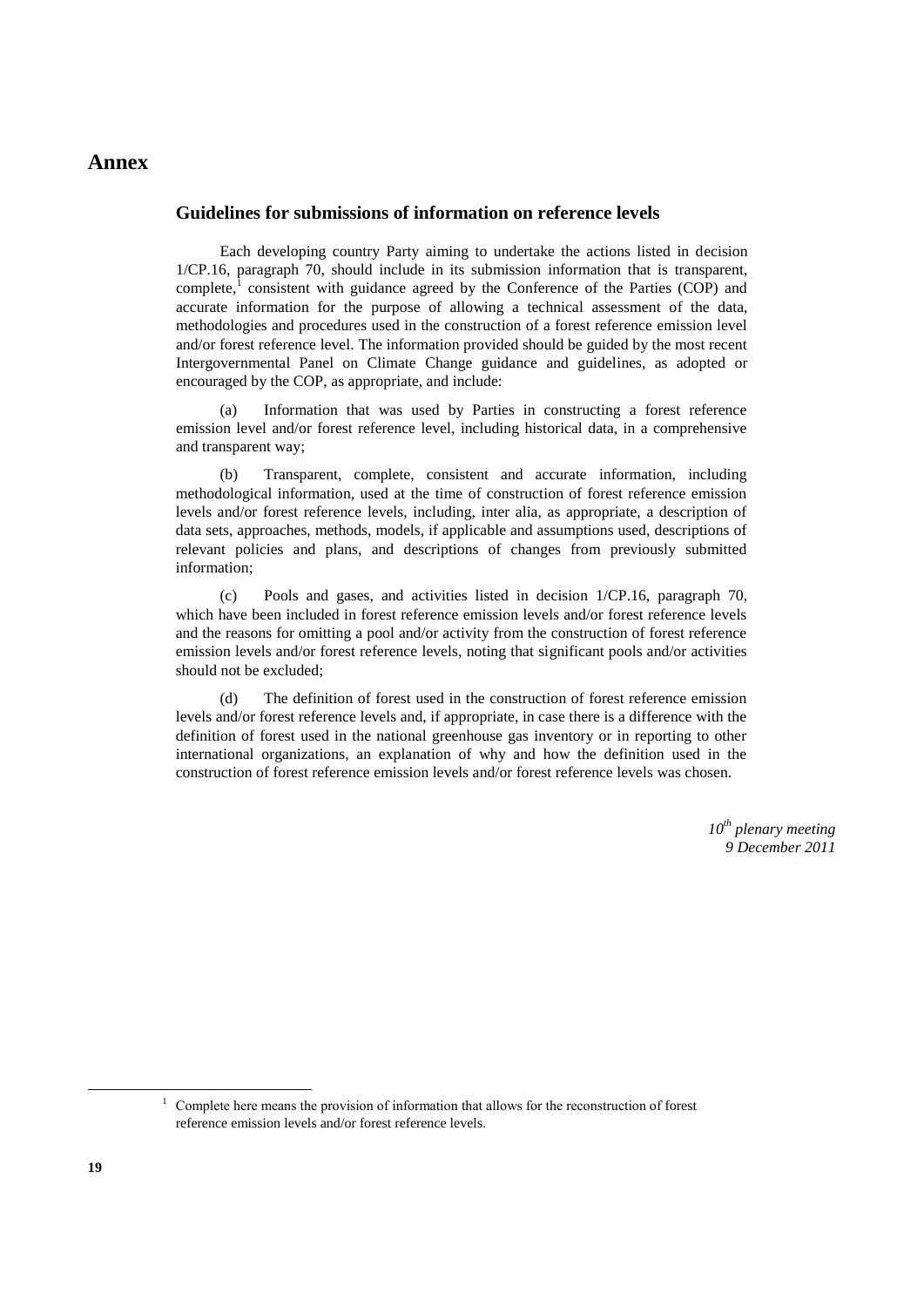# **Decision 1/CP.18**

# **Agreed outcome pursuant to the Bali Action Plan**

*This section on REDD+ is an excerpt from decision 1/CP.18*

### **C. Policy approaches and positive incentives on issues relating to reducing emissions from deforestation and forest degradation in developing countries; and the role of conservation, sustainable management of forests and enhancement of forest carbon stocks in developing countries**

25. *Decides* to undertake a work programme on results-based finance in 2013, including two in-session workshops, subject to the availability of supplementary resources, to progress the full implementation of the activities referred to in decision 1/CP.16, paragraph 70;

26. *Invites* the President of the Conference of the Parties to appoint two co-chairs, one from a developing country Party and one from a developed country Party, for the work programme mentioned in paragraph 25 above;

27. *Requests* the secretariat to assist the co-chairs in supporting the workshops mentioned in paragraph 25 above;

28. *Decides* that the aim of the work programme is to contribute to the ongoing efforts to scale up and improve the effectiveness of finance for the activities referred to in decision 1/CP.16, paragraph 70, taking into account decision 2/CP.17, paragraphs 66 and 67;

29. *Also decides* that the work programme will address options to achieve this objective, taking into account a wide variety of sources as referred to in decision 2/CP.17, paragraph 65, including:

- (a) Ways and means to transfer payments for results-based actions;
- (b) Ways to incentivize non-carbon benefits;
- (c) Ways to improve the coordination of results-based finance;

30. *Agrees* that the work programme will draw upon relevant sources of information and will also take into account lessons learned from other processes under the Convention and from fast-start finance;

31. *Requests* the co-chairs, supported by the secretariat, to coordinate the activities of the work programme with the work under the Subsidiary Body for Scientific and Technological Advice related to methodological guidance for activities relating to reducing emissions from deforestation and forest degradation and the role of conservation, sustainable management of forests and enhancement of forest carbon stocks in developing countries;

32. *Also requests* the co-chairs, supported by the secretariat, to prepare a report on the workshops referred to in paragraph 25 above for consideration by the Conference of the Parties at its nineteenth session, with a view to the Conference of the Parties adopting a decision on this matter;

33. *Decides* that the work programme shall end by the nineteenth session of the Conference of the Parties unless the Conference of the Parties decides otherwise;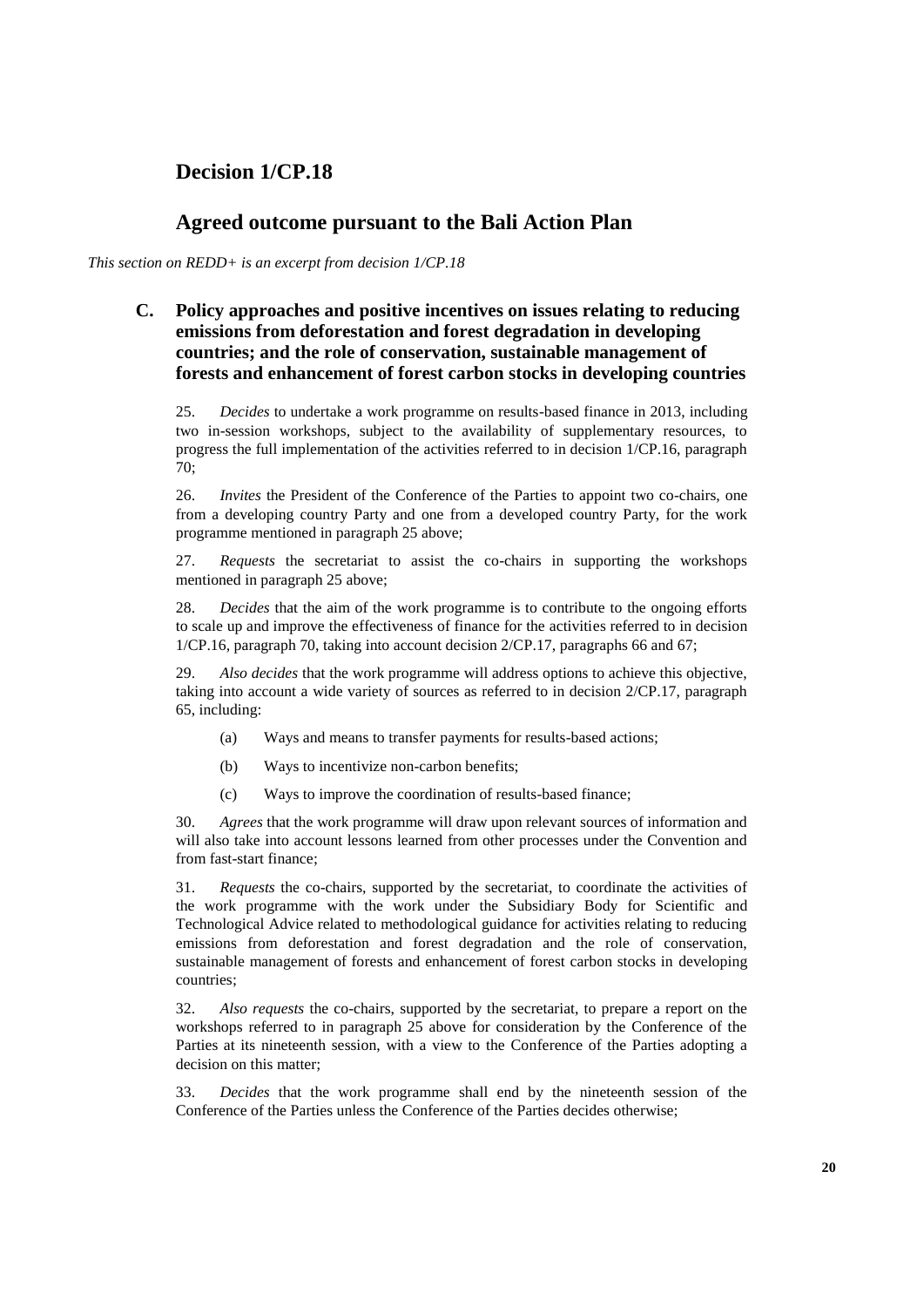34. *Recognizes* the need to improve the coordination of support for the implementation of the activities referred to in decision 1/CP.16, paragraph 70, and to provide adequate and predictable support, including financial resources and technical and technological support, to developing country Parties for implementation of those activities;

35. *Requests* the Subsidiary Body for Scientific and Technological Advice and the Subsidiary Body for Implementation, at their thirty-eighth sessions, to jointly initiate a process with the aim of addressing the matters outlined in paragraph 34 above, and to consider existing institutional arrangements or potential governance alternatives including a body, a board or a committee, and to make recommendations on these matters to the Conference of the Parties at its nineteenth session;

36. *Invites* Parties and admitted observer organizations to submit to the secretariat, by 25 March 2013, their views on the matters referred to in paragraphs 34 and 35 above, including potential functions, and modalities and procedures;

37. *Requests* the secretariat to compile the submissions from Parties referred to in paragraph 36 above into a miscellaneous document for consideration by the Subsidiary Body for Scientific and Technological Advice and the Subsidiary Body for Implementation at their thirty-eighth sessions;

38. *Also requests* the secretariat to organize, subject to the availability of supplementary resources, an in-session workshop at the thirty-eighth sessions of the Subsidiary Body for Scientific and Technological Advice and the Subsidiary Body for Implementation on the matters referred to in paragraphs 34 and 35 above, taking into account the submissions referred to in paragraph 36 above, and to prepare a report on the workshop for consideration by the Subsidiary Body for Scientific and Technological Advice and the Subsidiary Body for Implementation at their thirty-ninth sessions;

39. *Requests* the Subsidiary Body for Scientific and Technological Advice, at its thirtyeighth session, to consider how non-market-based approaches, such as joint mitigation and adaptation approaches for the integral and sustainable management of forests, as referred to in decision 2/CP.17, paragraph 67, could be developed to support the implementation of the activities referred to in decision 1/CP.16, paragraph 70, and to report on this matter to the Conference of the Parties at its nineteenth session;

40. *Also requests* the Subsidiary Body for Scientific and Technological Advice, at its thirty-eighth session, to initiate work on methodological issues related to non-carbon benefits resulting from the implementation of the activities referred to in decision 1/CP.16, paragraph 70, and to report on this matter to the Conference of the Parties at its nineteenth session;

> *9 th plenary meeting 7 December 2012*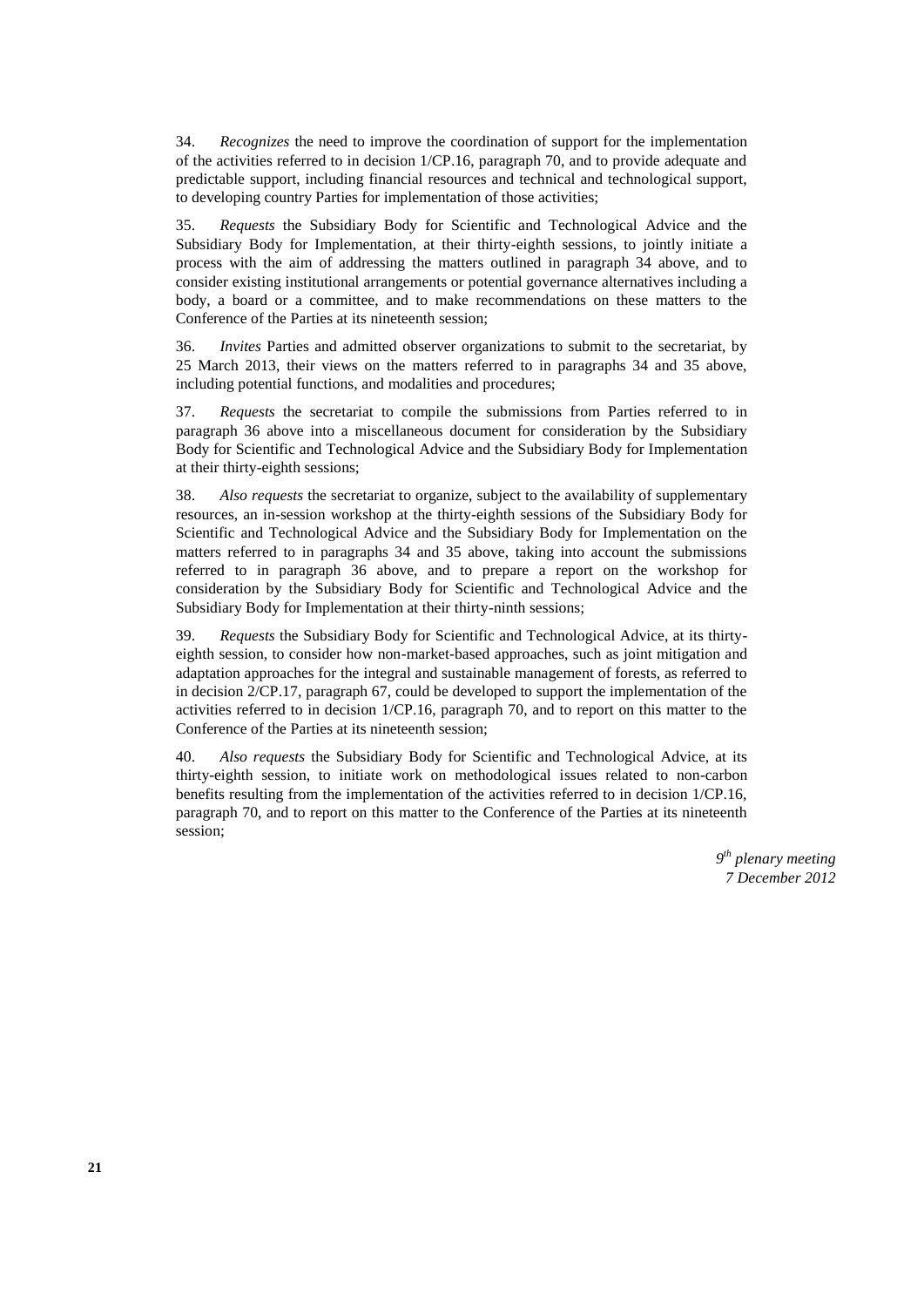**Decision 9/CP.19**\*

# **Work programme on results-based finance to progress the full implementation of the activities referred to in decision 1/CP.16, paragraph 70**

*The Conference of the Parties*,

*Recalling* decisions 2/CP.13, 4/CP.15, 1/CP.16, 2/CP.17, 12/CP.17, 1/CP.18 and 10/CP.19 to 15/CP.19,

*Reaffirming* that, in the context of the provision of adequate and predictable support to developing country Parties, Parties should collectively aim to slow, halt and reverse forest cover and carbon loss, in accordance with national circumstances, consistent with the ultimate objective of the Convention, as stated in its Article 2,

*Recognizing* the importance and necessity of adequate and predictable financial and technology support for developing all of the elements referred to in decision 1/CP.16, paragraph 71,

*Also recognizing* the need to scale up and improve the effectiveness of finance for the activities referred to in decision 1/CP.16, paragraph 70, taking into account decision 2/CP.17, paragraphs 66 and 67,

*Further recognizing* the key role that the Green Climate Fund will play in channelling financial resources to developing countries and catalysing climate finance,

1. *Reaffirms* that results-based finance provided to developing country Parties for the full implementation of the activities referred to in decision 1/CP.16, paragraph 70, that is new, additional and predictable may come from a variety of sources, public and private, bilateral and multilateral, including alternative sources, as referred to in decision 2/CP.17, paragraph 65;

2. *Also reaffirms* that the progression of developing country Parties towards resultsbased actions occurs in the context of the provision of adequate and predictable support for all phases of the actions and activities referred to in decision 1/CP.16, paragraphs 70 and 73;

3. *Recalls* that for developing country Parties undertaking the results-based actions referred to in decision 1/CP.16, paragraph 73, to obtain and receive results-based finance, those actions should be fully measured, reported and verified, in accordance with decisions 13/CP.19 and 14/CP.19, and developing country Parties should have all of the elements referred to in decision 1/CP.16, paragraph 71, in place, in accordance with decisions 12/CP.17 and 11/CP.19;

4. *Agrees* that developing countries seeking to obtain and receive results-based payments in accordance with decision 2/CP.17, paragraph 64, should provide the most recent summary of information on how all of the safeguards referred to in decision 1/CP.16, appendix I, paragraph 2, have been addressed and respected before they can receive resultsbased payments;

 $\overline{a}$ 

<sup>\*</sup> This decision forms part of the Warsaw Framework for REDD-plus. For more information, see document FCCC/CP/2013/10, paragraph 44.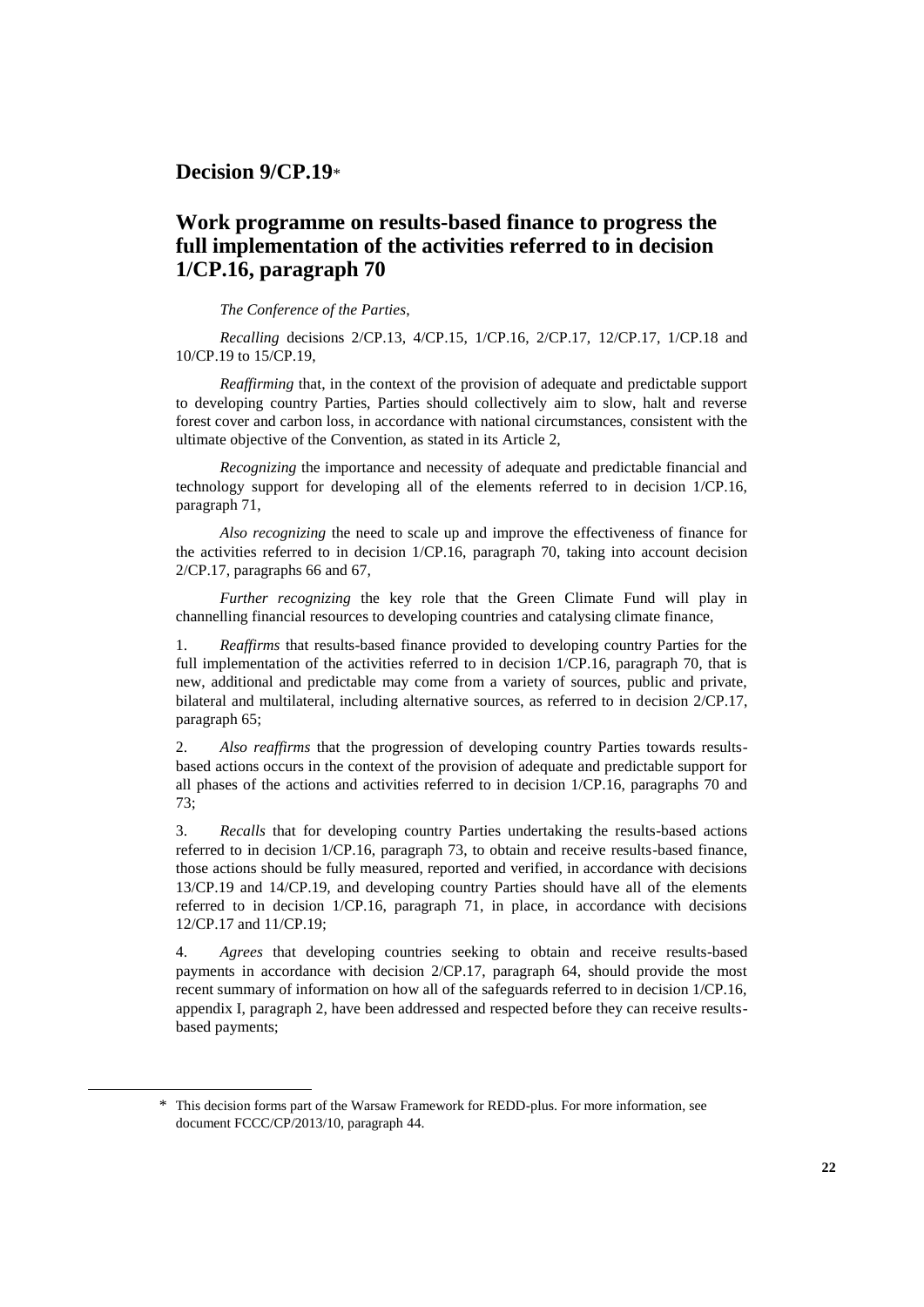5. *Encourages* entities financing the activities referred to in decision 1/CP.16, paragraph 70, through the wide variety of sources referred to in decision 2/CP.17, paragraph 65, including the Green Climate Fund in a key role, to collectively channel adequate and predictable results-based finance in a fair and balanced manner, taking into account different policy approaches, while working with a view to increasing the number of countries that are in a position to obtain and receive payments for results-based actions;

6. *Also encourages* the entities referred to in paragraph 5 above, when providing results-based finance, to apply the methodological guidance consistent with decisions 4/CP.15, 1/CP.16, 2/CP.17, 12/CP.17 and 11/CP.19 to 15/CP.19, as well as this decision, in order to improve the effectiveness and coordination of results-based finance;

7. *Requests* the Green Climate Fund, when providing results-based finance, to apply the methodological guidance consistent with decisions 4/CP.15, 1/CP.16, 2/CP.17, 12/CP.17 and 11/CP.19 to 15/CP.19, as well as this decision, in order to improve the effectiveness and coordination of results-based finance;

8. *Encourages* entities financing the activities referred to in decision 1/CP.16, paragraph 70, through the wide variety of sources referred to in decision 2/CP.17, paragraph 65, to continue to provide financial resources to alternative policy approaches, such as joint mitigation and adaptation approaches for the integral and sustainable management of forests;

9. *Decides* to establish an information hub on the web platform on the UNFCCC website<sup>1</sup> as a means to publish information on the results of the activities referred to in decision 1/CP.16, paragraph 70, and corresponding results-based payments;

10. *Notes* that the information hub aims to increase transparency of information on results-based actions, on the corresponding payments, as well as information related to the elements referred to in decision 1/CP.16, paragraph 71, without creating additional requirements for developing country Parties;

11. *Decides* that the information hub will contain, as reported through the appropriate channels under the Convention:

(a) The results for each relevant period expressed in tonnes of carbon dioxide equivalent per year and a link to the technical report referred to in decision 14/CP.19, paragraph 14;

(b) The assessed forest reference emission level(s) and/or forest reference level(s) expressed in tonnes of carbon dioxide equivalent per year and a link to the final report of the technical assessment team referred to in decision 13/CP.19, paragraph 18;

The summary of information on how all of the safeguards referred to in decision 1/CP.16, appendix I, are being addressed and respected, as referred to in decisions 12/CP.19 and 12/CP.17, chapter I;

(d) A link to the national strategy or action plan as referred to in decision 1/CP.16, paragraph 71(a), as appropriate;

Information on the national forest monitoring system, as provided in the technical annex referred to in decision 14/CP.19;

12. *Also decides* that the information hub will also contain information on each of the results referred to in paragraph 11 above, including the quantity of results for which payments were received, expressed in tonnes of carbon dioxide equivalent per year, and the entity paying for results;

<sup>&</sup>lt;sup>1</sup> <http://unfccc.int/redd>.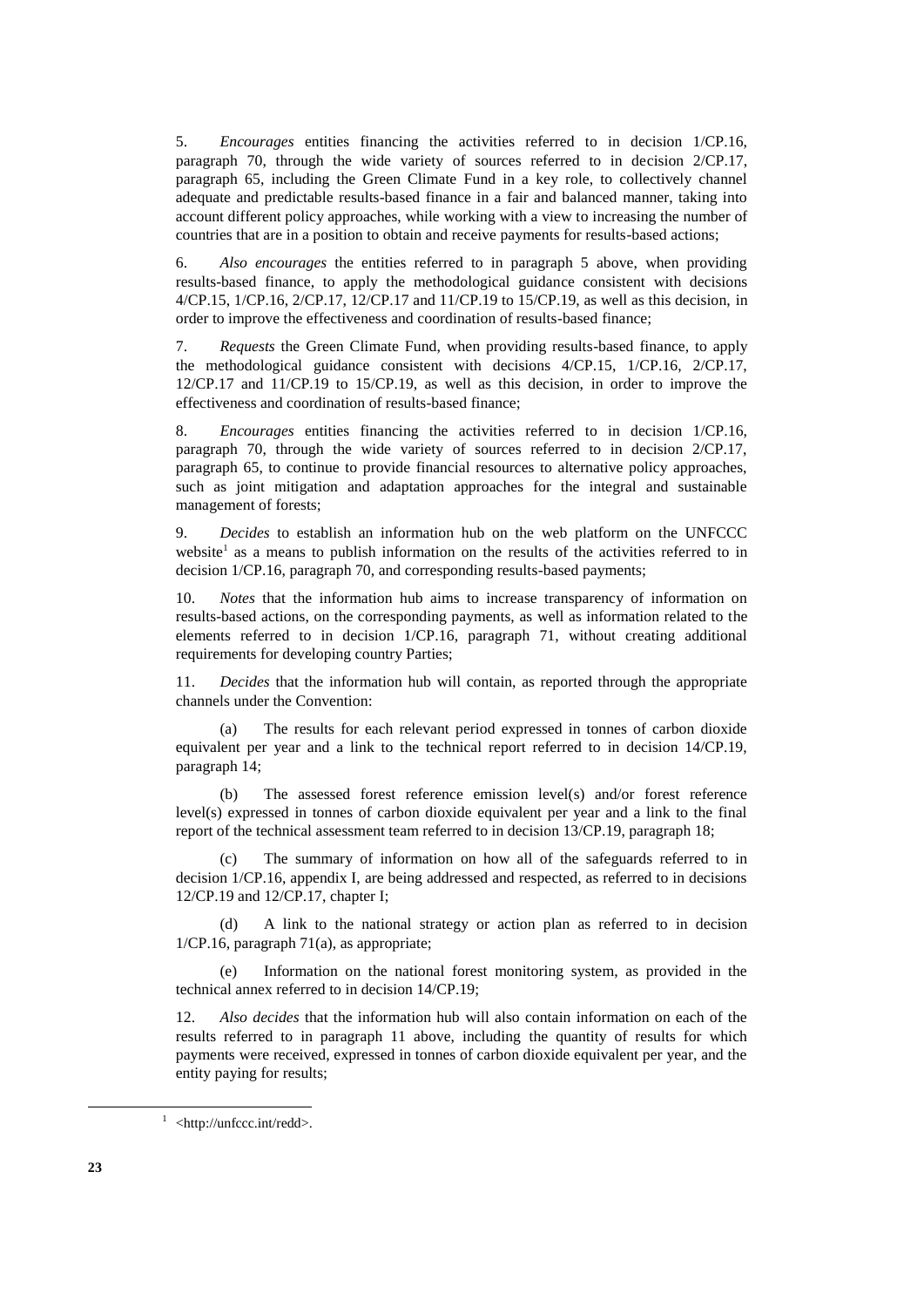13. *Agrees* that the information on results-based payments is to be inserted on the information hub in consultation with the developing country Party concerned, taking into full account decision 10/CP.19, paragraph 2;

14. *Requests* the secretariat to insert the information referred to in paragraph 11(a–e) above on the information hub once all of the information is available through the appropriate channels under the Convention, and to also insert the information referred to in paragraph 12 above;

15. *Also requests* the secretariat to organize, subject to the availability of supplementary resources, an expert meeting on the matters referred to in paragraphs 11–13 above as well as on a format for the insertion of the information referred to in paragraph 12 above before the forty-first session of the Subsidiary Body for Implementation (December 2014), and to prepare a report on that expert meeting for consideration by the Subsidiary Body for Implementation at its forty-first session;

16. *Notes* that the insertion of results on the information hub does not create any rights or obligations for any Party or other entity;

17. *Also notes* that the information on results included on the information hub should be linked to the same results reflected on any other relevant future system that may be developed under the Convention;

18. *Further notes* that nothing under this decision and its implementation prejudges any future decision with regard to the eligibility or non-eligibility of the activities referred to in decision 1/CP.16, paragraph 70, to the mechanism defined in decision 2/CP.17, paragraph 83, or to the outcome of the work programme referred to in decision 1/CP.18, paragraph 44;

19. *Requests* the secretariat to improve and further develop the web platform on the UNFCCC website to include the information referred to in paragraphs 11 and 12 above, and to make the information available in a simple, transparent and easily accessible manner;

20. *Also requests* the Standing Committee on Finance, noting the urgencies of these issues, and the request to the Standing Committee on Finance to consider, in its work on coherence and coordination, inter alia, the issue of financing for forests, taking into account different policy approaches, to focus its soonest possible forum on issues related to finance for forests, including the implementation of the activities referred to in decision 1/CP.16, paragraph 70, inter alia:

(a) Ways and means to transfer payments for results-based actions as referred to in decision 1/CP.18, paragraph 29;

(b) The provision of financial resources for alternative approaches;

21. *Further requests* the Standing Committee on Finance to invite experts on the implementation of the activities referred to in decision 1/CP.16, paragraph 70, to the forum referred to in paragraph 20 above;

22. *Recognizes* the importance of incentivizing non-carbon benefits for the long-term sustainability of the implementation of the activities referred to in decision 1/CP.16, paragraph 70, and noting the work on methodological issues referred to in decision 1/CP.18, paragraph 40;

23. *Takes note* of the estimated budgetary implications of the activities to be undertaken by the secretariat as referred to in paragraphs 14, 15 and 19 above;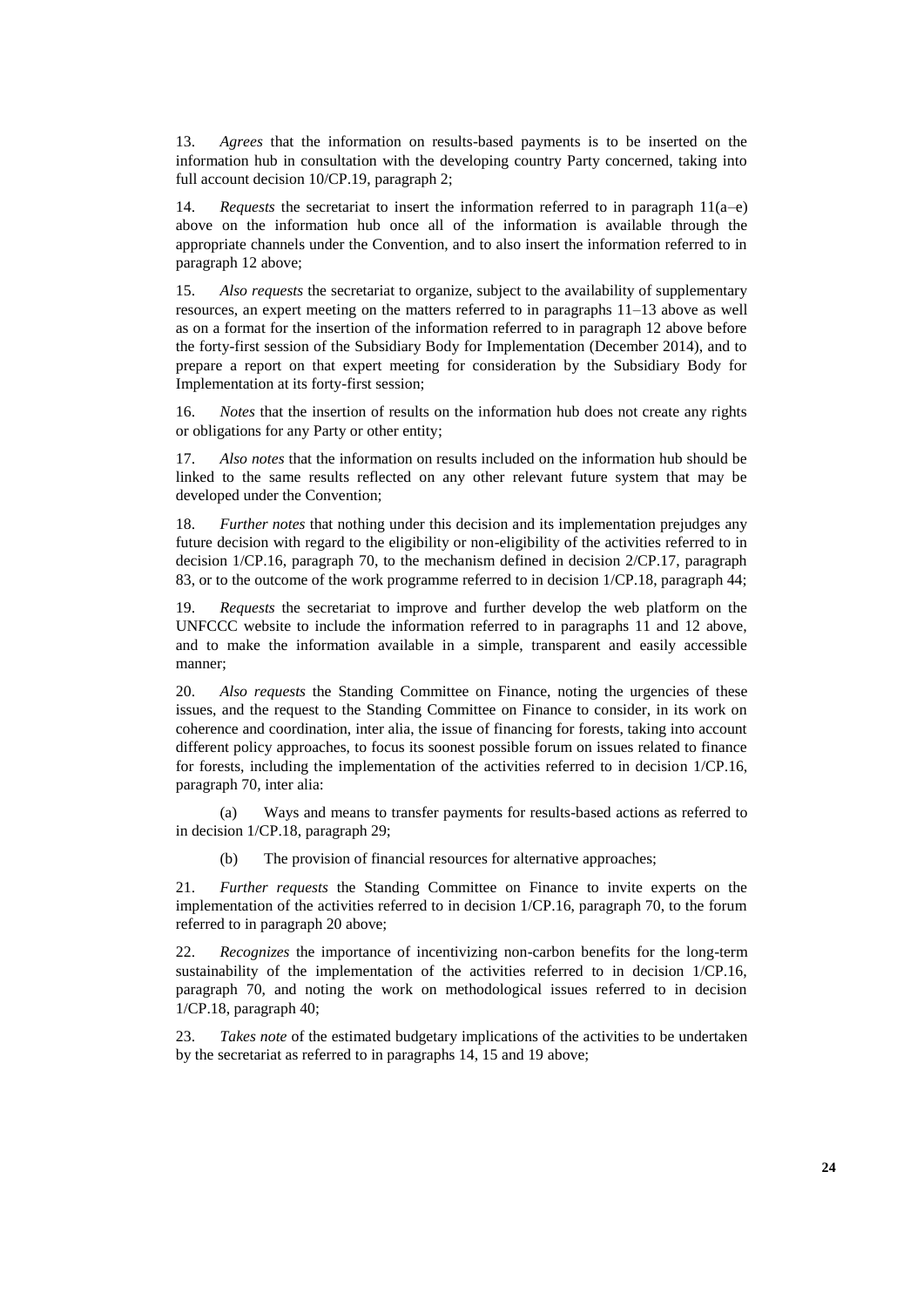24. *Requests* that the actions of the secretariat called for in this decision be undertaken subject to the availability of financial resources.

> *10th plenary meeting 22 November 2013*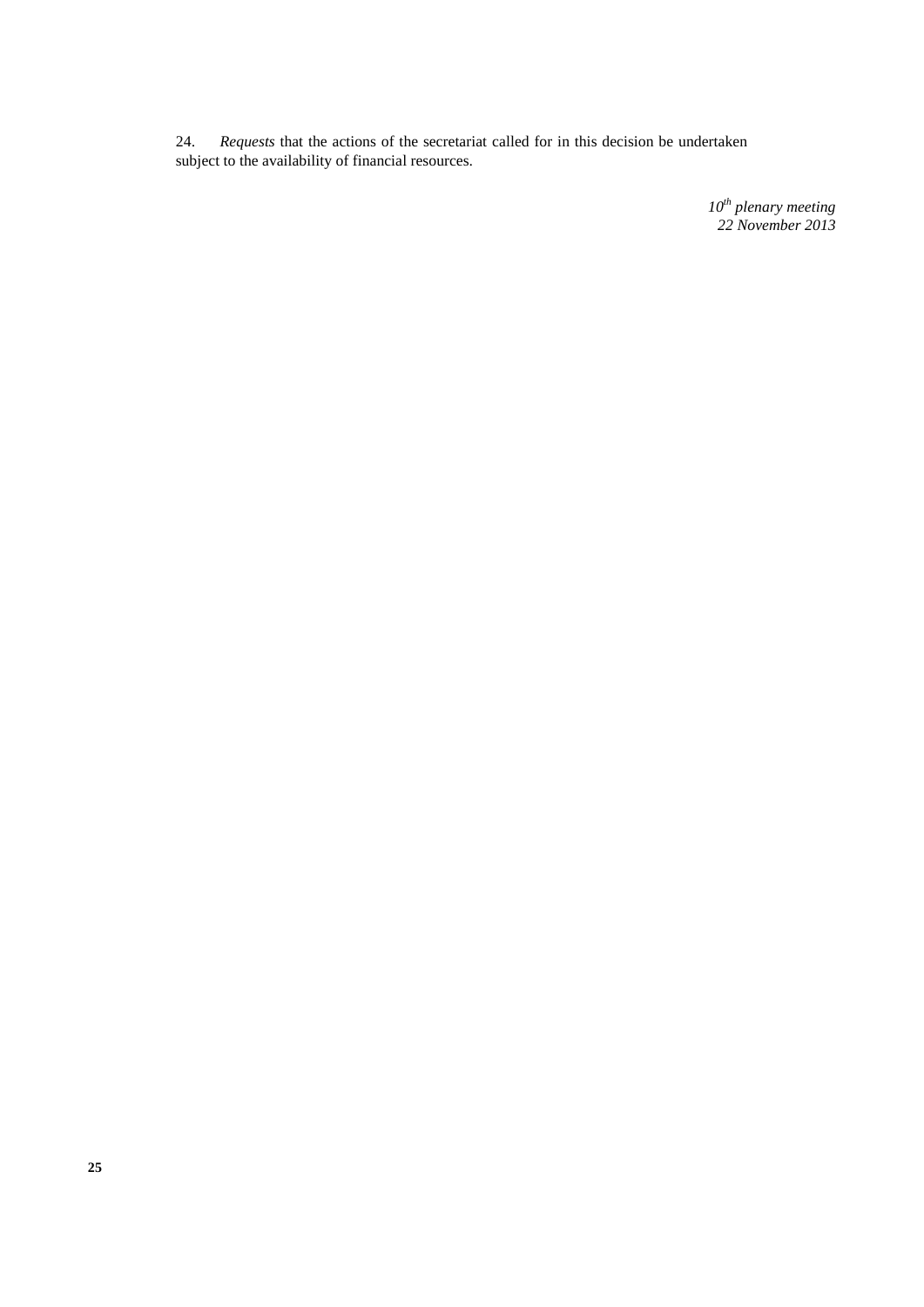### **Decision 10/CP.19**\*

# **Coordination of support for the implementation of activities in relation to mitigation actions in the forest sector by developing countries, including institutional arrangements**

#### *The Conference of the Parties*,

*Recalling* decisions 1/CP.16, 2/CP.17 and 1/CP.18,

*Noting* the outcomes of the process as referred to in decision 1/CP.18, paragraphs 34 and 35,

*Recognizing* the need for adequate and predictable support for the implementation of the activities and elements referred to in decision 1/CP.16, paragraphs 70, 71 and 73,

*Also recognizing* the need for effective and transparent coordination of support for the implementation of the activities referred to in decision 1/CP.16, paragraph 70,

1. *Invites* interested Parties to designate, in accordance with national circumstances and the principles of sovereignty, a national entity or focal point to serve as a liaison with the secretariat and the relevant bodies under the Convention, as appropriate, on the coordination of support for the full implementation of activities and elements referred to in decision 1/CP.16, paragraphs 70, 71 and 73, including different policy approaches, such as joint mitigation and adaptation, and to inform the secretariat accordingly;

2. *Notes* that the national entities or focal points of developing country Parties may, in accordance with national circumstances and the principles of sovereignty, nominate their entities to obtain and receive results-based payments, consistent with any specific operational modalities of the financing entities providing them with support for the full implementation of the activities referred to in decision 1/CP.16, paragraph 70;

3. *Recognizes* that in order to address issues related to the coordination of support for the implementation of the activities and elements referred to in decision 1/CP.16, paragraphs 70, 71 and 73, needs and functions were identified:

(a) Strengthen, consolidate and enhance the sharing of relevant information, knowledge, experiences and good practices, at the international level, taking into account national experiences and, as appropriate, traditional knowledge and practices;

Identify and consider possible needs and gaps in coordination of support, taking into consideration relevant information communicated under the Convention and other multilateral and bilateral arrangements;

(c) Consider and provide opportunities to exchange information between the relevant bodies established under the Convention and other multilateral and bilateral entities financing and funding the activities and elements referred to in decision 1/CP.16, paragraphs 70, 71 and 73, related to actions and support provided and received for these activities;

(d) Provide information and any recommendations, as appropriate, considering the elements contained in paragraph  $3(a-c)$  above, to improve the effectiveness of finance, including results-based finance, technology and capacity-building for developing country

 $\overline{a}$ 

<sup>\*</sup> This decision forms part of the Warsaw Framework for REDD-plus. For more information, see document FCCC/CP/2013/10, paragraph 44.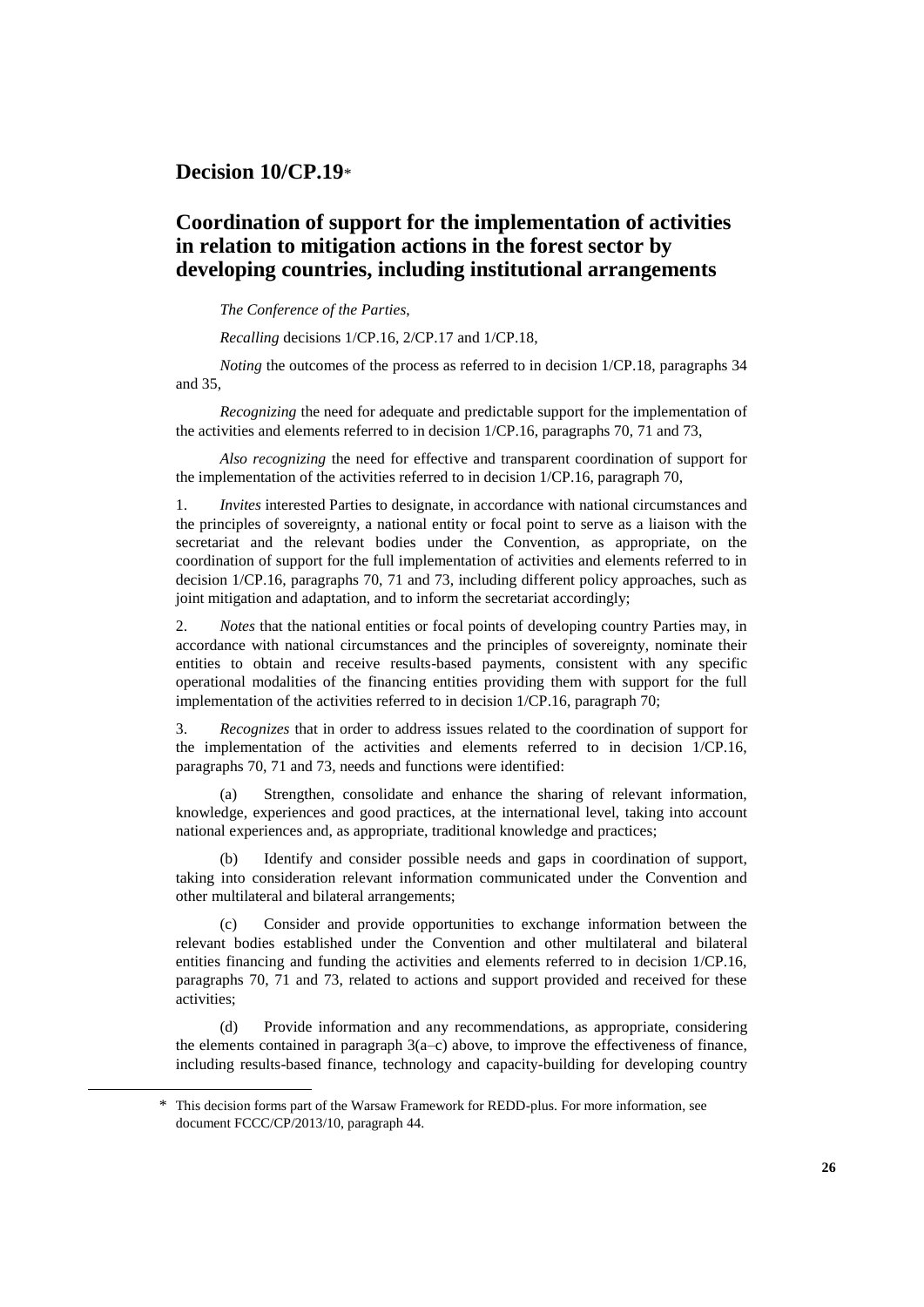Parties when implementing the activities and elements referred to in decision 1/CP.16, paragraphs 70, 71 and 73, to the Conference of the Parties;

(e) Provide information and recommendations, as appropriate, on improving the effectiveness of finance to entities including bilateral, multilateral and private sector entities that finance and implement the activities and elements referred to in decision 1/CP.16, paragraphs 70, 71 and 73, and on how these activities, including results-based actions, can be more effectively supported;

(f) Encourage other entities providing support for the activities and elements referred to in decision 1/CP.16, paragraphs 70, 71 and 73, to enhance efficiency and coordination and to seek consistency with the operating entities of the financial mechanism of the Convention, as appropriate;

(g) Exchange information on the development of different approaches, including joint mitigation and adaptation approaches for the integral and sustainable management of forests;

4. *Encourages* national entities or focal points, Parties and relevant entities financing the activities referred to in decision 1/CP. 16, paragraph 70, to meet on a voluntary basis, in conjunction with the first sessional period meetings of the subsidiary bodies, in order to discuss the needs and functions identified in paragraph 3 above;

5. *Also encourages* these national entities or focal points, Parties and relevant entities referred to in paragraph 4 above to hold their first meeting in conjunction with the second sessional period meetings of the subsidiary bodies in 2014 and thereafter annually in conjunction with the first sessional period meetings of the subsidiary bodies;

6. *Requests* the secretariat to facilitate the organization of the meetings referred to in paragraphs 4 and 5 above, beginning, if possible, in conjunction with the forty-first sessions of the subsidiary bodies (December 2014);

7. *Encourages* national entities or focal points, Parties and relevant entities financing the activities referred to in paragraph 4 above at their first meeting to consider procedural matters to facilitate the discussions;

8. *Decides* that at the meetings referred to in paragraphs 4 and 5 above, participants may seek input from relevant bodies established under the Convention, international and regional organizations, the private sector, indigenous peoples and civil society in undertaking their work and invite the representatives of these entities to participate as observers in these meetings;

9. *Requests* the Subsidiary Body for Implementation, at the latest, at its forty-seventh session (November–December 2017) to review the outcomes of the meetings referred to in paragraphs 4 and 5 above, to consider existing institutional arrangements or the need for potential governance alternatives for the coordination of support for the implementation of the activities referred to in decision 1/CP.16, paragraph 70, and to make recommendations on these matters to the Conference of the Parties at its twenty-third session (November– December 2017);

10. *Agrees* to conclude at this session the joint work of the Subsidiary Body for Scientific and Technological Advice and the Subsidiary Body for Implementation, as referred to in decision 1/CP.18, paragraphs 34 and 35, on the coordination of support for the implementation of the activities referred to in decision 1/CP.16, paragraph 70;

11. *Takes note* of the estimated budgetary implications of the activities to be undertaken by the secretariat pursuant to paragraph 6 above;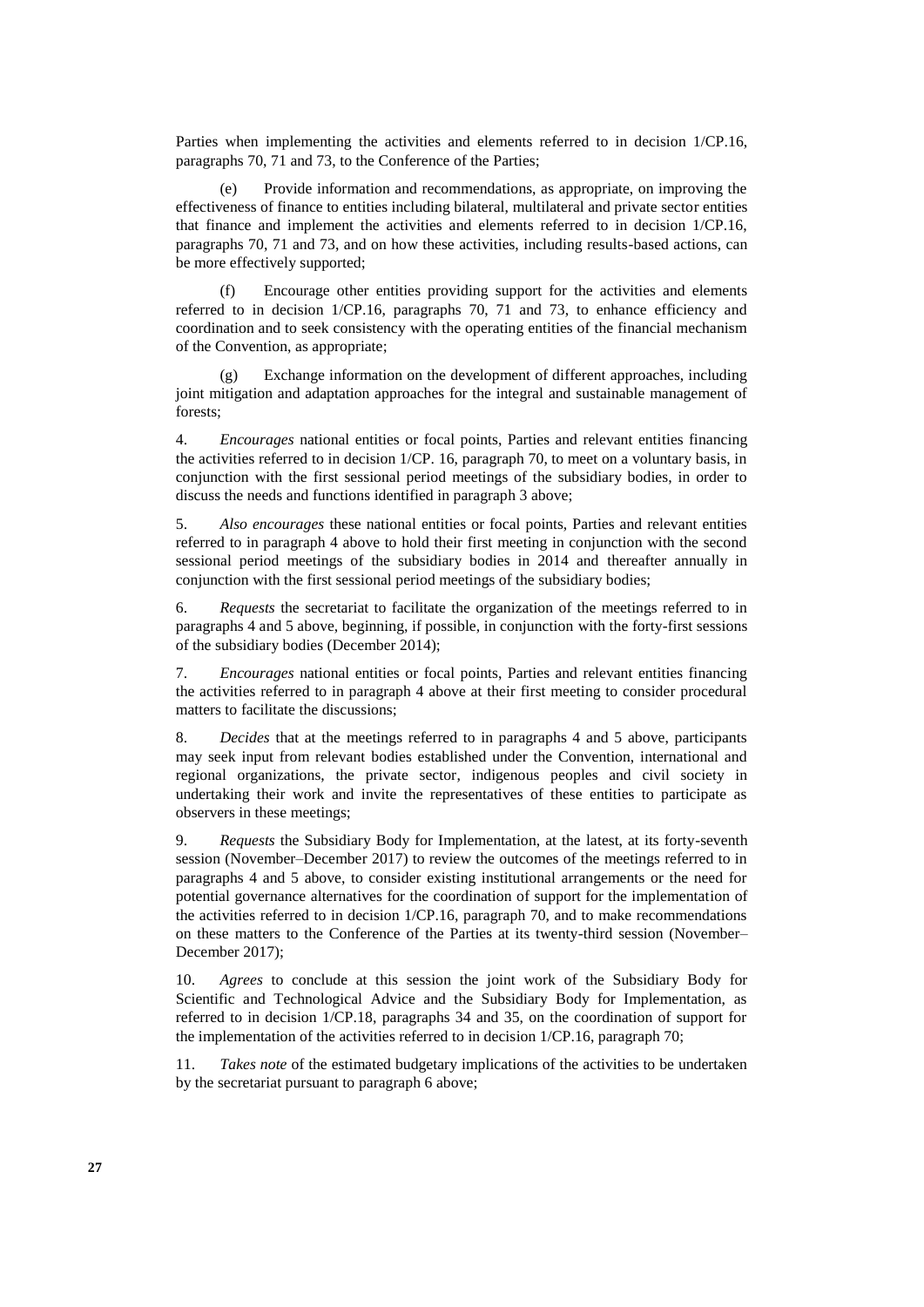12. *Requests* that the actions of the secretariat called for in this decision be undertaken subject to the availability of financial resources.

> *10th plenary meeting 22 November 2013*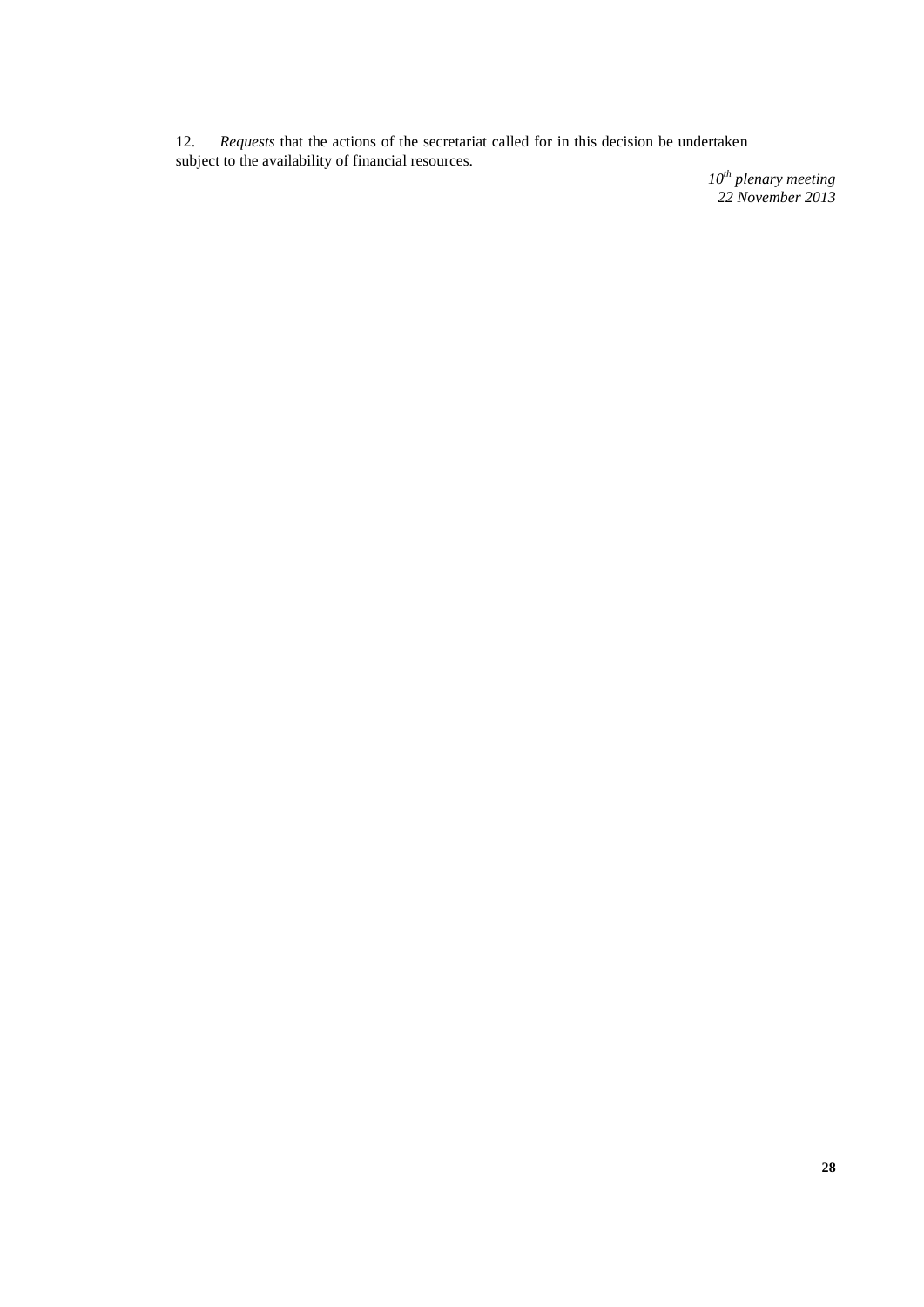# **Decision 11/CP.19**\*

#### **Modalities for national forest monitoring systems**

*The Conference of the Parties*,

*Recalling* decisions 2/CP.13, 4/CP.15, 1/CP.16, 2/CP.17 and 12/CP.17,

1. *Affirms* that, consistent with decision 1/CP.16, paragraph 71, the activities referred to in this decision are undertaken in the context of the provision of adequate and predictable support, including financial resources and technical and technological support to developing country Parties;

2. *Decides* that the development of Parties' national forest monitoring systems for the monitoring and reporting of the activities,<sup>1</sup> as referred to in decision  $1/CP.16$ , paragraph 70, with, if appropriate, subnational monitoring and reporting as an interim measure, should take into account the guidance provided in decision 4/CP.15 and be guided by the most recent Intergovernmental Panel on Climate Change guidance and guidelines, as adopted or encouraged by the Conference of the Parties, as appropriate, as a basis for estimating anthropogenic forest-related greenhouse gas emissions by sources, and removals by sinks, forest carbon stocks, and forest carbon stock and forest-area changes;

3. *Also decides* that robust national forest monitoring systems should provide data and information that are transparent, consistent over time, and are suitable for measuring, reporting and verifying anthropogenic forest-related emissions by sources and removals by sinks, forest carbon stocks, and forest carbon stock and forest-area changes resulting from the implementation of the activities referred to in decision 1/CP.16, paragraph 70, taking into account paragraph 71(b) and (c) consistent with guidance on measuring, reporting and verifying nationally appropriate mitigation actions by developing country Parties agreed by the Conference of the Parties, taking into account methodological guidance in accordance with decision 4/CP.15;

4. *Further decides* that national forest monitoring systems, with, if appropriate, subnational monitoring and reporting as an interim measure as referred to in decision 1/CP.16, paragraph 71(c), and in decision 4/CP.15, paragraph 1(d) should:

(a) Build upon existing systems, as appropriate;

(b) Enable the assessment of different types of forest in the country, including natural forest, as defined by the Party;

(c) Be flexible and allow for improvement;

(d) Reflect, as appropriate, the phased approach as referred to in decision 1/CP.16, paragraphs 73 and 74;

 $\overline{a}$ 

<sup>\*</sup> This decision forms part of the Warsaw Framework for REDD-plus. For more information, see document FCCC/CP/2013/10, paragraph 44.

As per decision 1/CP.16, paragraph 70, Parties undertake activities as deemed appropriate by each Party with their respective capabilities and national circumstances, noting that significant pools and/or activities should not be excluded.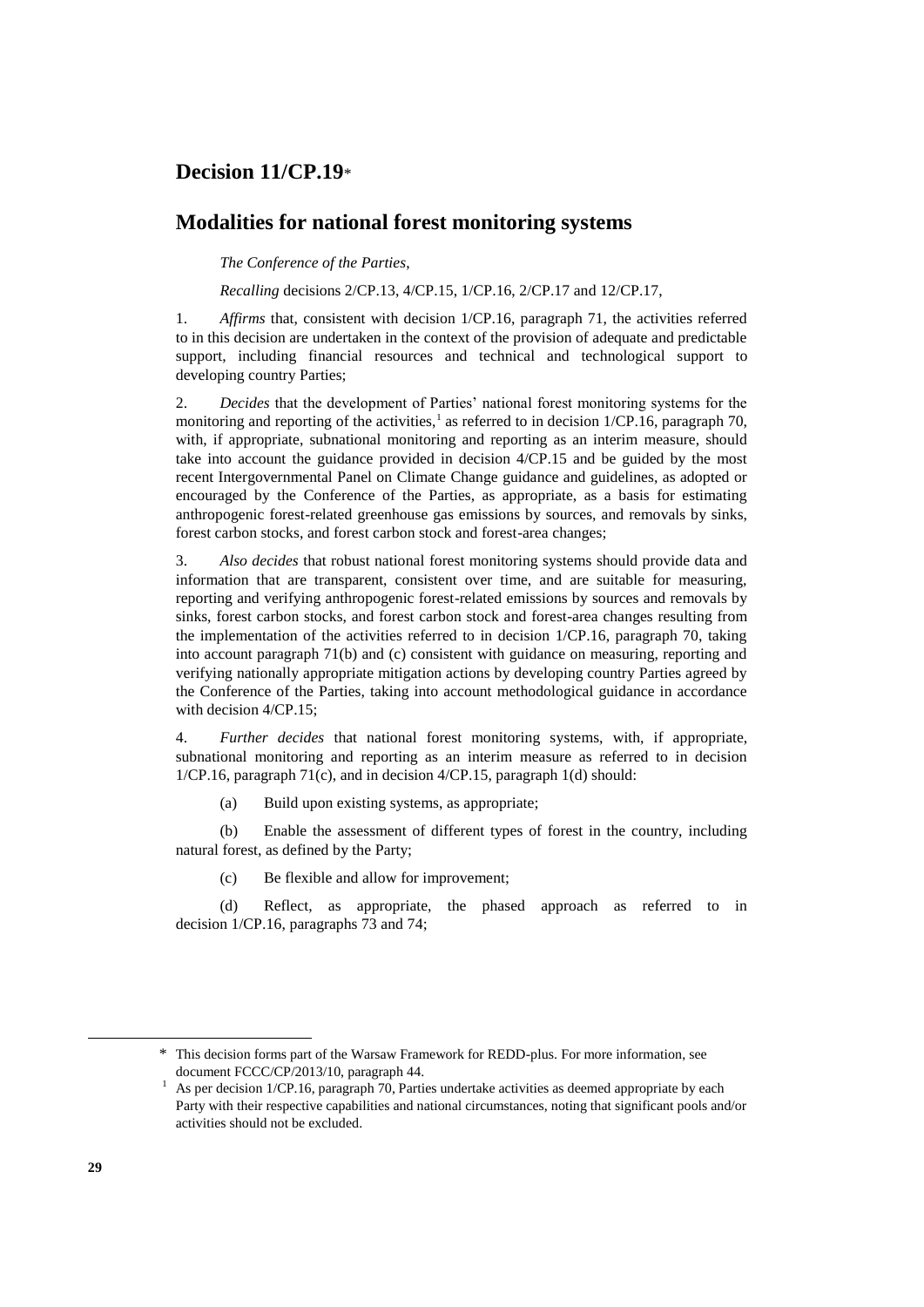5. *Acknowledges* that Parties' national forest monitoring systems may provide, as appropriate, relevant information for national systems for the provision of information on how safeguards in decision 1/CP.16, appendix I, are addressed and respected.

> *10th plenary meeting 22 November 2013*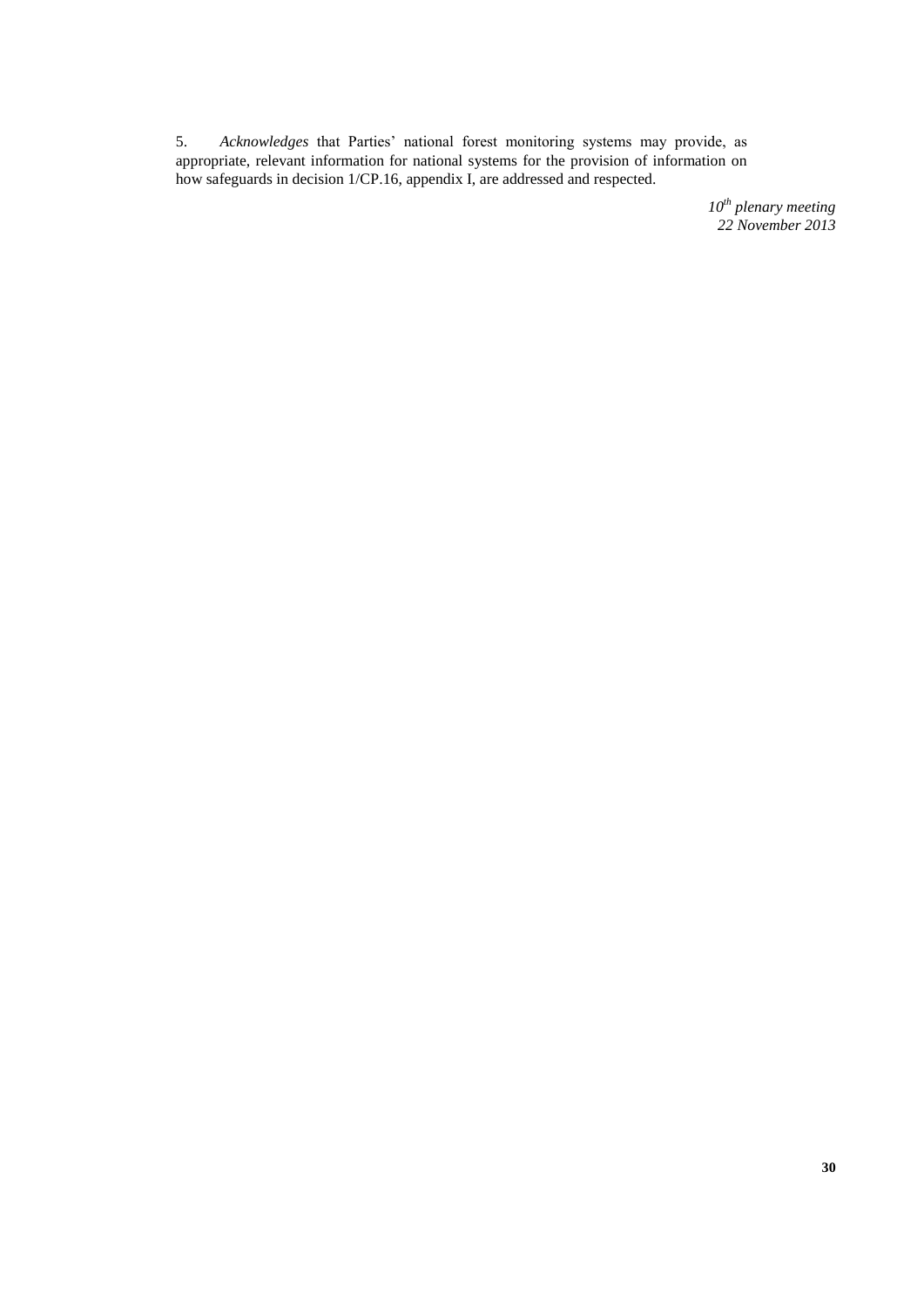**Decision 12/CP.19**\*

# **The timing and the frequency of presentations of the summary of information on how all the safeguards referred to in decision 1/CP.16, appendix I, are being addressed and respected**

*The Conference of the Parties*,

*Recalling* decisions 17/CP.8, 1/CP.16, 2/CP.17 and 12/CP.17,

*Also recalling*, in particular, decision 12/CP.17, paragraph 5,

1. *Reiterates* that according to decision 12/CP.17, paragraph 3, developing country Parties undertaking the activities referred to in decision 1/CP.16, paragraph 70, should provide a summary of information on how all of the safeguards referred to in decision 1/CP.16, appendix I, are being addressed and respected throughout the implementation of the activities;

2. *Also reiterates* that according to decision 12/CP.17, paragraph 4, the summary of information referred to in paragraph 1 above should be provided periodically and be included in national communications, or communication channels agreed by the Conference of the Parties;

3. *Agrees* that the summary of information referred to in paragraph 1 above could also be provided, on a voluntary basis, via the web platform on the UNFCCC website;<sup>1</sup>

4. *Decides* that developing country Parties should start providing the summary of information referred to in paragraph 1 above in their national communication or communication channel, including via the web platform of the UNFCCC, taking into account paragraph 3 above, after the start of the implementation of activities referred to in decision 1/CP.16, paragraph 70;

5. *Also decides* that the frequency of subsequent presentations of the summary of information as referred to in paragraph 2 above should be consistent with the provisions for submissions of national communications from Parties not included in Annex I to the Convention and, on a voluntary basis, via the web platform on the UNFCCC website.

> *10th plenary meeting 22 November 2013*

\* This decision forms part of the Warsaw Framework for REDD-plus. For more information, see document FCCC/CP/2013/10, paragraph 44.

<sup>&</sup>lt;sup>1</sup> <http://unfccc.int/redd>.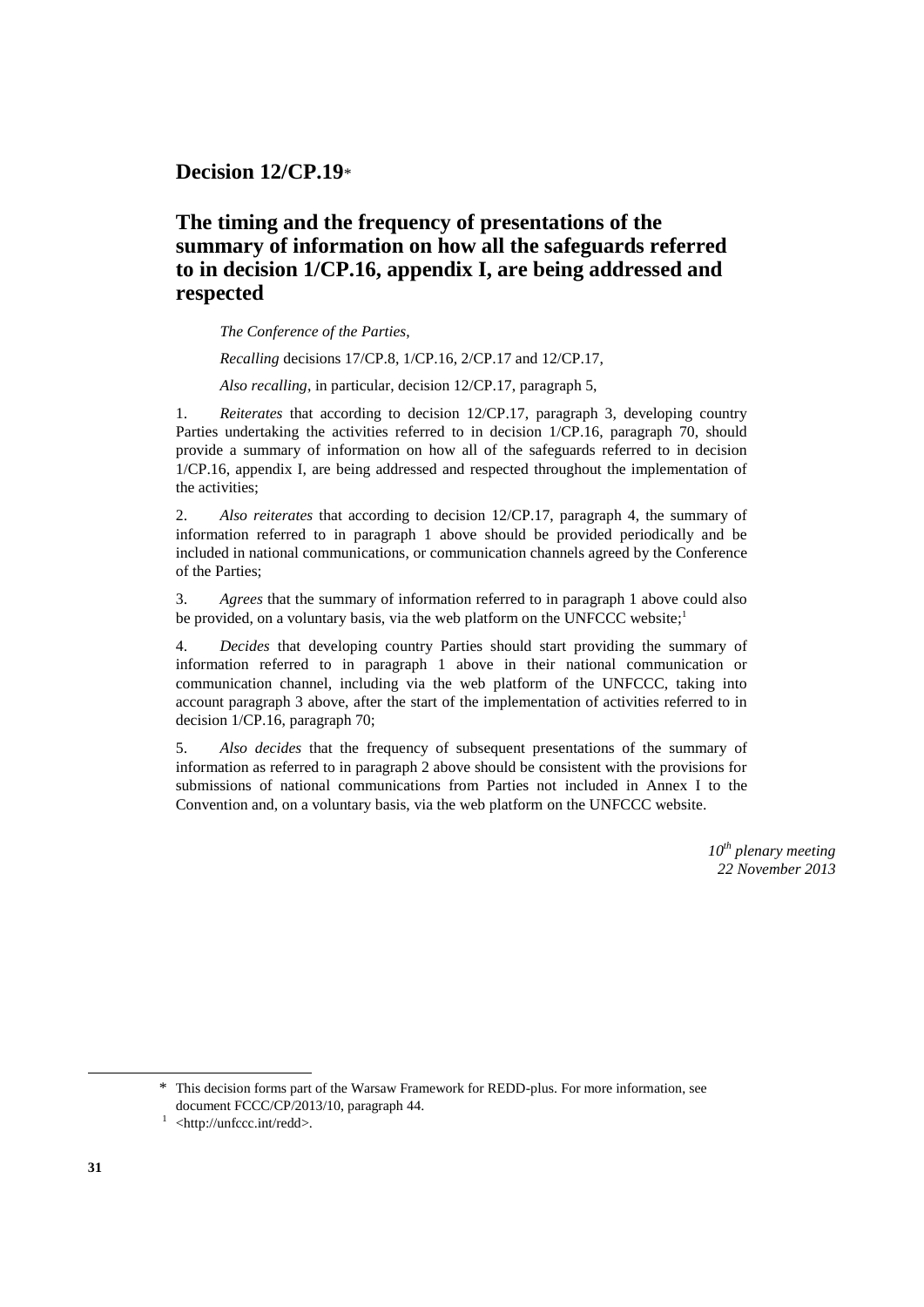### **Decision 13/CP.19**\*

# **Guidelines and procedures for the technical assessment of submissions from Parties on proposed forest reference emission levels and/or forest reference levels**

#### *The Conference of the Parties*,

*Reaffirming* that, in the context of the provision of adequate and predictable support to developing country Parties, Parties should collectively aim to slow, halt and reverse forest cover and carbon loss, in accordance with national circumstances, consistent with the ultimate objective of the Convention, as stated in its Article 2,

*Noting* the urgent need for enhanced training for developing country Parties in the assessment of forest reference emission levels and/or forest reference levels,

*Recalling* the provisions of decisions 4/CP.15, 1/CP.16 and 12/CP.17,

*Also recalling* that in accordance with decision 2/CP.17, paragraphs 66 and 67, both appropriate market-based approaches and non-market-based approaches could be developed to support the results-based actions by developing country Parties referred to in decision 1/CP.16, paragraph 73,

1. *Decides* that each submission referred to in decision 12/CP.17, paragraph 13, shall be subject to a technical assessment;

2. *Recalls* that in accordance with decision 12/CP.17, developing countries may, on a voluntary basis and when deemed appropriate, submit a proposed forest reference emission level and/or forest reference level, and that such proposed forest reference emission levels and/or forest reference levels might be technically assessed in the context of results-based payments;

3. *Adopts* the guidelines and procedures for the technical assessment of submissions from Parties on forest reference emission levels and/or forest reference levels contained in the annex;

4. *Requests* the secretariat to prepare a synthesis report on the technical assessment process, for consideration by the Subsidiary Body for Scientific and Technological Advice after the first year of technical assessments;

5. *Invites* Parties, in particular developing country Parties, and, as appropriate, intergovernmental organizations to nominate technical experts with the relevant qualifications to the UNFCCC roster of experts;

6. *Also invites* Parties, in particular developed country Parties, and relevant international organizations to support capacity-building in relation to the development and assessment of forest reference emission levels and/or forest reference levels, taking into account the work of the Consultative Group of Experts on National Communications from Parties not included in Annex I to the Convention;

7. *Takes note* of the estimated budgetary implications of the activities to be undertaken by the secretariat as referred to in paragraphs 1 to 4 above;

 $\overline{a}$ 

<sup>\*</sup> This decision forms part of the Warsaw Framework for REDD-plus. For more information, see document FCCC/CP/2013/10, paragraph 44.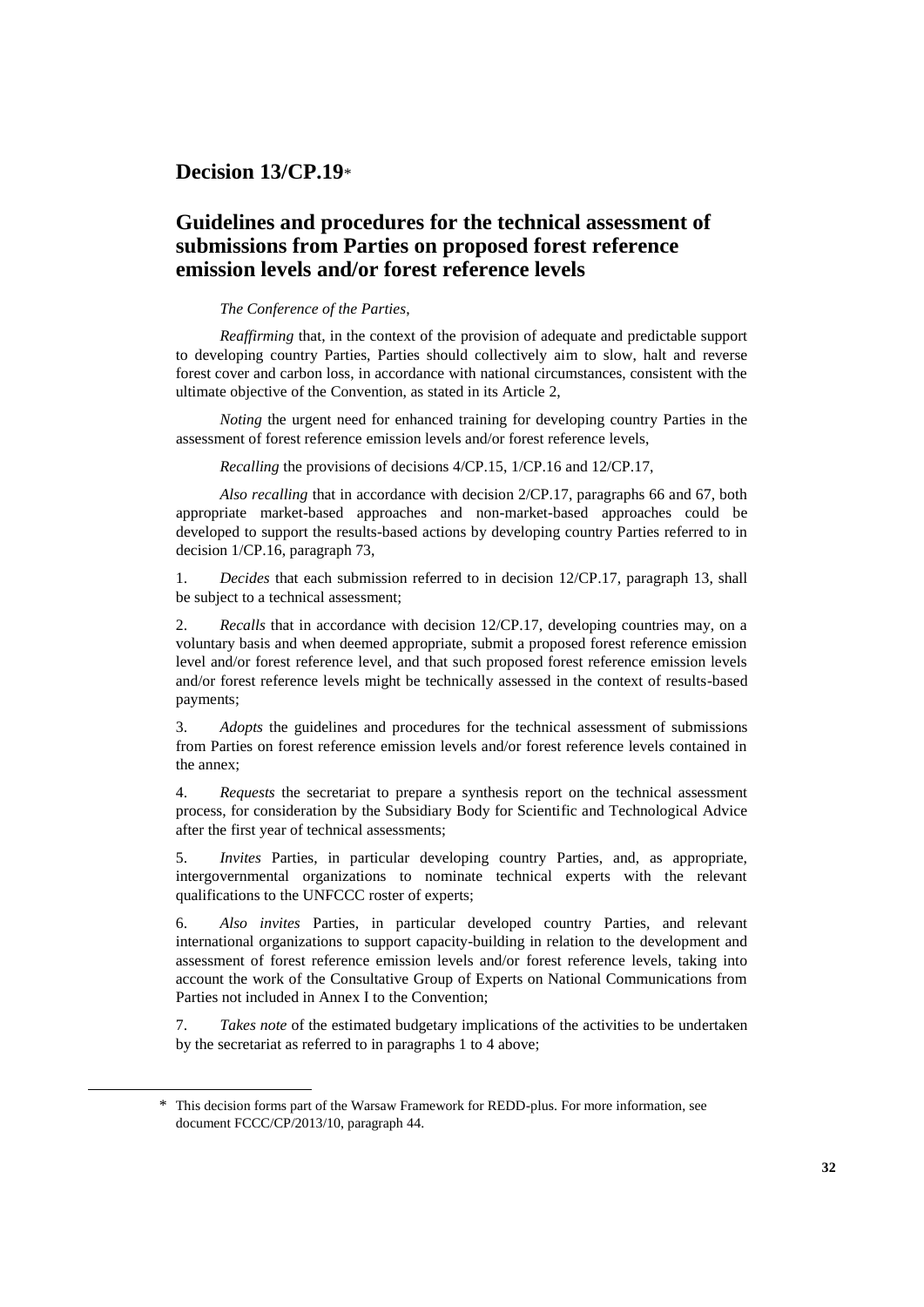8. *Requests* that the actions of the secretariat called for in this decision be undertaken subject to the availability of financial resources*.*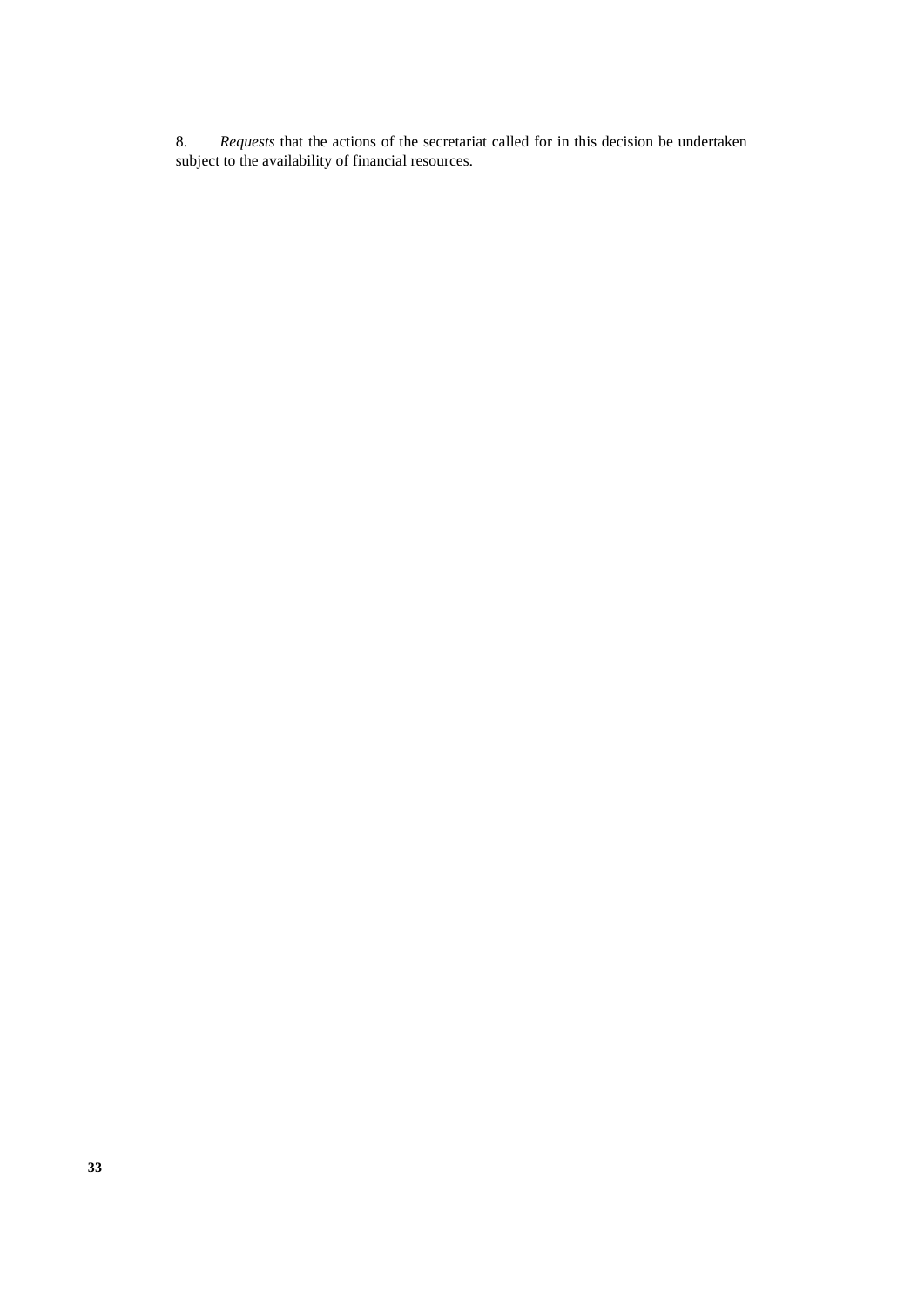#### **Annex**

### **Guidelines and procedures for the technical assessment of submissions from Parties on proposed forest reference emission levels and/or forest reference levels**

#### **Guidelines for technical assessment**

#### **Objectives**

1. The objectives of the technical assessment are:

To assess the degree to which information provided by Parties is in accordance with the guidelines for submissions of information on forest reference emission levels and/or forest reference levels contained in the annex to decision 12/CP.17 for the construction of the forest reference emission levels and/or forest reference levels;

(b) To offer a facilitative, non-intrusive, technical exchange of information on the construction of forest reference emission levels and/or forest reference levels with a view to supporting the capacity of developing country Parties for the construction and future improvements, as appropriate, of their forest reference emission levels and/or forest reference levels, subject to national capabilities and policy.

#### **Scope**

2. The technical assessment of the data, methodologies, and procedures used by the developing country Party under assessment in the construction of its forest reference emission level and/or forest reference level in accordance with decision 12/CP.17, chapter II, and its annex, will assess the following:

(a) The extent to which the forest reference emission level and/or forest reference level maintains consistency with corresponding anthropogenic forest-related greenhouse gas emissions by sources and removals by sinks as contained in the national greenhouse gas inventories;

(b) How historical data have been taken into account in the establishment of the forest reference emission level and/or forest reference level;

(c) The extent to which the information provided was transparent, complete, 1 consistent and accurate, including methodological information, description of data sets, approaches, methods, models, if applicable, and assumptions used and whether the forest reference emission levels and/or forest reference levels are national or cover less than the entire national territory of forest area;

(d) Whether a description of relevant policies and plans has been provided, as appropriate;

(e) If applicable, whether descriptions of changes to previously submitted forest reference emission levels and/or forest reference levels have been provided, taking into account the stepwise approach; $<sup>2</sup>$ </sup>

 $1$  Complete here means the provision of information that allows for the reconstruction of the forest reference emission levels and/or forest reference levels.

<sup>&</sup>lt;sup>2</sup> Decision 12/CP.17, paragraph 10.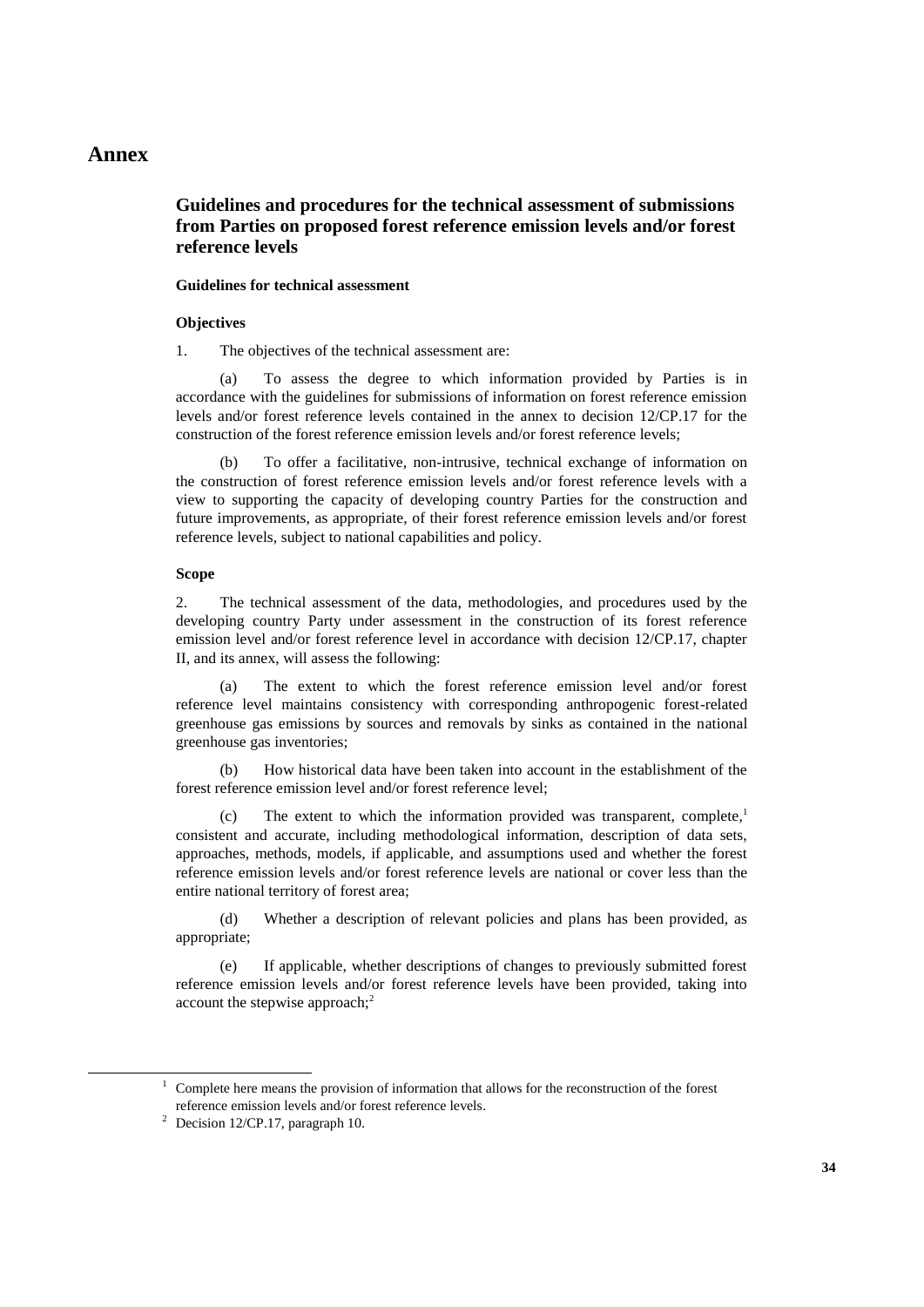(f) Pools and gases, and activities included in the forest reference emission level and/or forest reference level, and justification of why omitted pools and/or activities were deemed not significant;

(g) Whether the definition of forest used in the construction of the forest reference emission level and/or forest reference level has been provided and, if it is different from the one used in the national greenhouse gas inventory or from the one reported to other international organizations, why and how the definition used was chosen;

(h) Whether assumptions about future changes to domestic policies have been included in the construction of the forest reference emission level and/or forest reference level;

(i) The extent to which the forest reference emission level and/or forest reference level value is consistent with the information and descriptions provided by the Party.

3. As part of the technical assessment process, areas for technical improvement may be identified and these areas and capacity-building needs for the construction of future forest reference emission levels and/or forest reference levels may be noted by the Party concerned.

4. The assessment team shall refrain from making any judgment on domestic policies taken into account in the construction of forest reference emission levels and/or forest reference levels.

#### **Procedures for technical assessment**

#### **General procedures**

5. Each submission will be technically assessed by an assessment team in accordance with the procedures and time frames established in these guidelines.

6. Each assessment team will conduct a thorough and comprehensive assessment of the submitted forest reference emission level and/or forest reference level and will prepare a report under its collective responsibility.

7. The technical assessment process will be coordinated by the secretariat. The assessment team will be composed of land use, land-use change and forestry (LULUCF) experts selected from the UNFCCC roster of experts. Participating experts will serve in their personal capacity and will be neither nationals of the Party undergoing the technical assessment nor funded by that Party.

8. In order to facilitate the secretariat's work, each Party should confirm to the secretariat, who their active experts on the LULUCF roster of experts are who will be able to participate in the technical assessment of forest reference emission levels and/or forest reference levels.

#### **Composition of the assessment team**

9. The secretariat shall ensure a balanced representation of LULUCF experts from developing and developed countries. The Consultative Group of Experts on National Communications from Parties not included in Annex I to the Convention may nominate one of its experts from a developing country Party with relevant expertise to participate in the technical assessment as an observer. Each submission shall be assessed by two LULUCF experts selected from the UNFCCC roster of experts, one from a developed country and one from a developing country.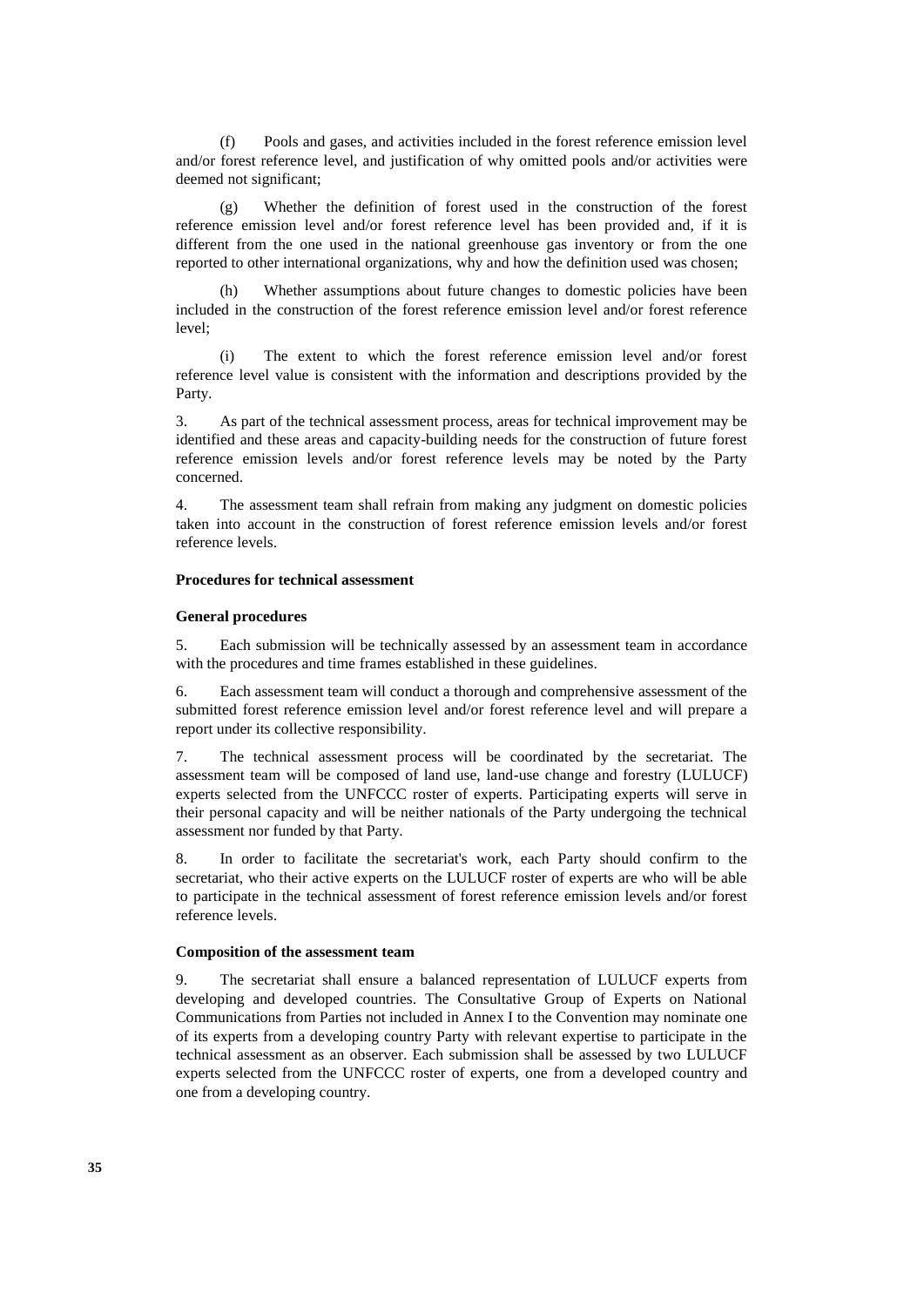#### **Timing**

10. Assessment sessions will be organized once a year. Submissions received no later than 10 weeks ahead of a session will be assessed at that session. The assessment sessions will take place in Bonn, Germany.

11. The secretariat should forward all relevant information to the assessment team at least eight weeks before the start of the assessment session.

12. Prior to the assessment session, the assessment team should identify any preliminary issues requiring clarifications from the Party, as appropriate.

13. The Party that submitted the forest reference emission level and/or forest reference level may interact with the assessment team during the assessment of its submission to provide clarification and additional information to facilitate the assessment by the assessment team.

14. The assessment team may seek additional clarifications from the Party no later than one week following the assessment session. This may result in the provision of technical inputs to the Party on the construction of its forest reference emission level and/or forest reference level. The Party is to provide clarifications to the assessment team no later than eight weeks following the request. As a result of the facilitative process referred to above, the Party may modify its submitted forest reference emission level and/or forest reference level in response to the technical inputs of the assessment team.

15. In the event that the Party modifies its submitted forest reference emission level and/or forest reference level in response to the technical inputs of the assessment team, the assessment team will consider this information within four weeks from the submission of the modified forest reference emission level and/or forest reference level.

16. The assessment team will prepare a draft report and make it available to the Party no later than 12 weeks<sup>3</sup> following the assessment session. The report should include a short summary.

17. The Party will have 12 weeks to respond to the draft report of the assessment team.

18. The assessment team will prepare a final report within four weeks following the Party's response and the report will be sent to the secretariat for publication via the web platform on the UNFCCC website.<sup>4</sup> The report should contain an assessed forest reference emission level and/or forest reference level and, if appropriate, areas identified for further technical improvement, and capacity-building needs if noted by the Party concerned, for the construction of future forest reference emission levels and/or forest reference levels, incorporating the Party's response.

> *10th plenary meeting 22 November 2013*

<sup>3</sup> In the case that a Party modifies its submitted forest reference emission level and/or forest reference level in accordance with paragraph 15, this period will be extended to no later than 16 weeks.

<sup>4</sup> <http://unfccc.int/redd>.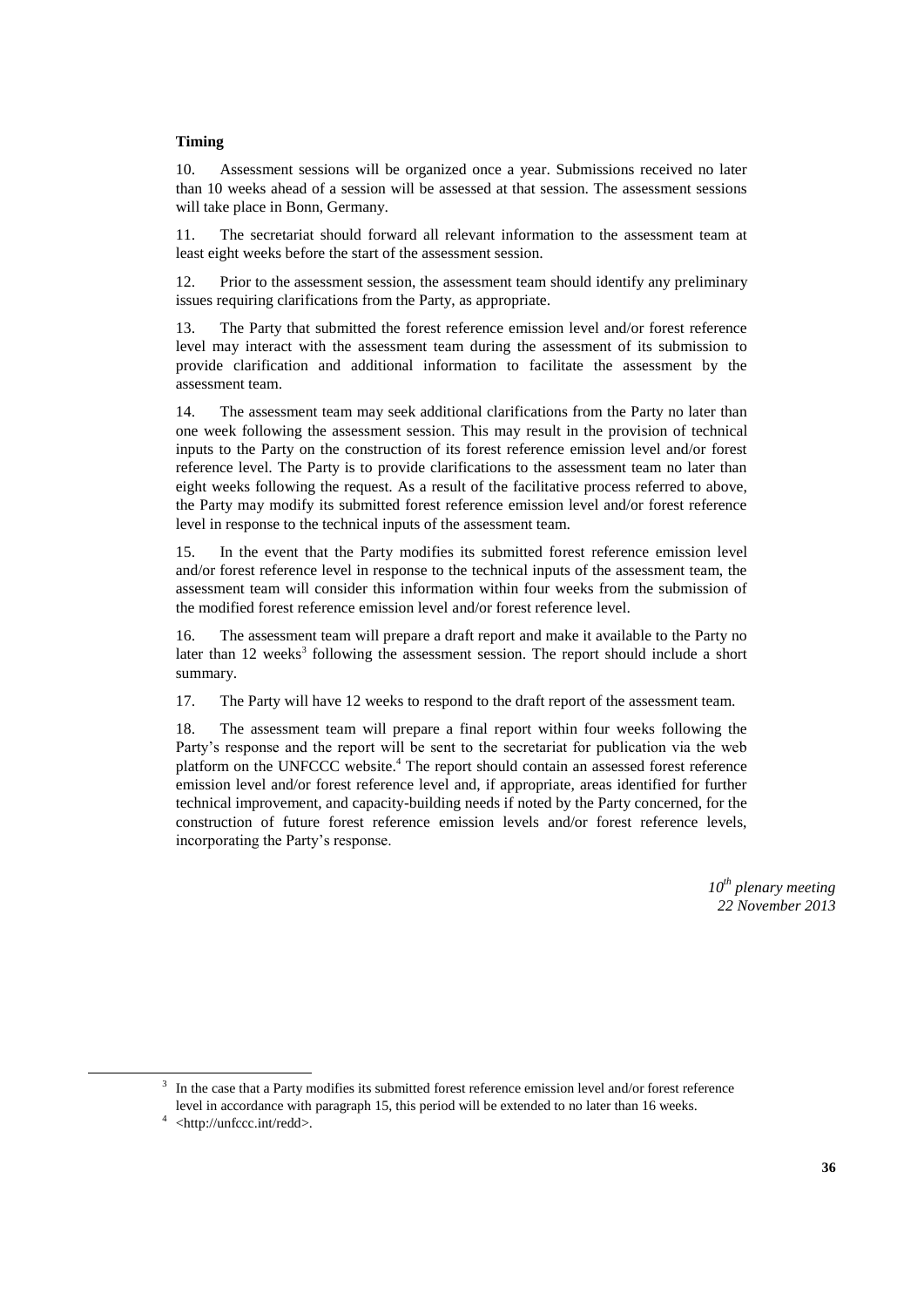### **Decision 14/CP.19**\*

#### **Modalities for measuring, reporting and verifying**

*The Conference of the Parties*,

*Recalling* decisions 2/CP.13, 4/CP.15, 1/CP.16, 2/CP.17 and 12/CP.17,

*Also recalling* the relevant provisions of decisions 17/CP.8 and 2/CP.17 related to the provision of support for reporting,

1. *Decides* that measuring, reporting and verifying anthropogenic forest-related emissions by sources and removals by sinks, forest carbon stocks, and forest carbon stock and forest-area changes resulting from the implementation of the activities referred to in decision 1/CP.16, paragraph 70, taking into account paragraph 71(b) and (c) of that decision, is to be consistent with the methodological guidance provided in decision 4/CP.15, and any guidance on the measurement, reporting and verification of nationally appropriate mitigation actions by developing country Parties as agreed by the Conference of the Parties, and in accordance with any future relevant decisions of the Conference of the Parties;

2. *Recognizes* the need to develop capacities for measuring, reporting and verifying anthropogenic forest-related emissions by sources and removals by sinks, forest carbon stocks, and forest carbon stock and forest-area changes resulting from the implementation of the activities referred to in decision 1/CP.16, paragraph 70;

3. *Decides* that the data and information used by Parties in the estimation of anthropogenic forest-related emissions by sources and removals by sinks, forest carbon stocks, and forest carbon stock and forest-area changes, as appropriate to the activities referred to in decision 1/CP.16, paragraph 70, undertaken by Parties, should be transparent, and consistent over time and with the established forest reference emission levels and/or forest reference levels in accordance with decision 1/CP.16, paragraph 71(b) and (c) and chapter II of decision 12/CP.17;

4. *Agrees* that, consistent with decision 12/CP.17, paragraph 7, the results of the implementation by Parties of the activities<sup>1</sup> referred to in decision  $1/CP.16$ , paragraph 70, measured against the forest reference emission levels and/or forest reference levels should be expressed in tonnes of carbon dioxide equivalent per year;

5. *Encourages* Parties to improve the data and methodologies used over time, while maintaining consistency with the established or, as appropriate, updated, forest reference emission levels and/or forest reference levels in accordance with decision 1/CP.16, paragraph 71(b) and (c);

6. *Decides* that, consistent with decision 1/CP.16 and decision 2/CP.17, annex III, the data and information referred to in paragraph 3 above should be provided through the biennial update reports by Parties, taking into consideration the additional flexibility given to the least developed countries and small island developing States;

 $\overline{a}$ 

<sup>\*</sup> This decision forms part of the Warsaw Framework for REDD-plus. For more information, see document FCCC/CP/2013/10, paragraph 44.

<sup>1</sup> As per decision 1/CP.16, paragraph 70, a Party undertakes activities as deemed appropriate by it and in accordance with its respective capabilities and national circumstances, noting that significant pools and/or activities should not be excluded.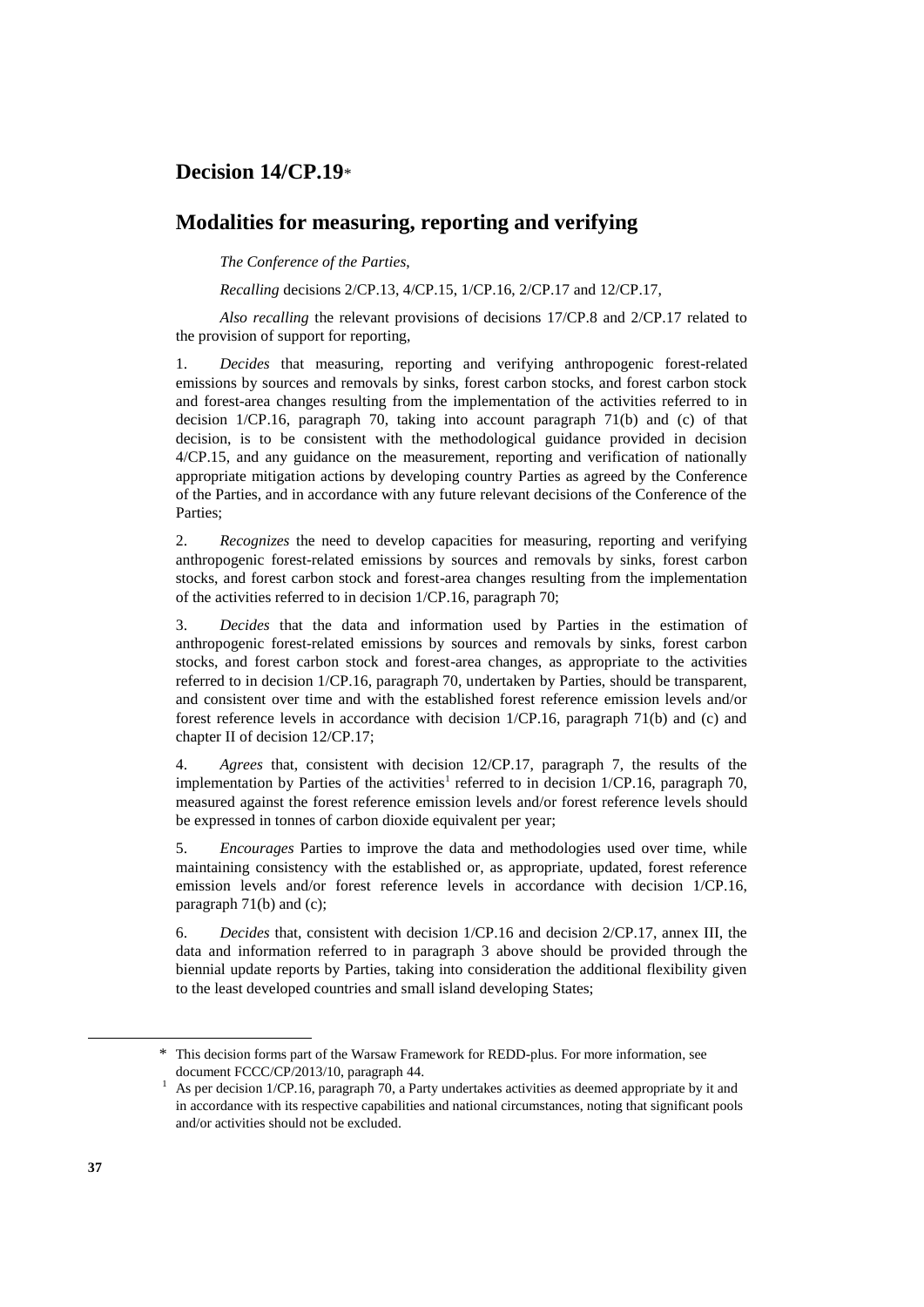7. *Requests* developing country Parties seeking to obtain and receive payments for results-based actions, when submitting the data and information referred to in paragraph 3 above, through the biennial update reports, to supply a technical annex as per decision 2/CP.17, annex III, paragraph 19;

8. *Underlines* that the submission of the technical annex referred to in paragraph 7 above is voluntary and in the context of results-based payments;

9. *Decides* that the data and information provided in the technical annex referred to in paragraph 7 above shall be consistent with decisions 4/CP.15 and 12/CP.17 and follow the guidelines provided in the annex;

10. *Also decides* that, upon the request of the developing country Party seeking to obtain and receive payments for results-based actions, two land use, land-use change and forestry experts from the UNFCCC roster of experts, one each from a developing country and a developed country Party, will be included among the members selected for the technical team of experts;

11. *Further decides* that, as part of the technical analysis referred to in decision 2/CP.17, annex IV, paragraph 4, the technical team of experts shall analyse the extent to which:

(a) There is consistency in methodologies, definitions, comprehensiveness and the information provided between the assessed reference level and the results of the implementation of the activities referred to in decision 1/CP.16, paragraph 70;

(b) The data and information provided in the technical annex is transparent, consistent, complete<sup>2</sup> and accurate;

(c) The data and information provided in the technical annex is consistent with the guidelines referred to in paragraph 9 above;

(d) The results are accurate, to the extent possible;

12. *Decides* that the Party that submitted the technical annex may interact with the technical team of experts during the analysis of its technical annex to provide clarifications and additional information to facilitate the analysis by the technical team of experts;

13. *Also decides* that the two land use, land-use change and forestry experts referred to in paragraph 10 above may seek clarifications on the technical annex referred to in paragraph 7 above and that the Party should provide clarifications to the extent possible, in accordance with national circumstances and taking into account national capabilities;

14. *Agrees* that the land use, land-use change and forestry experts referred to in paragraph 10 above will develop, under their collective responsibility, a technical report to be published by the secretariat via the web platform on the UNFCCC website,<sup>3</sup> containing:

- (a) The technical annex referred to in paragraph 7 above;
- (b) The analysis of the technical annex referred to in paragraph 7 above;

(c) Areas for technical improvement identified, consistent with paragraph 5 above, as appropriate;

(d) Any comments and/or responses by the Party concerned, including areas for further improvement and capacity-building needs, if noted by the Party concerned, as appropriate;

 $\overline{a}$ 

<sup>&</sup>lt;sup>2</sup> Complete means here the provision of information that allows for the reconstruction of the results.

<sup>3</sup> <http://unfccc.int/redd>.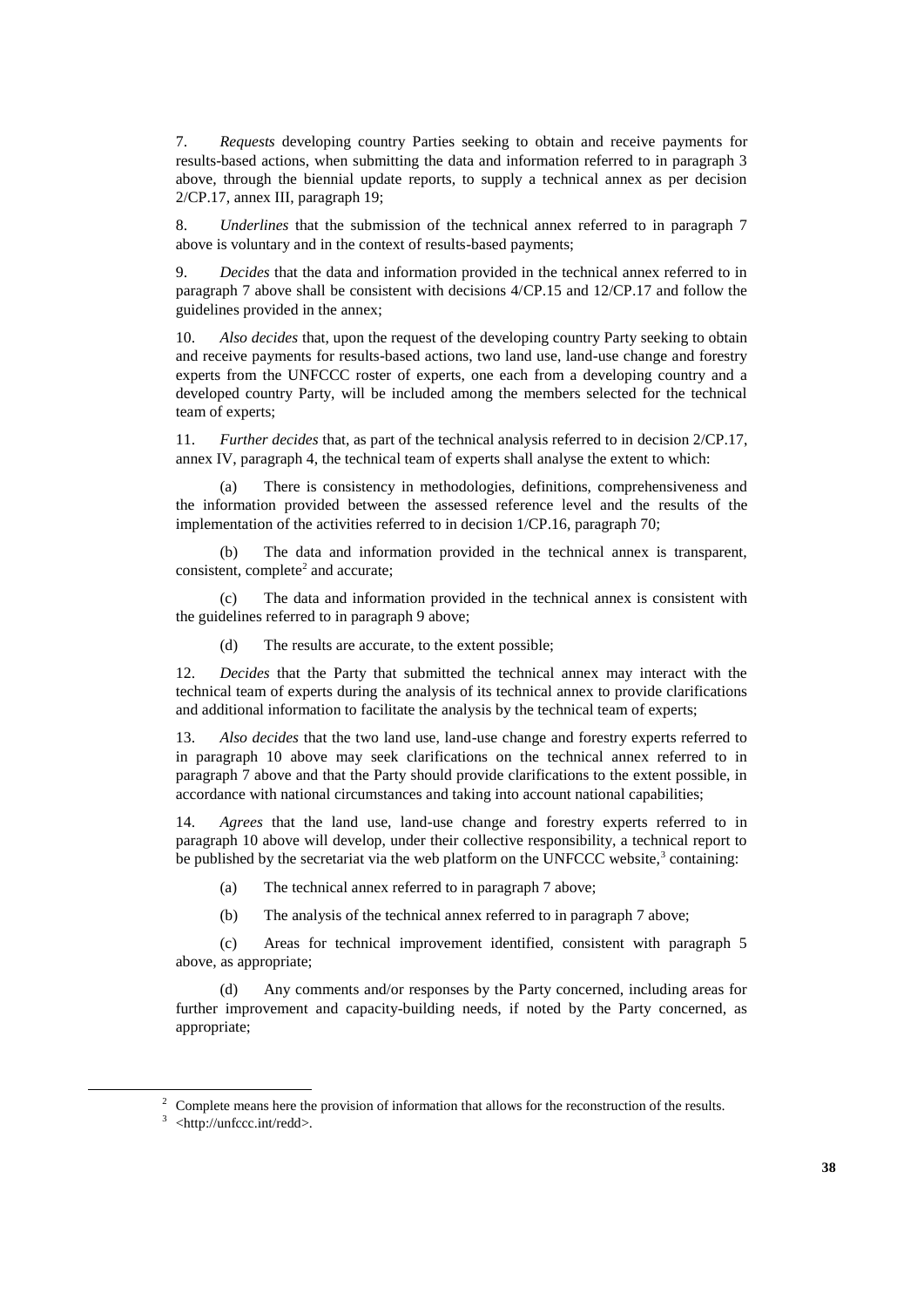15. *Also agrees* that results-based actions that may be eligible to appropriate marketbased approaches that could be developed by the Conference of the Parties, as per decision 2/CP.17, paragraph 66, may be subject to any further specific modalities for verification consistent with any relevant decision of the Conference of the Parties.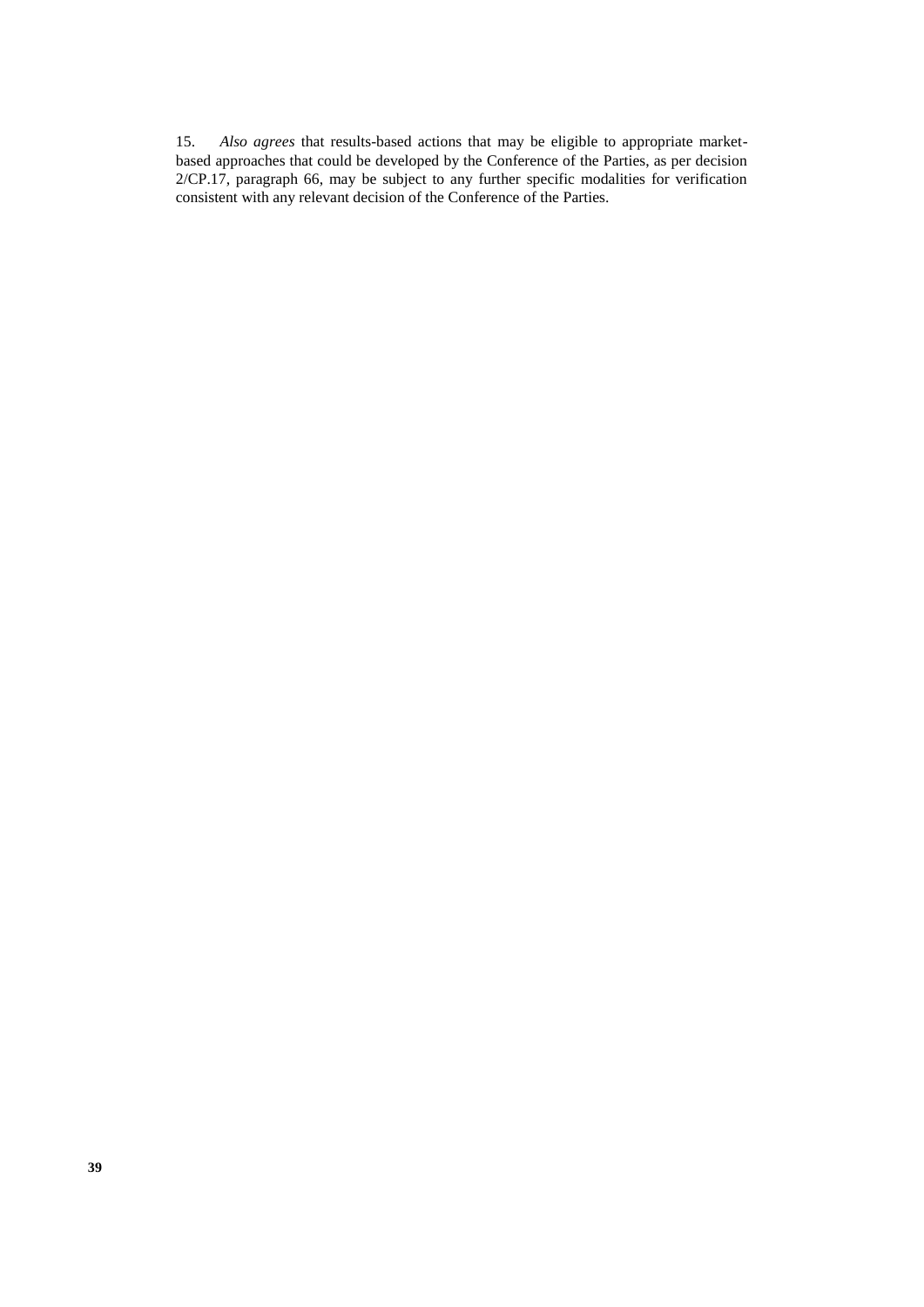### **Annex**

#### **Guidelines for elements to be included in the technical annex referred to in decision 14/CP.19, paragraph 7**

1. Summary information from the final report containing each corresponding assessed forest reference emission level and/or forest reference level, which includes:

(a) The assessed forest reference emission level and/or forest reference level expressed in tonnes of carbon dioxide equivalent per year  $(CO<sub>2</sub> eq)$ ;

(b) The activity or activities referred to in decision 1/CP.16, paragraph 70, included in the forest reference emission level and/or forest reference level;

(c) The territorial forest area covered;

(d) The date of the forest reference emission level and/or forest reference level submission and the date of the final technical assessment report;

(e) The period (in years) of the assessed forest reference emission level and/or forest reference level.

2. Results in tonnes of  $CO<sub>2</sub>$  eq per year, consistent with the assessed forest reference emission level and/or forest reference level.

3. Demonstration that the methodologies used to produce the results referred to in paragraph 2 above are consistent with those used to establish the assessed forest reference emission level and/or forest reference level.

4. A description of national forest monitoring systems and the institutional roles and responsibilities for measuring, reporting and verifying the results.

5. Necessary information that allows for the reconstruction of the results.

6. A description of how the elements contained in decision 4/CP.15, paragraph 1(c) and (d), have been taken into account.

> *10th plenary meeting 22 November 2013*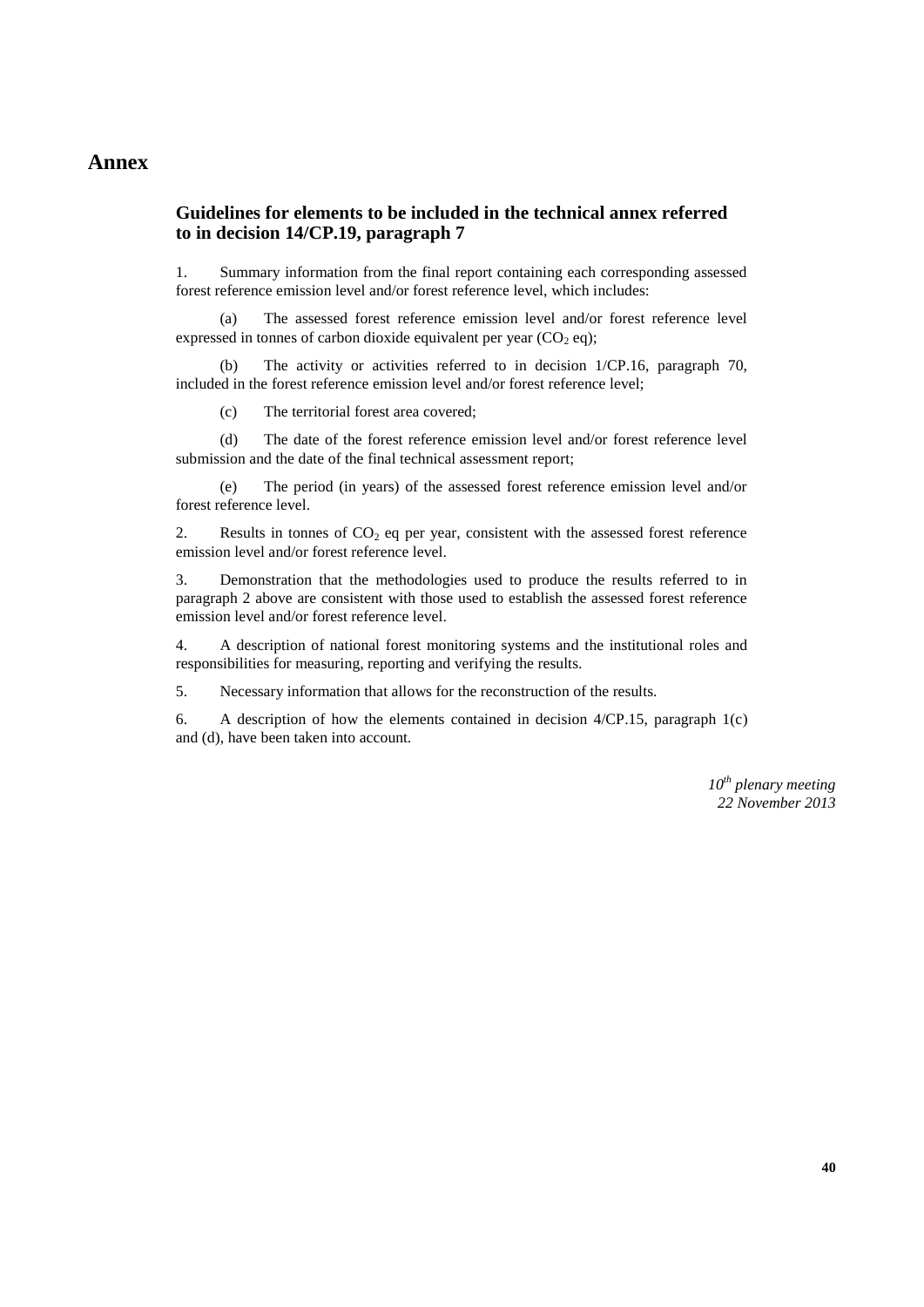### **Decision 15/CP.19**\*

### **Addressing the drivers of deforestation and forest degradation**

*The Conference of the Parties*,

*Recalling* decisions 2/CP.13, 1/CP.16 and 2/CP.17,

*Noting* the complexity of the problem, different national circumstances and the multiple drivers of deforestation and forest degradation,

*Also noting* that livelihoods may be dependent on activities related to drivers of deforestation and forest degradation and that addressing these drivers may have an economic cost and implications for domestic resources,

1. *Reaffirms* the importance of addressing drivers of deforestation and forest degradation in the context of the development and implementation of national strategies and action plans by developing country Parties, as referred to in decision 1/CP.16, paragraphs 72 and 76;

2. *Recognizes* that drivers of deforestation and forest degradation have many causes, and that actions to address these drivers are unique to countries' national circumstances, capacities and capabilities;

3. *Encourages* Parties, organizations and the private sector to take action to reduce the drivers of deforestation and forest degradation;

4. *Also encourages* all Parties, relevant organizations, and the private sector and other stakeholders, to continue their work to address drivers of deforestation and forest degradation and to share the results of their work on this matter, including via the web platform on the UNFCCC website;<sup>1</sup>

5. *Further encourages* developing country Parties to take note of the information from ongoing and existing work on addressing the drivers of deforestation and forest degradation by developing country Parties and relevant organizations and stakeholders.

> *10th plenary meeting 22 November 2013*

\* This decision forms part of the Warsaw Framework for REDD-plus. For more information, see document FCCC/CP/2013/10, paragraph 44.

<sup>&</sup>lt;sup>1</sup> <http://unfccc.int/redd>.